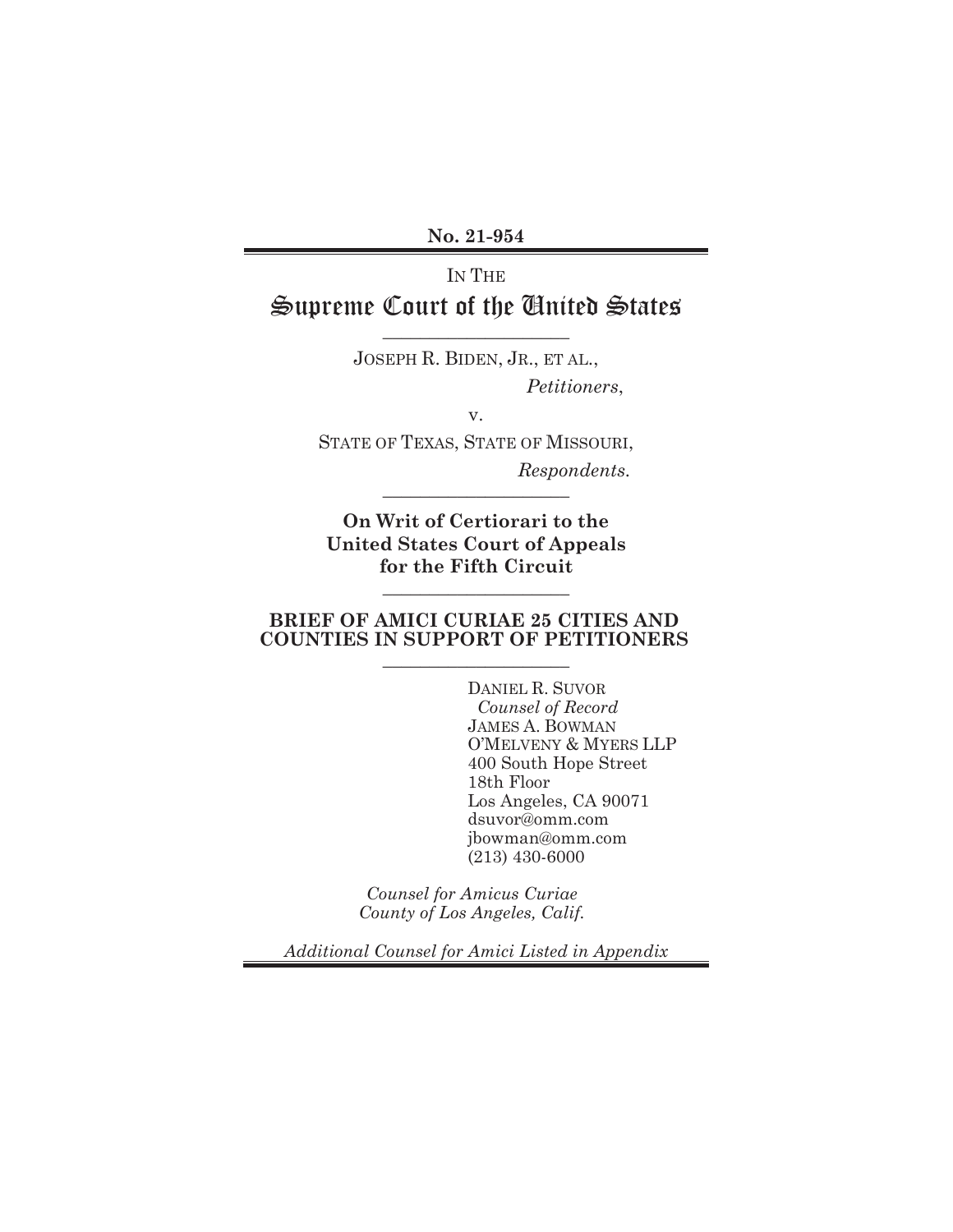### i **QUESTIONS PRESENTED**

- 1. Whether 8 U.S.C. § 1225 requires DHS to continue implementing MPP.
- 2. Whether the court of appeals erred by concluding that the Secretary's new decision terminating MPP has no legal effect.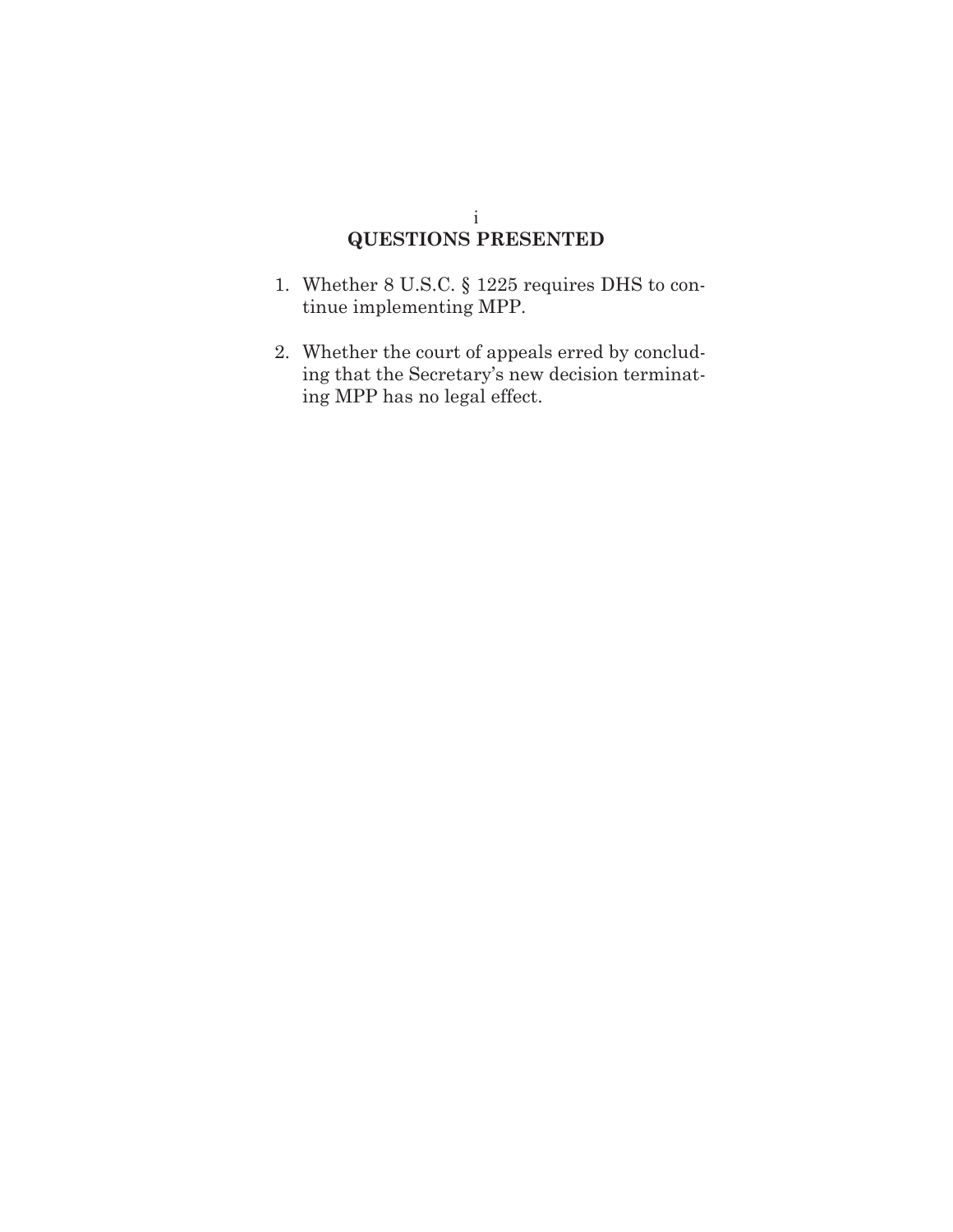# **TABLE OF CONTENTS**

# **Page**

| I. |           |    | MPP HARMS IMMIGRANTS IN<br>AMICI'S COMMUNITIES AND<br>THE HARM RADIATES                               |
|----|-----------|----|-------------------------------------------------------------------------------------------------------|
|    | А.        |    | Immigrants, Including<br>Asylees, Are Productive<br>And Important Members<br>Of Amici's Communities 6 |
|    |           | 1. | Immigrants Make<br>Amici's                                                                            |
|    |           | 2. | Immigrants<br>Strengthen Amici's                                                                      |
|    |           | 3. | Immigrants Are<br><b>Important Civic</b>                                                              |
|    | <b>B.</b> |    | MPP Causes Family<br>Separation And Significant<br>Long-Term Trauma That<br>Harms Amici's             |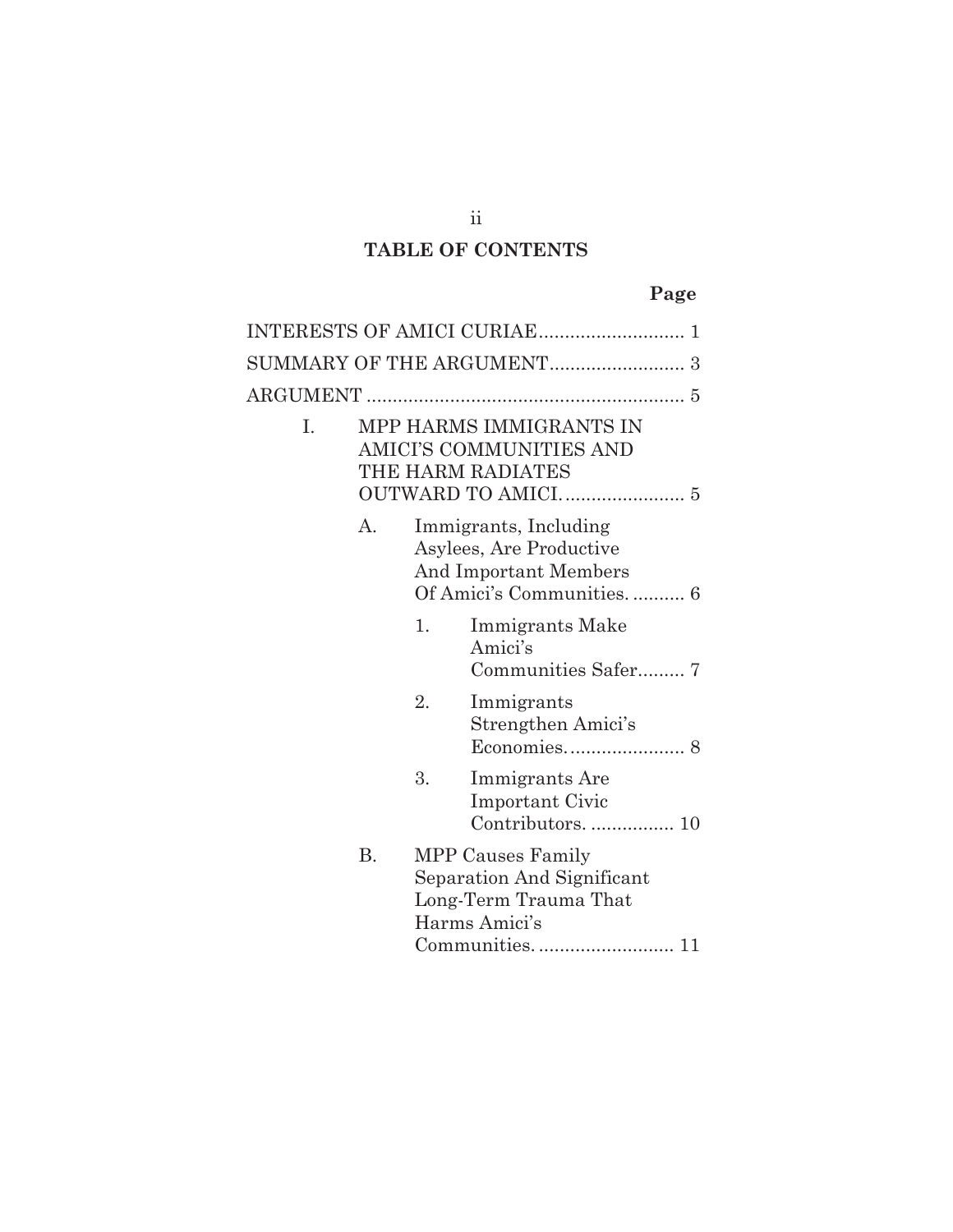iii

# **TABLE OF CONTENTS**

(continued)

**Page**

|    | 1. | <b>MPP Rips Families</b>  |
|----|----|---------------------------|
|    |    | <b>Apart and Prevents</b> |
|    |    | Asylum Seekers            |
|    |    | from Uniting with         |
|    |    | Family in Amici's         |
|    |    | Communities.  12          |
|    | 2. | <b>Family Separation</b>  |
|    |    | Causes Long-              |
|    |    | Lasting Harm To           |
|    |    | Individuals,              |
|    |    | Families, and             |
|    |    | Amici's                   |
|    |    | Communities.  18          |
| C. |    | MPP Undermines Amici's    |
|    |    | Investments In Legal      |
|    |    | Services Programs.  21    |
|    | 1. | <b>MPP</b> Prevents       |
|    |    | Immigrants from           |
|    |    | Effectively               |
|    |    | Participating in          |
|    |    | Their Asylum              |
|    |    | Proceedings 21            |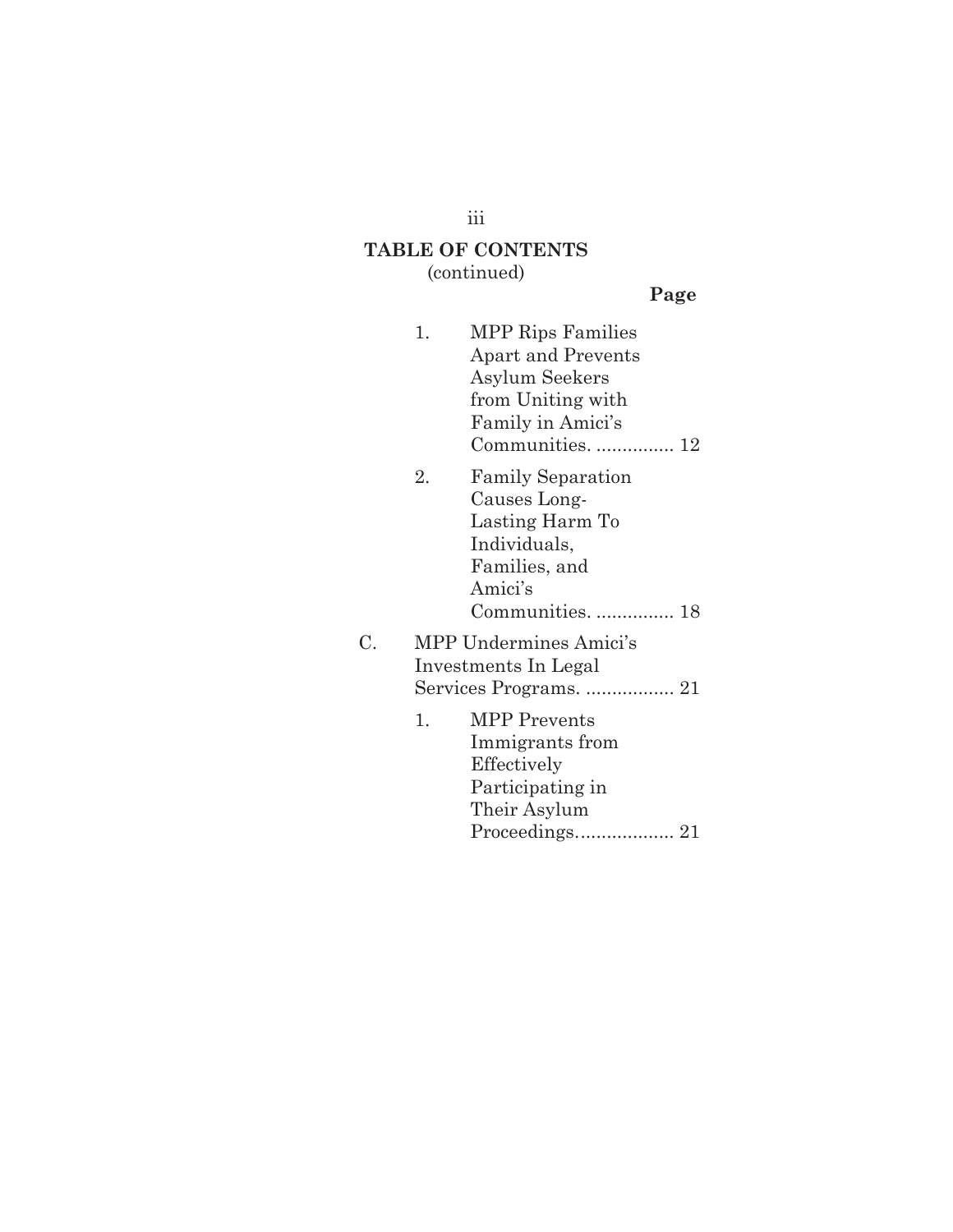# **TABLE OF CONTENTS**

(continued)

**Page**

|    |                | 2. | Amici Recognize the<br>Importance of Full,<br>Fair Immigration<br>Proceedings and<br>Have Invested in<br>Pro Bono Legal          |  |
|----|----------------|----|----------------------------------------------------------------------------------------------------------------------------------|--|
| Π. |                |    | THE FIFTH CIRCUIT ERRED<br>IN HOLDING THAT THE<br><b>OCTOBER 29 DECISION HAS</b>                                                 |  |
|    | $\mathbf{A}$ . |    | The October 29 Decision<br>Constitutes Final Agency<br>Action Under A<br>Straightforward<br>Application Of<br>Administrative Law |  |
|    | Β.             |    | The Fifth Circuit's<br>Erroneous Conclusion<br>Ignored The Relevant<br>Legal Inquiry And Rested<br>On Inapposite Analogies 31    |  |
|    |                | 1. | The Reopening<br>Doctrine Is<br>Irrelevant Here 31                                                                               |  |

iv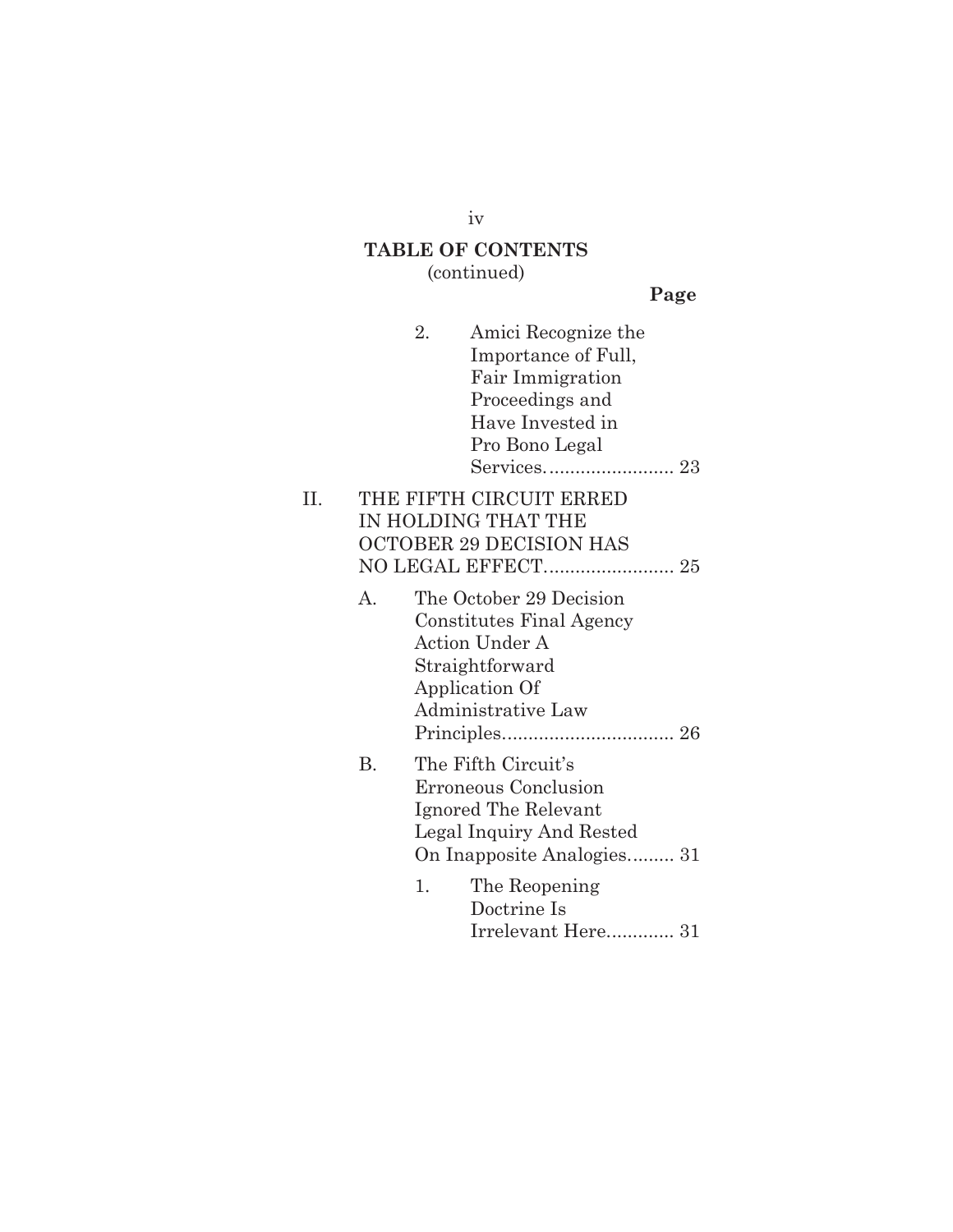# **TABLE OF CONTENTS**

(continued)

**Page**

|             | $2_{-}$ | The Fifth Circuit's     |
|-------------|---------|-------------------------|
|             |         | Other Rationales for    |
|             |         | Its "No Legal Effect"   |
|             |         | Determination Are       |
|             |         |                         |
| $C_{\cdot}$ |         | The October 29 Decision |
|             |         | To Terminate MPP Was    |
|             |         |                         |
|             |         |                         |
|             |         |                         |

v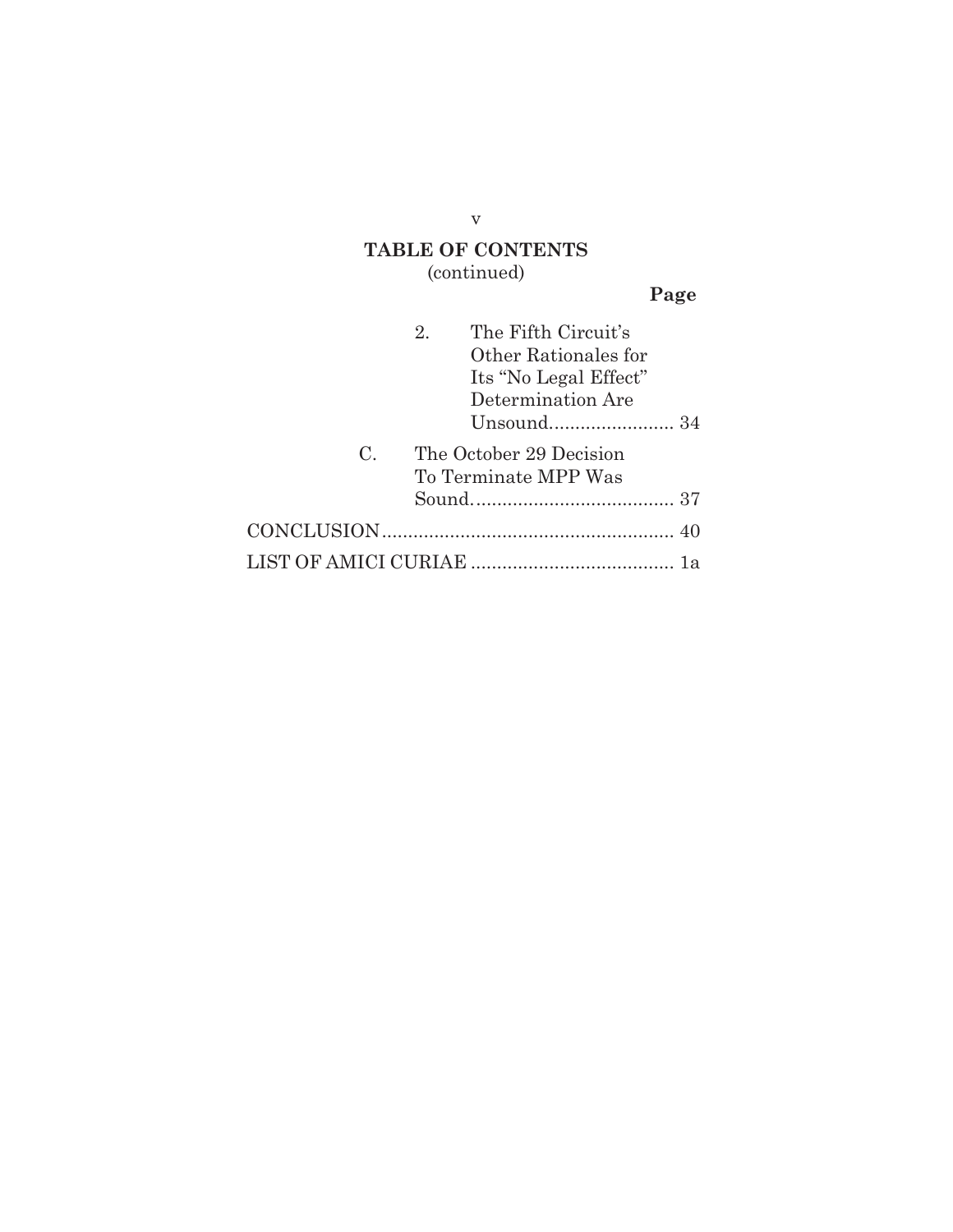# **TABLE OF AUTHORITIES**

# **Page(s)**

# **CASES**

| Abbott Labs. v. Gardner,                                                          |
|-----------------------------------------------------------------------------------|
| Alaska Dep't of Env't Conservation v. EPA,                                        |
| Bennett v. Spear,                                                                 |
| Dep't of Homeland Sec. v. Regents of the<br>Univ. of Cal.,                        |
| Domestic Sec., Inc. v. SEC,                                                       |
| Fisher v. Pension Benefit Guar. Corp.,                                            |
| Fisher v. Pension Benefit Guar. Corp.,                                            |
| Fisher v. Pension Benefit Guaranty Corp.,<br>994 F.3d 664 (D.C. Cir. 2021)30, 31  |
| Motor Vehicle Mfrs. Ass'n of the U.S., Inc.<br>v. State Farm Mut. Auto. Ins. Co., |
| Multicultural Media, Telecom & Internet<br>Council v. FCC,                        |
| Nat. Res. Def. Council v. Wheeler,                                                |
| Nat'l Ass'n of Home Builders v. Norton,                                           |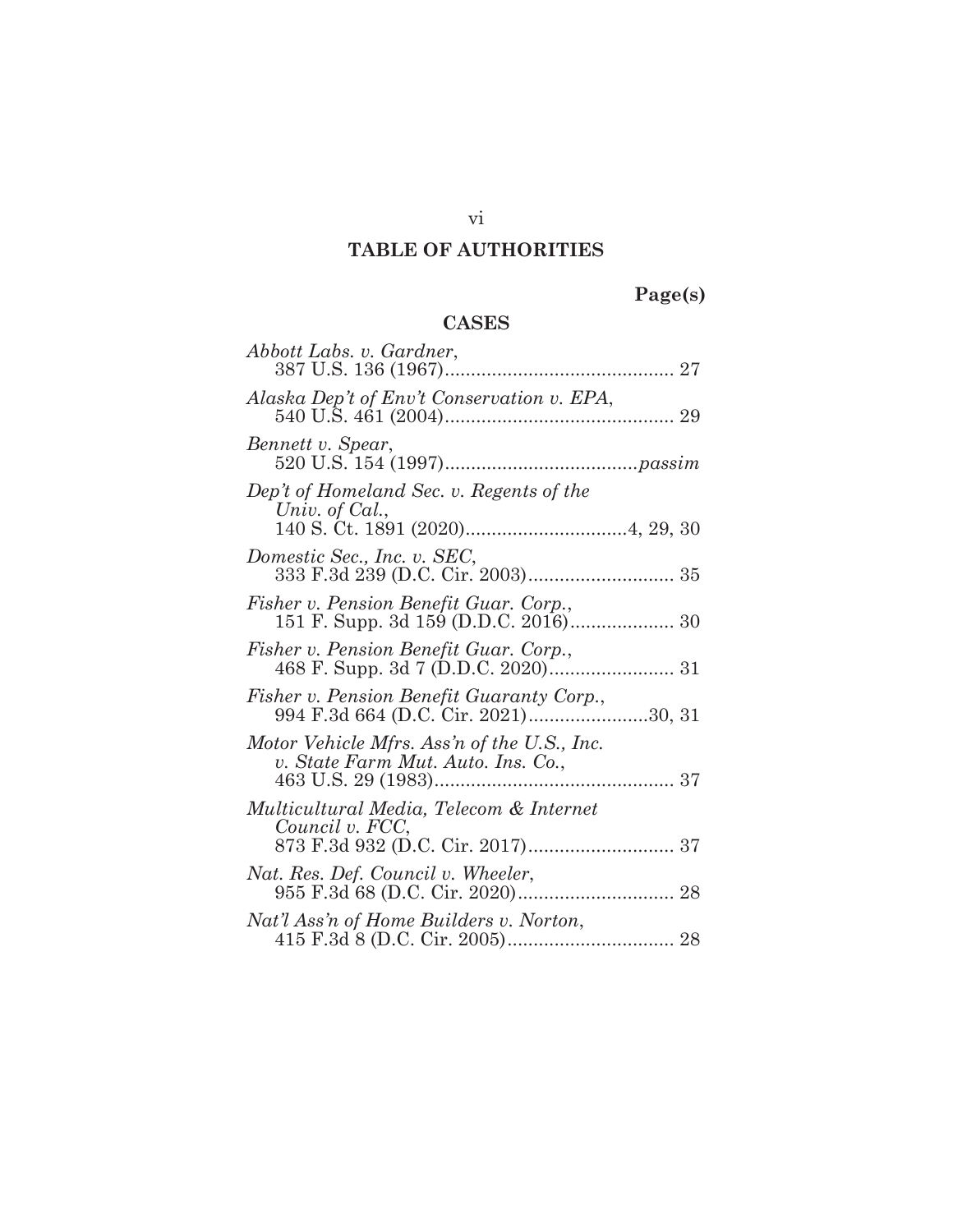**Page(s)** 

| Nat'l Ass'n of Reversionary Prop. Owners v.                                                |
|--------------------------------------------------------------------------------------------|
| Surface Transp. Bd.,                                                                       |
| Nat'l Mining Ass'n v. Dep't of Interior,                                                   |
| Safari Club Int'l v. Jewell,                                                               |
| SEC v. Chenery Corp.,                                                                      |
| Sendra Corp. v. Magaw,                                                                     |
| Soundboard Ass'n v. FTC,                                                                   |
| U.S. Army Corps of Eng'rs v. Hawkes Co.,                                                   |
| Util. Solid Waste Activities Grp. v. EPA,                                                  |
| Wash. All. of Tech. Workers v. U.S. Dep't of<br>Homeland Sec.,                             |
| <b>OTHER AUTHORITIES</b>                                                                   |
| 2020 Annual Report, NYC Office of Civ.                                                     |
| Just.<br>https://www1.nyc.gov/assets/hra/downlo<br>ads/pdf/services/civiljustice/OCJ_Annua |

vii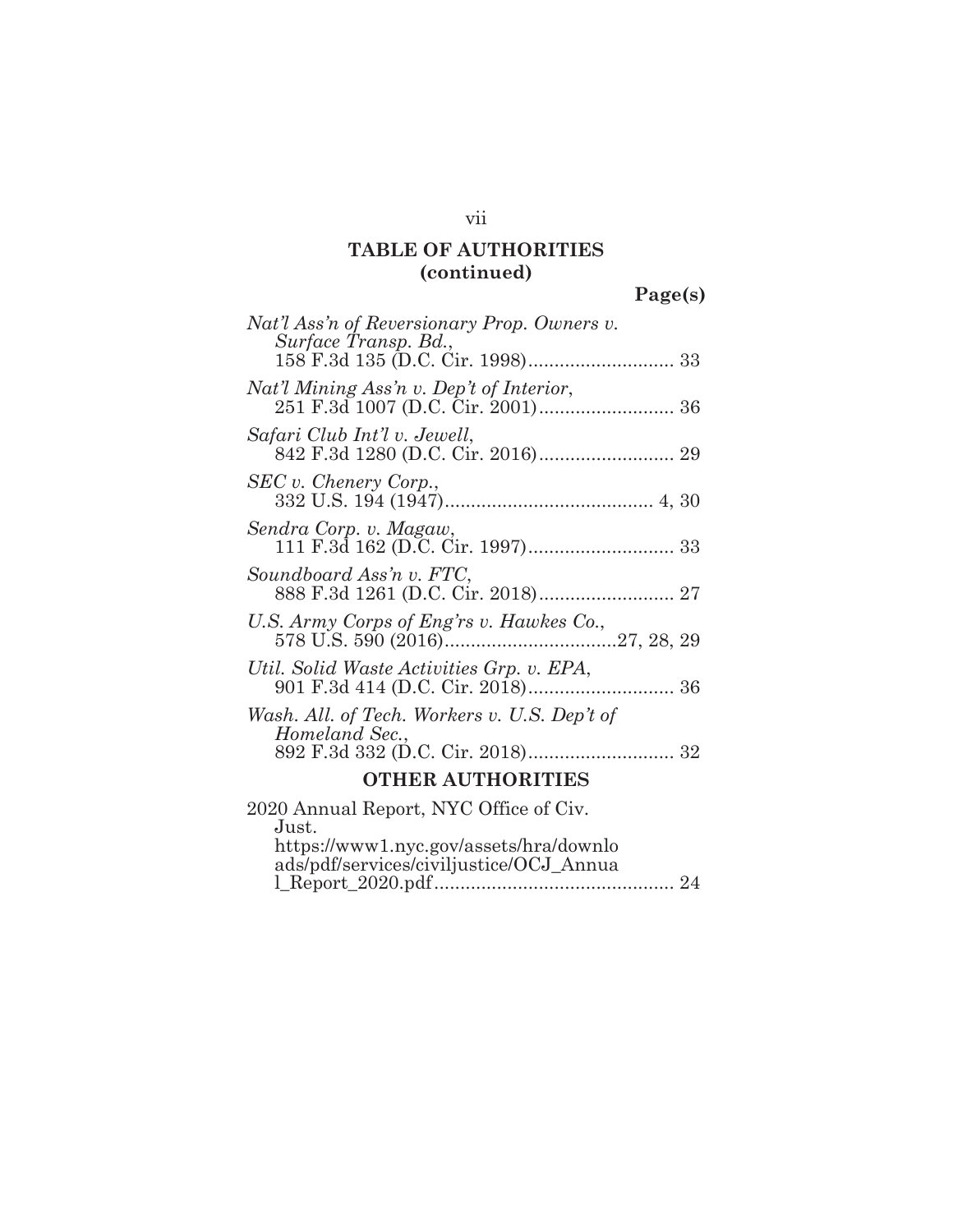**Page(s)** 

| A Shameful Record: Biden<br>Administration's Use of Trump Policies<br>Endangers People Seeking Asylum,<br>Human Rights First (Jan. 13, 2022),<br>https://www.humanrightsfirst.org/resou<br>rce/shameful-record-biden-<br>administration-s-use-trump-policies-                                              |  |
|------------------------------------------------------------------------------------------------------------------------------------------------------------------------------------------------------------------------------------------------------------------------------------------------------------|--|
| Adversity in childhood is linked to mental<br>and physical health throughout life,<br>BMJ (Oct. 28, 2020),<br>https://www.bmj.com/content/371/bmj.m<br>19                                                                                                                                                  |  |
| Alex Nowrasteh, Criminal Immigrants in<br>Texas: Illegal Immigrant Conviction<br>and Arrest Rates for Homicide, Sex<br>Crimes, Larceny, and Other Crimes,<br>CATO Inst. (Feb. 26, 2018),<br>https://www.cato.org/publications/immi<br>gration-research-policy-brief/criminal-<br>immigrants-texas-illegal- |  |
| Angelia Chapin, <i>Parents Stuck In Mexico</i><br>Are Sending Kids As Young As 4 Across<br><i>The U.S. Border Alone</i> , The Huffington<br>Post (Dec. 10, 2019),<br>https://www.huffpost.com/entry/remain-<br>in-mexico-policy-immigrant-<br>kids_n_5deeb143e4b00563b8560c69 15                           |  |

viii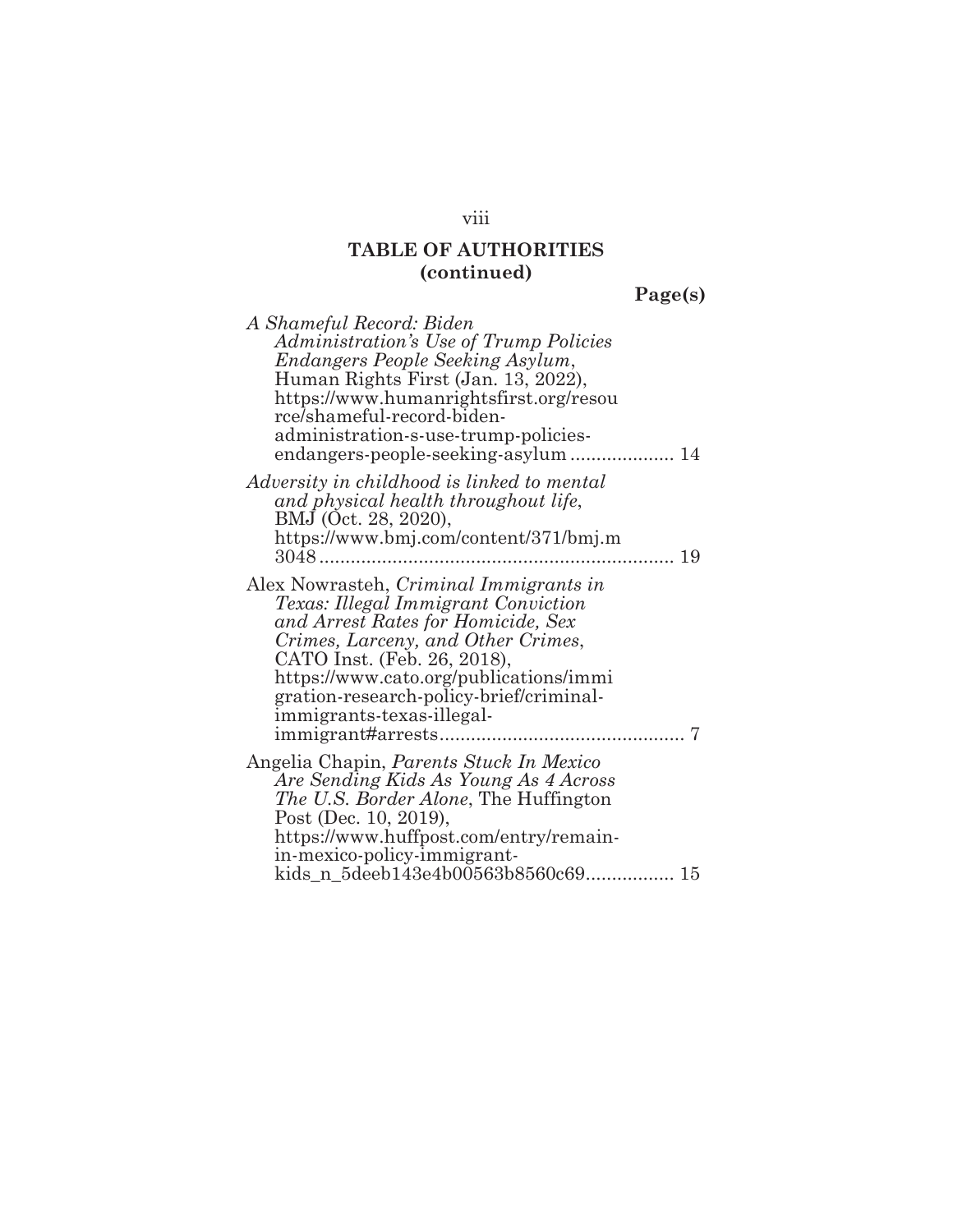**Page(s)** 

| Anika Ades & Rebecca Gendelman, "We<br>feel safe": As Biden administration ends<br>the Migrant Protection Protocols,<br>asylum seekers included in the wind<br>down experience security, stability, and<br>joy in new lives in the United States,<br>Human Rights First (June 17, 2021),<br>https://www.humanrightsfirst.org/blog/<br>we-feel-safe-biden-administration-ends-<br>migrant-protection-protocols-asylum-<br>seekers-included<br>18 |
|-------------------------------------------------------------------------------------------------------------------------------------------------------------------------------------------------------------------------------------------------------------------------------------------------------------------------------------------------------------------------------------------------------------------------------------------------|
| Camilo Montoya-Galvez, "Leave me in a<br>cell": The desperate pleas of asylum<br>seekers inside El Paso's immigration<br>court, CBS News (Aug. 11, 2019),<br>https://www.cbsnews.com/news/remain-<br>in-mexico-the-desperate-pleas-of-<br>asylum-seekers-in-el-paso-who-are-                                                                                                                                                                    |
| Capital Area Asset Builders, <i>Empowering</i><br>Refugee and Asylee Entrepreneurs in<br>Montgomery County with Individual<br>Development Accounts,<br>https://www.caab.org/en/empowering-<br>refugee-and-asylee-entrepreneurs-with-<br>individual-development-accounts (last<br>9                                                                                                                                                              |
| Chiraag Bains, How Immigrants Make<br>Communities Safer, The Marshall<br>Project (Feb. 28, 2017),<br>https://www.themarshallproject.org/201<br>7/02/28/how-immigrants-make-                                                                                                                                                                                                                                                                     |

ix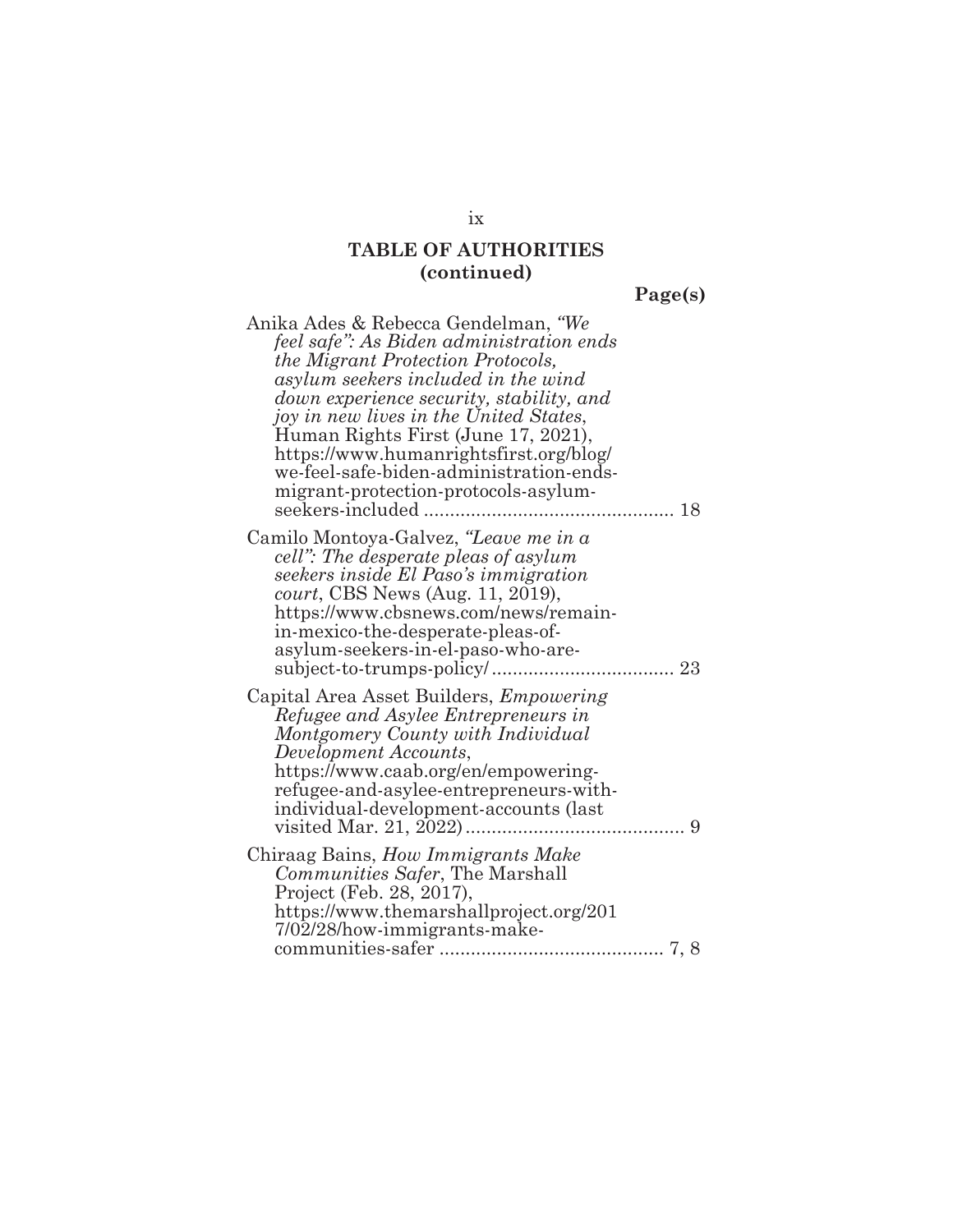**Page(s)** 

| Claudia Schlosberg & Dinah Wiley, The<br><i>Impact of INS Public Charge</i><br>Determinations on Immigrant Access to<br>Health Care, MontanaProBono.net<br>(May 22, 1998), https://perma.cc/WX9P-<br>PNDB<br>21                                                        |
|------------------------------------------------------------------------------------------------------------------------------------------------------------------------------------------------------------------------------------------------------------------------|
| Continued Rise in Asylum Denial Rates:<br><i>Impact of Representation and</i><br><i>Nationality</i> , TRAC Immigration (Dec.<br>13, 2016),<br>https://trac.syr.edu/immigration/reports<br>/448/ (affiliated with Syracuse                                              |
| Cristina Muñiz de la Peña et al., Working<br>with Parents and Children Separated at<br>the Border: Examining the Impact of the<br>Zero Tolerance Policy and beyond, 12 J.<br>of Child & Adolescent Trauma 153-64<br>(2019),<br>https://www.ncbi.nlm.nih.gov/pmc/articl |
| Dalia Gonzalez et al., Los Angeles Justice<br>Fund: Safeguarding the Safety Net for<br>L.A. City & County's Immigrant<br>Communities, USC Dornsife (Feb.<br>2021), https://caimmigrant.org/wp-<br>content/uploads/2021/12/LA_Justice_Fu                                |
| Data Shows Strong Link Between<br>Financial Wellness and Mental Health,<br>Enrich (Mar. 24, 2022),<br>https://www.enrich.org/blog/data-shows-<br>strong-link-between-financial-wellness-                                                                               |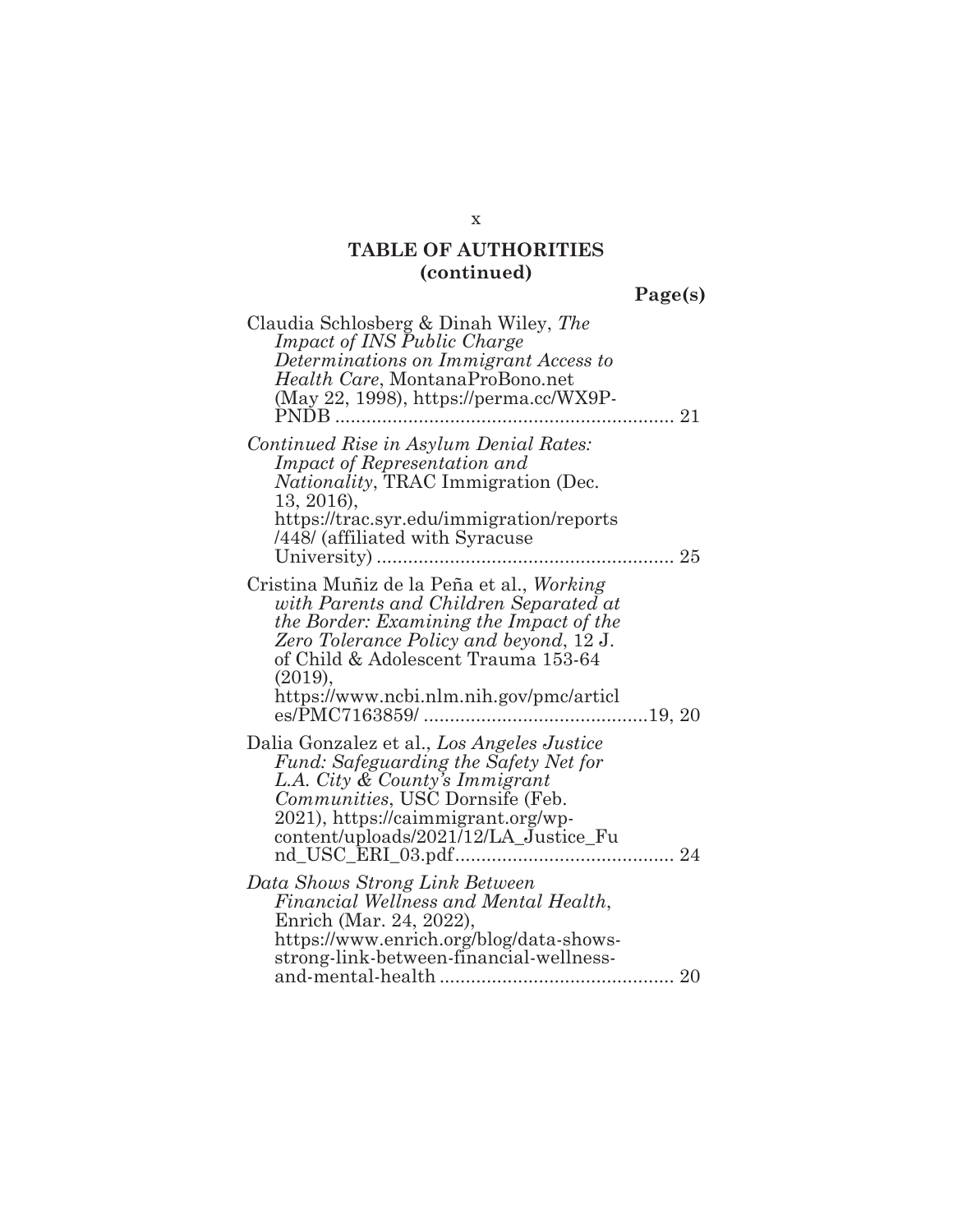**Page(s)** 

| David J. Bier, <i>DHS Expels Families to</i><br>Mexico & Kids Come Back Alone: La<br>Separación, CATO Inst. (Mar. 11,<br>2021), https://www.cato.org/blog/dhs-<br>expels-families-mexico-kids-come-back-<br>17                                                                  |
|---------------------------------------------------------------------------------------------------------------------------------------------------------------------------------------------------------------------------------------------------------------------------------|
| Forced Apart: How the "Remain in Mexico"<br>Policy Places Children in Danger and<br>Separates Families, Kids in Need of<br>Def. (Feb. 24, 2020),<br>https://supportkind.org/wp-<br>content/uploads/2020/02/MPP-KIND-<br>$2.24$ updated-003.pdf                                  |
| Forced to Flee Central America's Northern<br>Triangle: A Neglected Humanitarian<br>Crisis, Medecins Sans Frontières (May<br>2017),<br>https://www.doctorswithoutborders.org/<br>sites/default/files/2018-06/msf_forced-<br>to-flee-central-americas-northern-                   |
| Health & Academic Achievement, Ctr. For<br>Disease Control (2014),                                                                                                                                                                                                              |
| Here's what we know about foreign-born<br>workers in the U.S. - and how their<br>demographics compare to the native-<br>born population, Peter G. Peterson<br>Found. (July 19, 2021),<br>https://www.pgpf.org/blog/2021/07/the-<br>foreign-born-labor-force-of-the-united-<br>8 |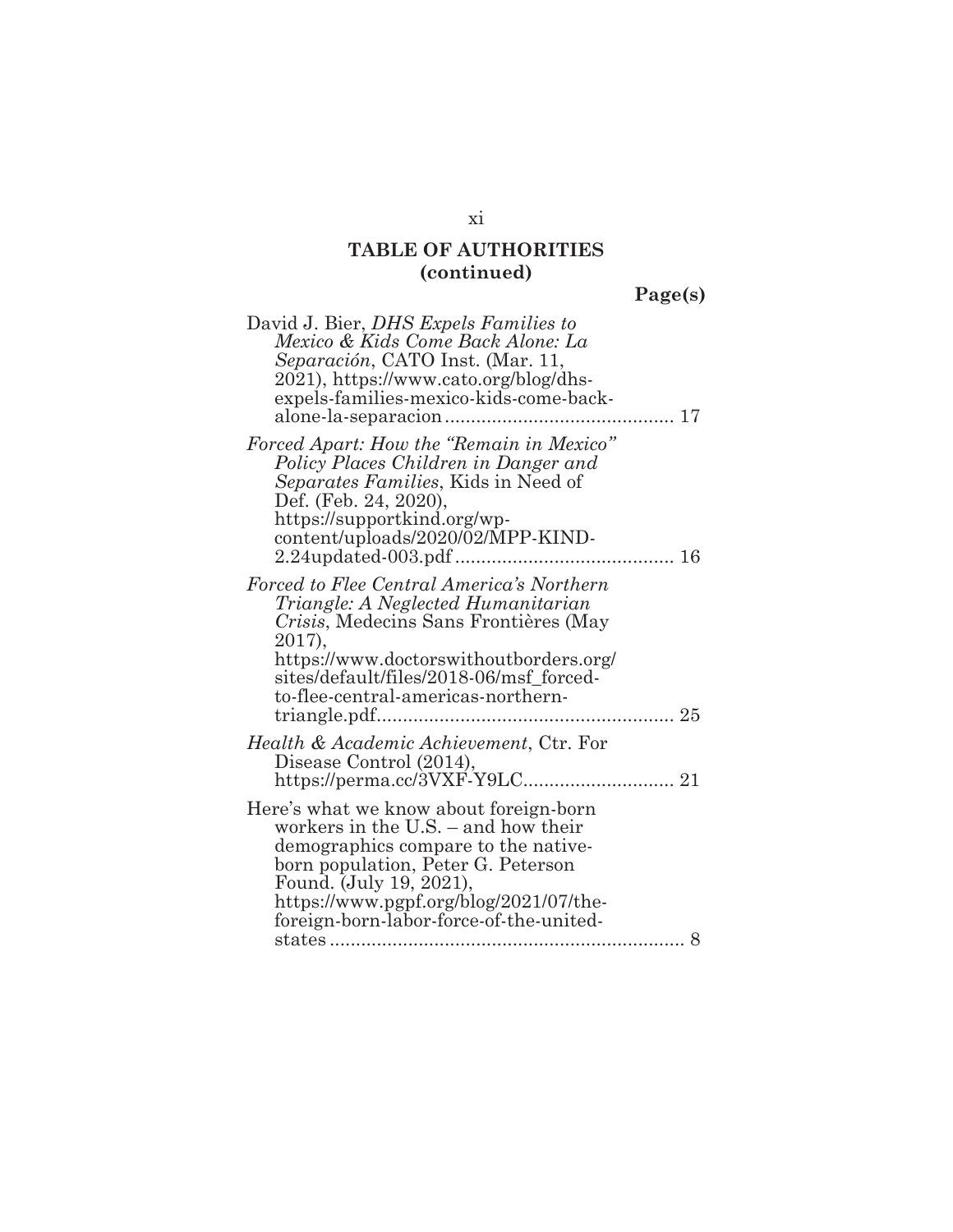|  | c.<br>г. |  |
|--|----------|--|
|  |          |  |

| Immigrant Students in Higher Education,<br>PNPI (Aug. 9, 2021),<br>https://pnpi.org/immigrant-students-in-<br>9                                                                                                                                                                |
|--------------------------------------------------------------------------------------------------------------------------------------------------------------------------------------------------------------------------------------------------------------------------------|
| Johayra Bouza et al., The Science is Clear:<br>Separating Families has Long-term<br>Damaging Psychological & Health<br>Consequences for Children, Families,<br>and Communities, Soc'y For Research<br>in Child Dev. (June 20, 2018),<br>https://www.srcd.org/briefs-fact-      |
| Julia Neusner (@JuliaNeusner), Twitter<br>(Dec. 14, 2021 11:16 AM),<br>https://twitter.com/JuliaNeusner/status/                                                                                                                                                                |
| Kate Morrissey, U.S. failure to follow<br>Remain in Mexico rules show program<br>hasn't changed as promised. The San<br>Diego Tribune (Jan. 8, 2022),<br>https://www.sandiegouniontribune.com/<br>news/immigration/story/2022-01-<br>08/remain-in-mexico-returns-to-tijuana 14 |
| Kathryn Hampton MSt et al., Forced into<br>Danger: Human Rights Violations<br>Resulting from the U.S. Migrant<br>Protection Protocols, Physicians for<br>Human Rights (Jan. 19, 2021),<br>https://phr.org/our-<br>work/resources/forced-into-danger13, 16, 17, 18              |
| Kennji Kizuka (@KennjiKizuka), Twitter<br>(Dec. 8, 2021 9:09 PM),<br>https://twitter.com/KennjiKizuka/status                                                                                                                                                                   |

xii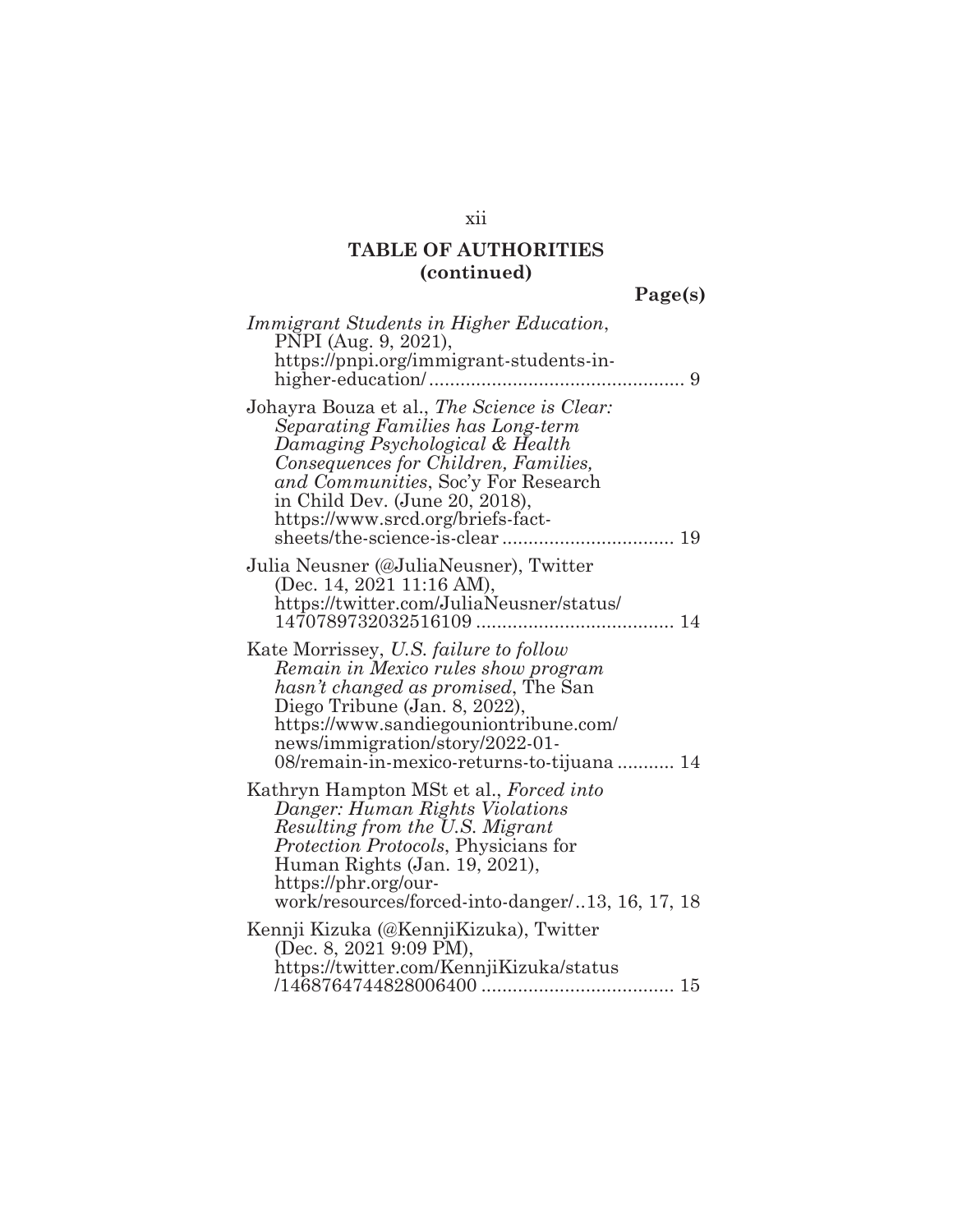**Page(s)** 

| Kevin Beck & Karina Shklyan, Civic<br>Engagement, Legal Status, and the<br>Context of Reception: Participation in<br><i>Voluntary Associations among</i><br>Undocumented Immigrants in<br>California, Sage J. (Apr. 5, 2021),<br>https://journals.sagepub.com/doi/10.117 |  |
|--------------------------------------------------------------------------------------------------------------------------------------------------------------------------------------------------------------------------------------------------------------------------|--|
| Kevin Sieff, They missed their U.S. court<br>dates because they were kidnapped.<br>Now they're blocked from applying for<br>asylum, The Wash. Post (Apr. 24, 2021),<br>https://www.washingtonpost.com/world/<br>2021/04/24/mexico-border-migrant-                        |  |
| Key Health Implications of Separation of<br><i>Families at the Border</i> , Kaiser Fam.<br>Found. (June 27, 2018),<br>https://www.kff.org/racial-equity-and-<br>health-policy/fact-sheet/key-health-<br>implications-of-separation-of-families-<br>19<br>.               |  |
| L.A. Cty. Dep't of Consumer & Bus.<br>Affairs, Two-Year Report – Legal<br>Representation for Los Angeles County<br><i>Residents Facing Removal</i> (Feb. 24,<br>24                                                                                                       |  |
| Lizbeth Diaz, Already stretched, Mexican<br>shelters fret over migrant influx under<br>MPP reboot, Reuters (Dec. 2, 2021),<br>https://www.reuters.com/world/america<br>s/already-stretched-mexican-shelters-<br>fret-over-migrant-influx-under-mpp-                      |  |

xiii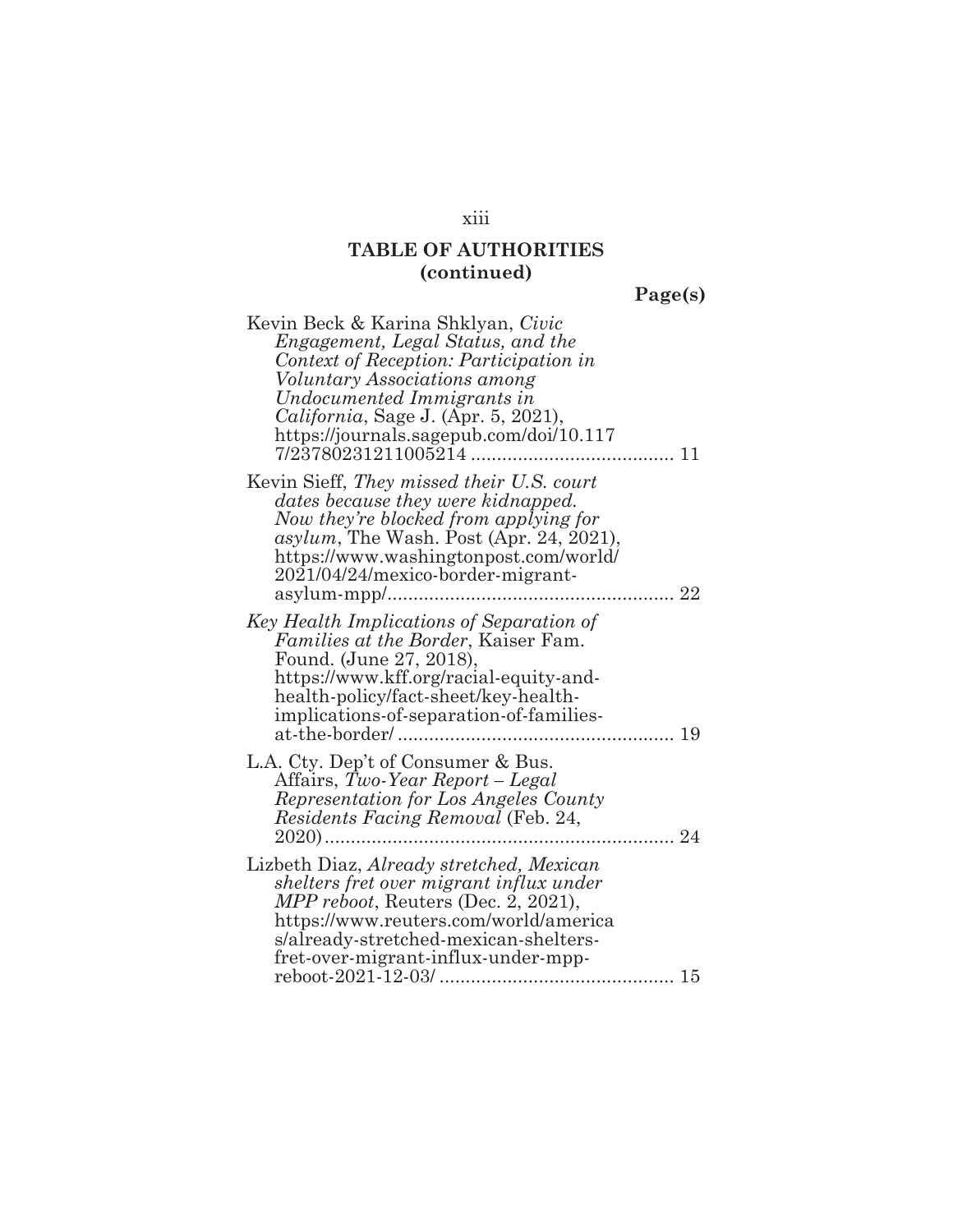**Page(s)** 

| Migrant Protection Protocols (MPP), Am.<br>Immigration Lawyers Ass'n (Mar. 7,<br>2022), https://www.aila.org/advo-                                                                                                               |   |
|----------------------------------------------------------------------------------------------------------------------------------------------------------------------------------------------------------------------------------|---|
| National Volunteer Week: How Much Do<br><i>Immigrants Volunteer?</i> , New Am. Econ.<br>(Apr. 11, 2016),<br>https://www.newamericaneconomy.org/f<br>eature/national-volunteer-week-how-                                          |   |
| New Am. Econ., Locations,<br>https://www.newamericaneconomy.org/l<br>ocations/national/ (last visited Mar. 21,                                                                                                                   |   |
| Pedro Nicolaci da Costa, Welcoming<br>refugees brings unexpected economic<br>benefits, Bus. Insider (Aug. 21, 2017),<br>https://www.businessinsider.com/refuge<br>es-pay-more-in-taxes-than-they-collect-<br>in-benefits-2017-8. | 9 |
| Priscilla Alvarez, At least 350 children of<br>migrant families forced to remain in<br>Mexico have crossed over alone to US,<br>CNN (Jan. 24, 2020),<br>https://www.cnn.com/2020/01/24/politics<br>/migrant-children-remain-in-  |   |
|                                                                                                                                                                                                                                  |   |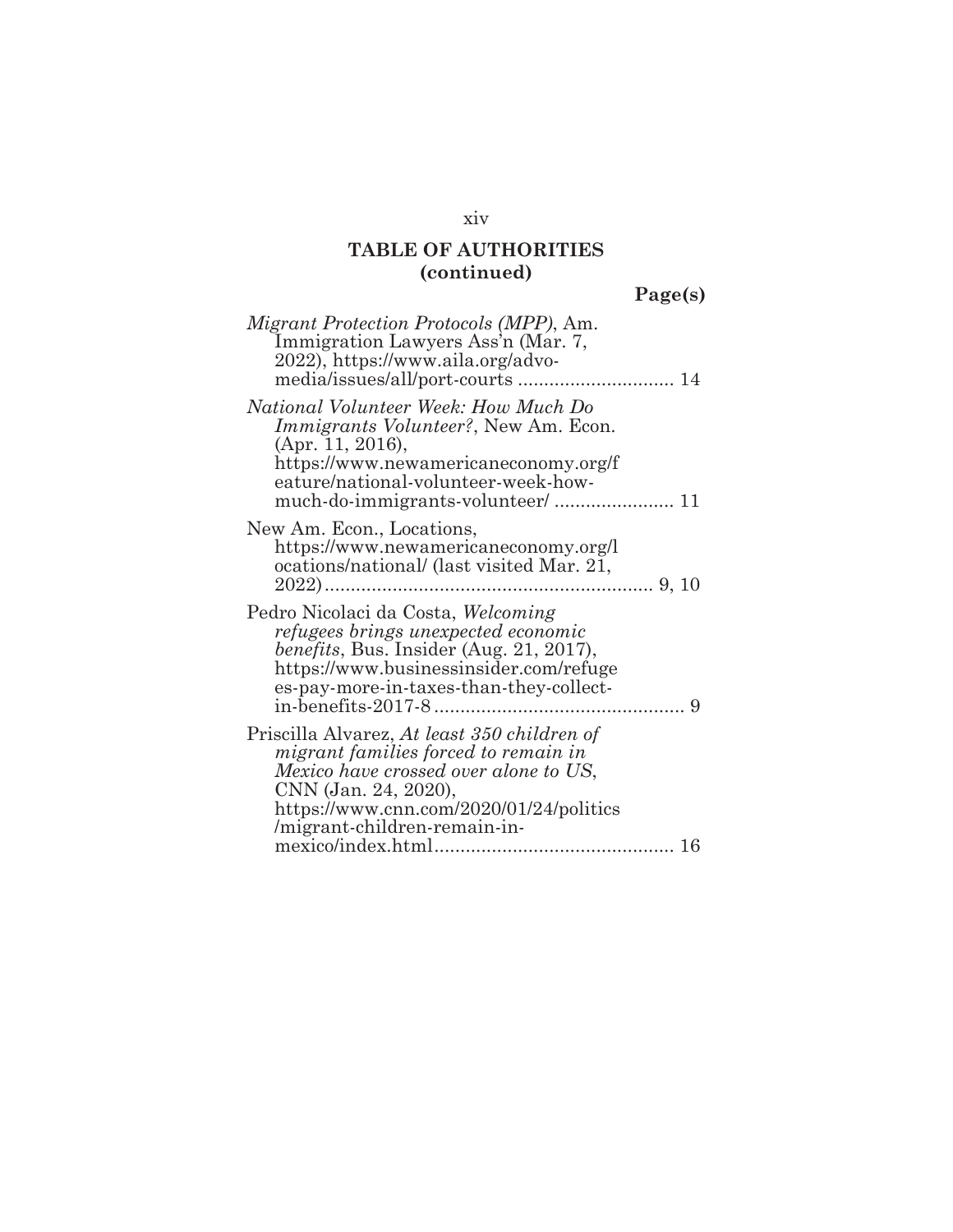**Page(s)** 

| Ramya Vijaya, Comparing Labor Market<br>Trajectories of Refugee Women to Other<br>Immigrant and native-Born Women in<br>the United States, 26 Feminist Econs.<br>149-177 (2020),                                           |
|----------------------------------------------------------------------------------------------------------------------------------------------------------------------------------------------------------------------------|
| https://www.tandfonline.com/doi/abs/10.<br>1080/13545701.2020.1759815?journalC<br>8                                                                                                                                        |
| Rob Paral et al., Benchmarks of Immigrant<br>Civic Engagement (July 2010),<br>https://www.hplct.org/assets/uploads/fil<br>es/Library%20Services/Immigration/RP<br>A%20Report%20to%20the%20Carnegie                         |
| Robert Adelman et al., Urban crime rates<br>and the changing face of immigration:<br>Evidence across four decades, 15<br>Journal of Ethnicity in Crim. Just. 52-<br>77 (2017),<br>https://www.tandfonline.com/doi/full/10. |
| Robert J. Sampson, rethinking crime and<br><i>immigration</i> , 7 Contexts 28-33 (2008),<br>https://contexts.org/articles/files/2008/0                                                                                     |
| San Francisco Immigrant Legal Defense<br>Collaborative, About Us,                                                                                                                                                          |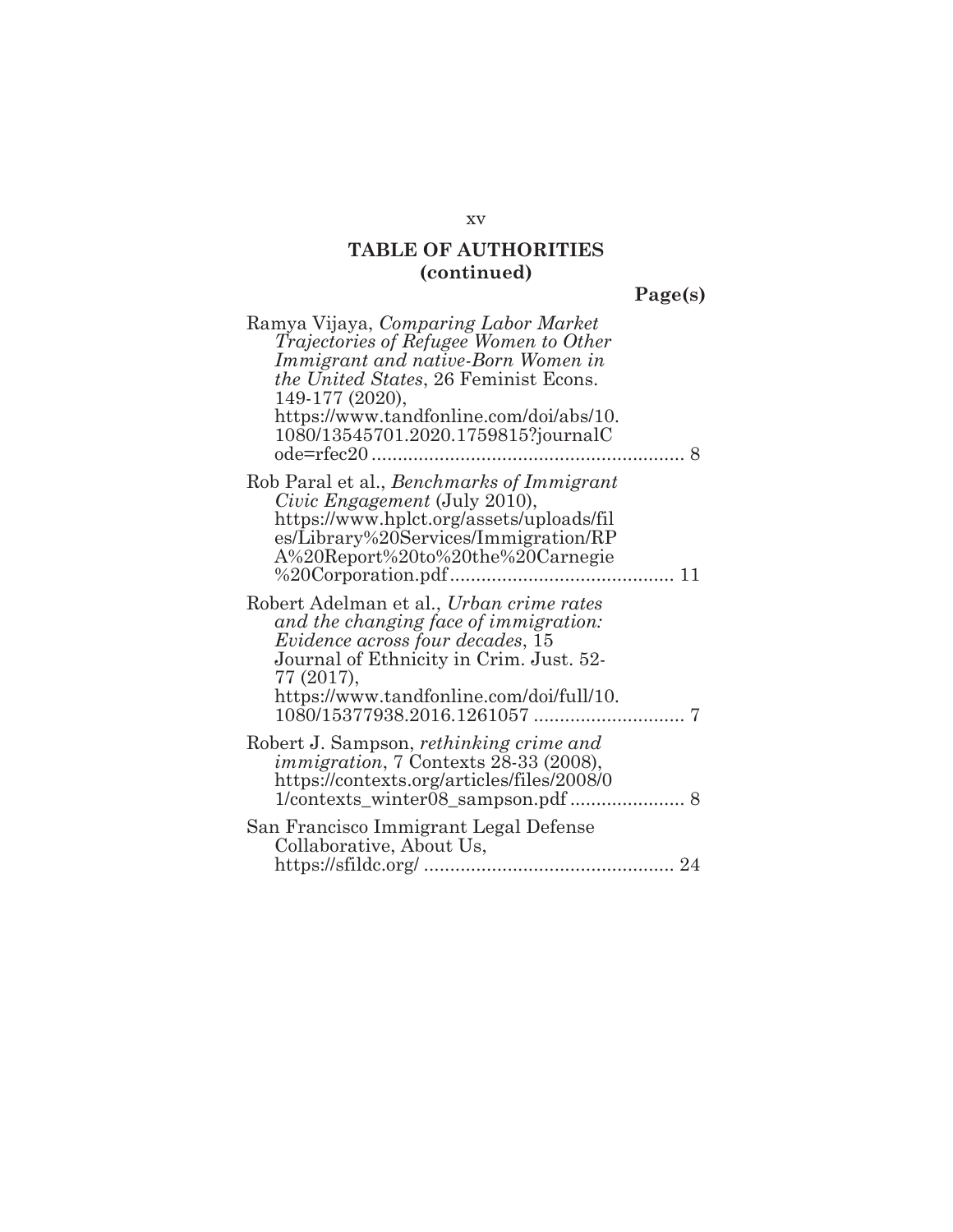**Page(s)** 

| Sophia Koropeckyj et al., The Economic<br><b>Impact of Increasing College</b><br>Completion, Am. Acad. Of Arts & Scis.<br>(2017),                                                                                    |  |  |
|----------------------------------------------------------------------------------------------------------------------------------------------------------------------------------------------------------------------|--|--|
| https://amacad.org/sites/default/files/pu<br>blication/downloads/CFUE_Economic-<br>10                                                                                                                                |  |  |
| <i>The "Migrant Protection Protocols", Am.</i><br>Immigration Council (Jan. 7, 2022),<br>https://www.americanimmigrationcounc<br>il.org/research/migrant-protection-                                                 |  |  |
| The devastating toll of 'Remain in Mexico'<br><i>asylum policy one year later</i> , Médecins<br>Sans Frontières (Jan. 29, 2020),<br>https://www.msf.org/one-year-<br>inhumane-remain-mexico-asylum-<br>seeker-policy |  |  |
| U.S. Government Sending Asylum Seekers<br>& Migrants to Danger, Human Rights<br>First (Feb. 19, 2021),<br>https://www.humanrightsfirst.org/camp                                                                      |  |  |
| <b>RULES</b>                                                                                                                                                                                                         |  |  |
|                                                                                                                                                                                                                      |  |  |

### xvi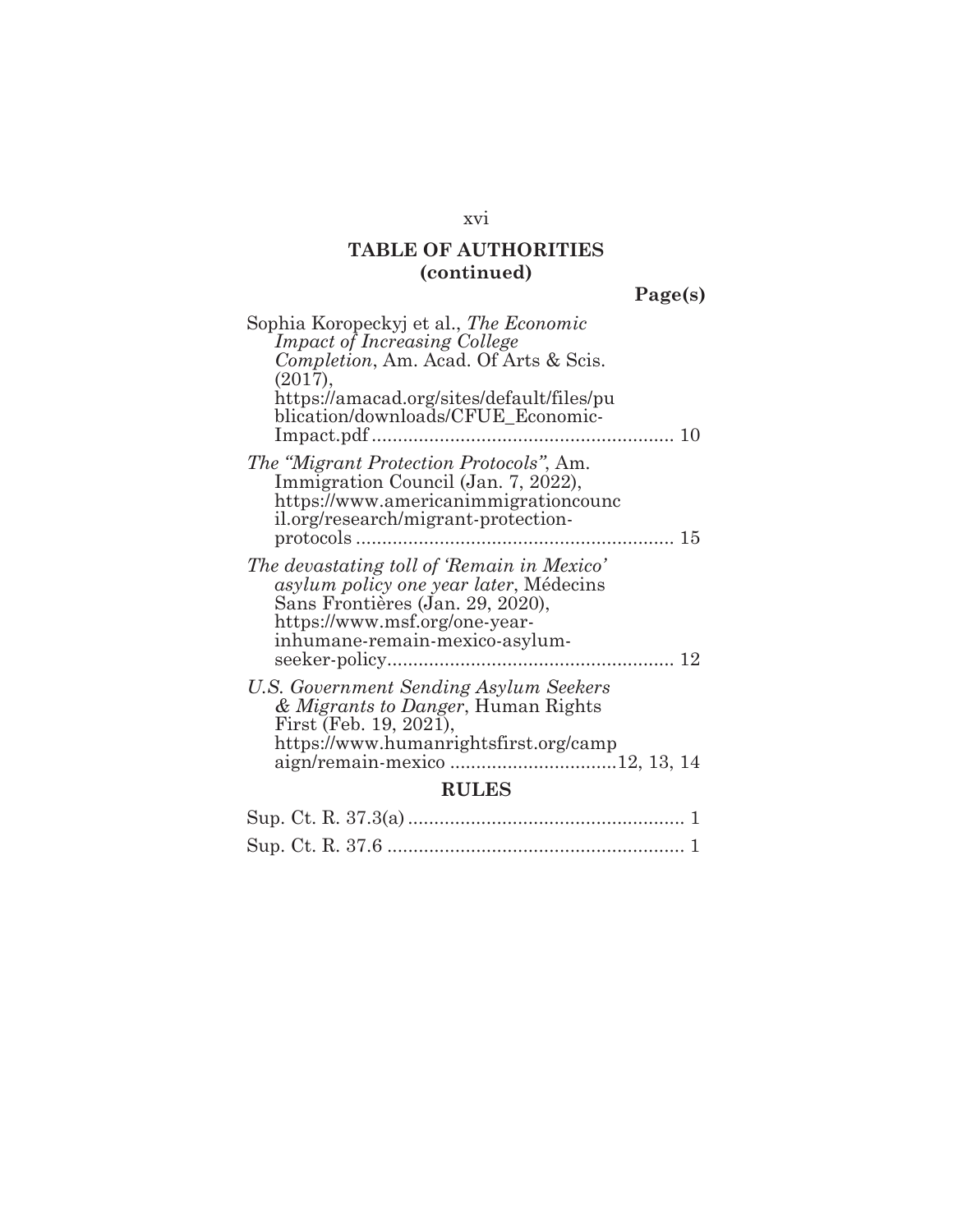#### **INTERESTS OF AMICI CURIAE**<sup>1</sup>

Amici curiae<sup>2</sup> are 25 local governments representing every region of the country and every type of community, from some of the nation's most populous and diverse cities and counties to suburbs, small towns, and rural communities. Americans of every race, ethnicity, nationality, culture, creed, and political persuasion call amici home.

Amici share a common interest in building prosperous, healthy, and civically engaged communities. To advance that common interest, amici strive to protect and promote the well-being of their immigrant residents. Immigrants from around the world, including tens of thousands of asylees and refugees, play varied and vital roles in amici's communities. They have pursued higher education, developed careers, built businesses, volunteered, and started families. They have put down roots and invested in their dreams. And amici have prospered as a result.

The Migrant Protection Protocols (MPP) harm amici by preventing residents in amici's communities from reuniting with immigrant family members, traumatizing immigrant families and communities, and frustrating amici's efforts to ensure that asylum seekers have access to full, fair immigration proceedings.

<sup>1</sup> The parties have filed blanket consent to the filing of amicus briefs. *See* Sup. Ct. R. 37.3(a). No party's counsel authored this brief in whole or in part, and no person or entity other than amici or their counsel made a monetary contribution intended to fund the preparation or submission of this brief. *See* Sup. Ct. R. 37.6.

<sup>2</sup> A complete list of amici is provided in Appendix A.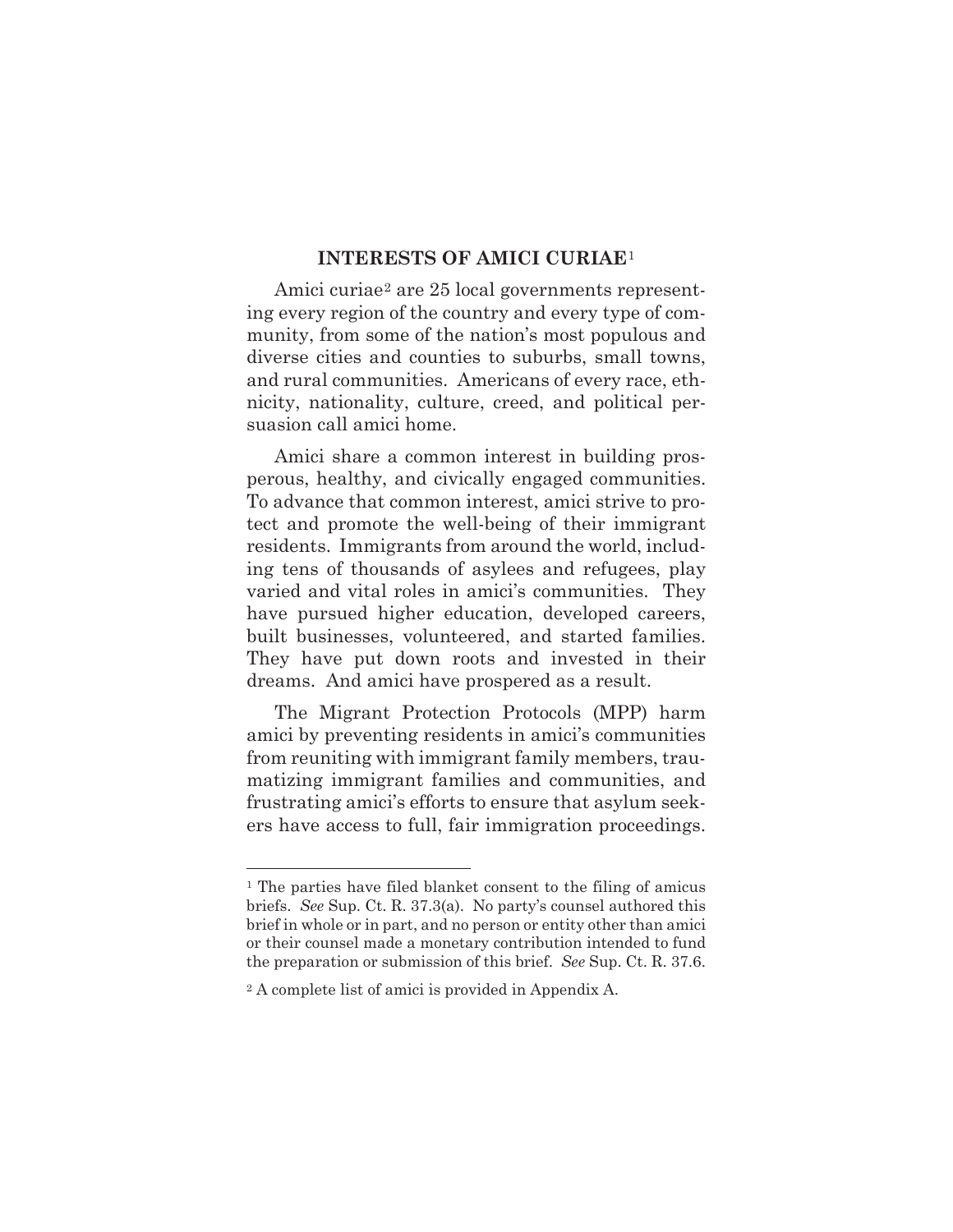MPP requires certain asylum seekers arriving by land at the U.S.-Mexico border to wait in Mexico for their asylum proceedings. MPP is designed to help reduce migratory flows across the southern border, but at an unjustifiable cost. MPP has created dangerous and intolerable conditions at the border, where tens of thousands of immigrants, including thousands of immigrant children, face the very real threat of violence, kidnapping, rape, and murder at the hands of criminal organizations. MPP has allowed these profiteers to exploit vulnerable individuals who already are fleeing violence and persecution in their home countries and who seek refuge in the United States.

MPP also exacts substantial costs from amici. MPP exacerbates family separation, which causes trauma and results in long-term harm to immigrants and their families living in amici's communities. Those harms lead to long-term costs for amici, whose collective success depends on the success of each resident. MPP also undermines investments many amici make in legal services programs to ensure that asylees can fully and fairly pursue their claims for immigration relief.

To grow and thrive, amici will need contributions from all of their residents—native born, immigrants, and asylees alike. But residents cannot make those contributions if they are scarred by the trauma of family separation, or if they are denied access to full, fair asylum proceedings. Amici therefore have a strong interest in ensuring that MPP is terminated.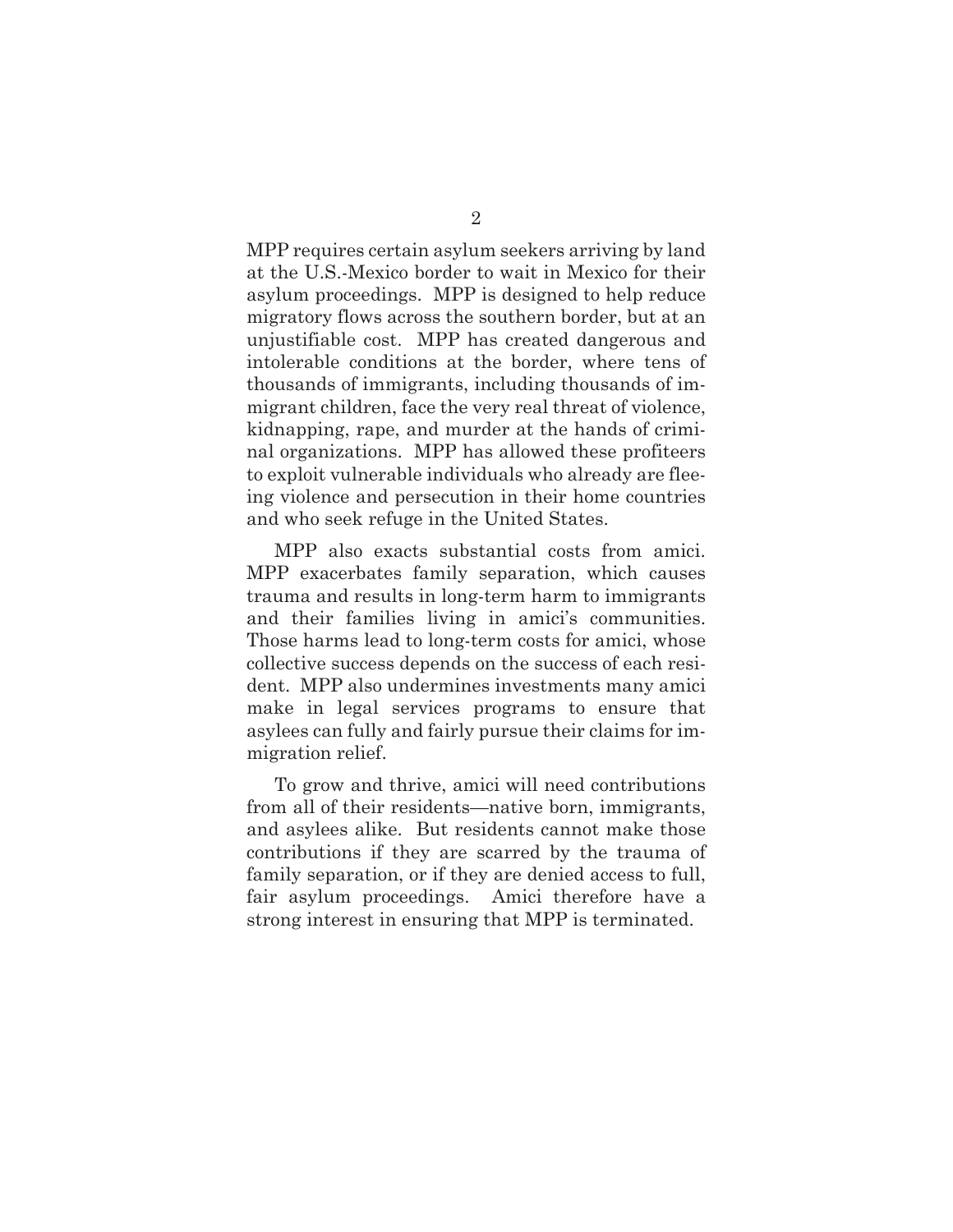#### **SUMMARY OF THE ARGUMENT**

Tens of millions of immigrants, including tens of thousands of asylees, live in the United States today. Free from the threat of persecution they faced in their home countries, they put down roots and pursue their dreams. They make amici's communities safer, more productive, and more prosperous. And they contribute to the civic life of amici's communities, to the benefit of all residents. They are woven into the fabric of amici's communities.

MPP tears that fabric apart. MPP has created mass crowding and inhumane conditions at the southern border, where MPP enrollees are subject to extortion by criminal organizations and are victims of physical violence, kidnapping, rape, and murder. These dangerous conditions separate immigrant families, often forcibly. Parents are abducted or murdered, leaving their children to cross the border alone having just suffered the trauma of losing a loved one. Other parents make the impossible decision to send their children across the border alone to shield them from the threat of violence and kidnapping in Mexico. Although some families eventually reunite in the United States, the trauma of separation persists, causing lifelong harm for immigrant children, parents, and the communities in which they live.

The violence and dangerous conditions at the border prevent many asylum seekers from being able to participate in their immigration proceedings. Though many amici have invested in pro bono legal services for immigrants and asylees, MPP enrollees forced to remain in Mexico during the pendency of their asylum proceedings do not have access to those services.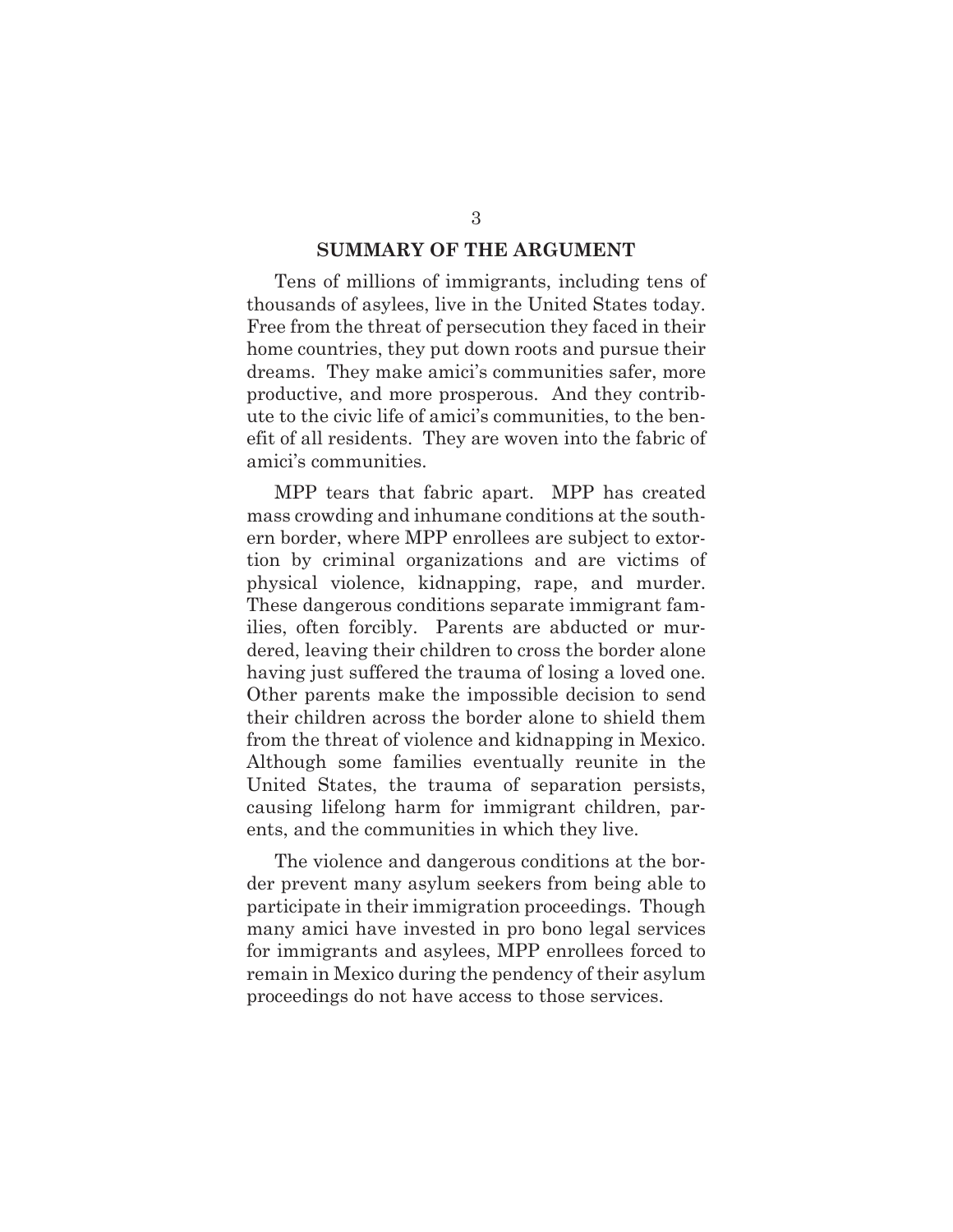Recognizing MPP's dire consequences, the Biden Administration suspended new enrollments in MPP on January 20, 2021. The Administration then terminated MPP on June 1, 2021 after reviewing the program's policy considerations, rationales, and practical effects (June 1 Decision). After Respondents filed suit in the Northern District of Texas challenging the suspension and termination decisions, the district court issued a permanent injunction compelling the Department of Homeland Security (DHS) to implement MPP "until" two conditions are satisfied: (1) DHS "has sufficient detention capacity to detain all aliens subject to mandatory detention under [8 U.S.C. 1225]"; and (2) MPP "has been lawfully rescinded in compliance with the APA." App. 212a. The reason for the second condition was the district court's finding that DHS did

After the injunction issued, and following this Court's guidance in *Department of Homeland Security v. Regents of the University of California*, 140 S. Ct. 1891 (2020), DHS elected to "'deal with the problem afresh' by taking *new* agency action." *Id*. at 1908 (quoting *SEC v. Chenery Corp.*, 332 U.S. 194, 201 (1947)). Following a thorough agency evaluation process, DHS issued a new decision—the October 29 Decision—in which the Secretary "supersede[d] and rescind[ed] the June 1 memorandum" and in its place again "terminat[ed] MPP." App. 263a.

not sufficiently explain the basis for the June 1 Deci-

sion.

While engaging in this new review and decisionmaking process, DHS also appealed the injunction to the Fifth Circuit. Once DHS issued the October 29 Decision, the agency brought that decision to the Fifth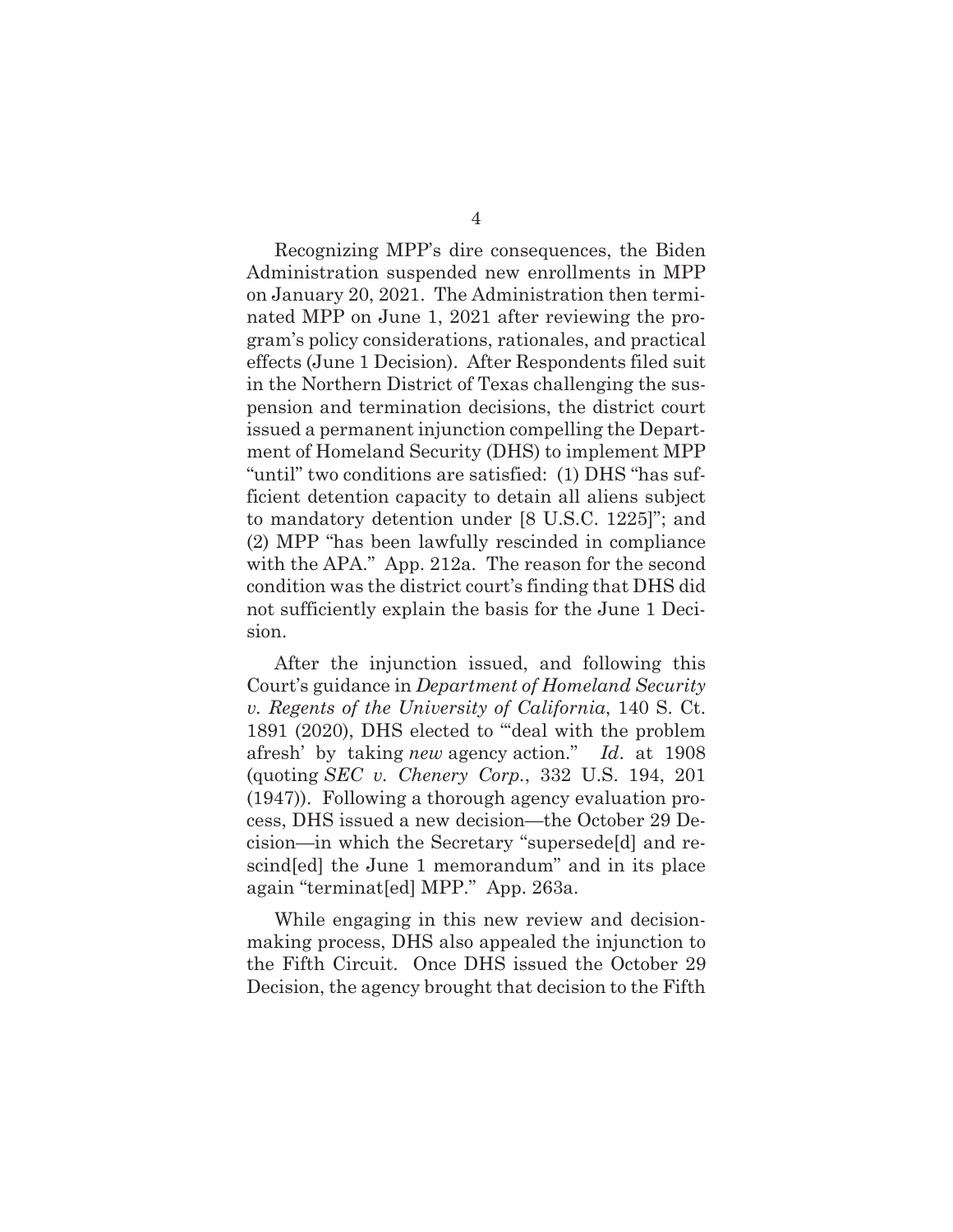Circuit's attention, explaining that this new agency action mooted the appeal—at least as to the injunction's second condition—because the October 29 Decision fulfilled the requirement that MPP be rescinded in accordance with the APA. App. 123a-126a.

But the Fifth Circuit, disregarding binding caselaw, repeatedly contended that the October 29 Decision was not a final agency action. That contention ignored this Court's opinion in *Bennett v. Spear*, 520 U.S. 154, 178 (1997) and relied instead on inapplicable legal doctrines and inapposite analogies. Contrary to the Fifth Circuit's conclusion, the October 29 Decision is indisputably a new and final agency action: It "mark[s] the consummation of [DHS's] decisionmaking process" and constitutes an action "from which legal consequences will flow." *Id.* at 178 (quotation omitted). The Fifth Circuit's conclusion to the contrary was error.

#### **ARGUMENT**

### **I. MPP HARMS IMMIGRANTS IN AMICI'S COMMUNITIES AND THE HARM RADI-ATES OUTWARD TO AMICI.**

Amici have long recognized the importance of immigrants to their communities. Immigrants bring economic prosperity and safety, contribute to the labor force, and benefit the civic and social life of amici's communities. MPP harms amici because it harms immigrants—including immigrants residing in amici's communities—by exacerbating family separation, which has devastating and long-lasting effects.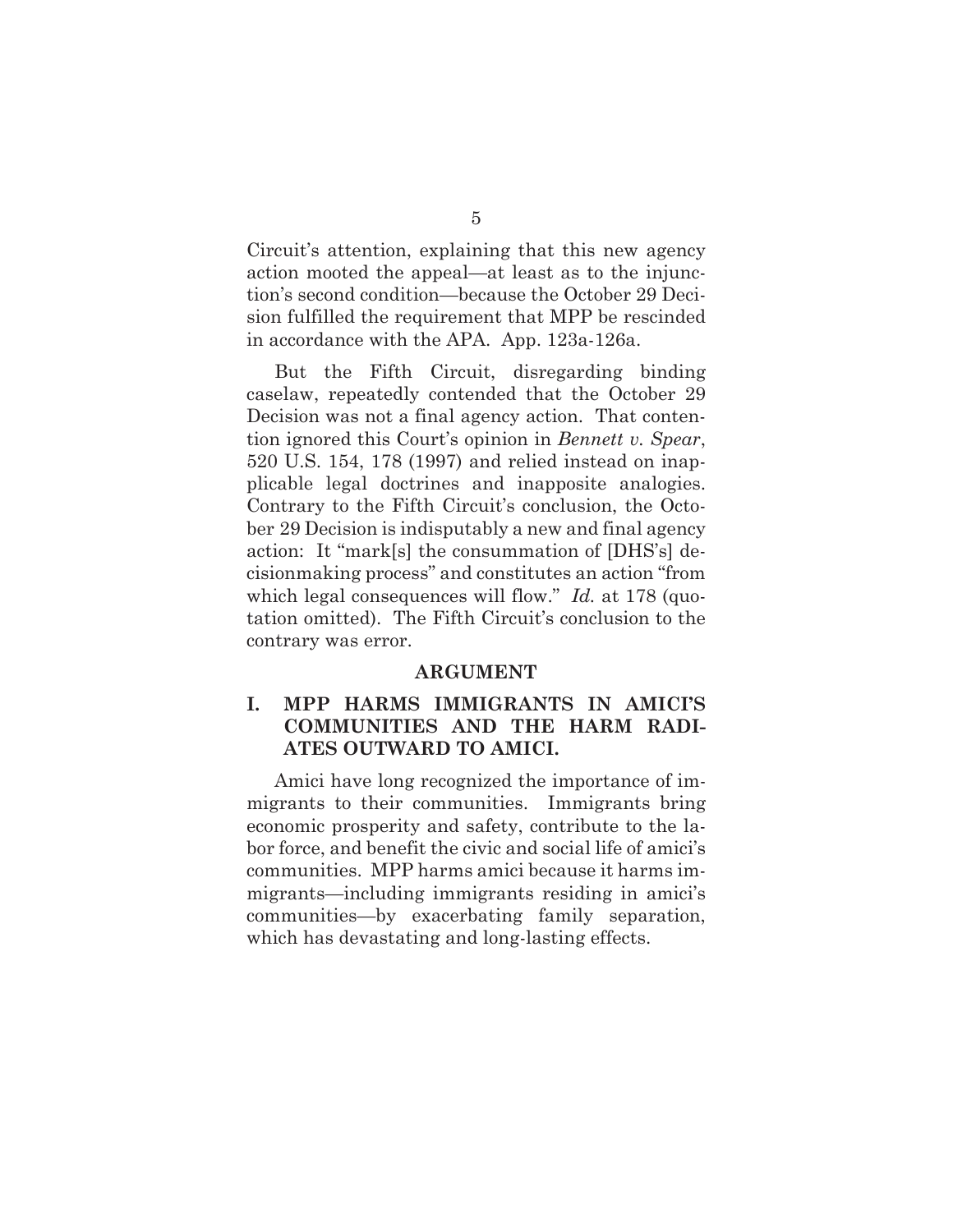MPP tears families apart in several ways. Parents make the unimaginable decision to send their children alone into the United States to avoid the perilous border conditions caused by MPP. Children must cross the border alone after their parents are captured or killed by organized criminals preying on MPP enrollees. And amici's residents with family members enrolled in MPP experience the heartache and stress of knowing that loved ones are stranded at the border and living in dangerous conditions, with no clear path or timeline for entering the United States. When immigrants enrolled in MPP are finally reunited with their families in the United States, the trauma does not end. Even temporary family separation causes devastating long-term harm to children, adults, and ultimately amici's communities.

MPP also frustrates amici's efforts to ensure immigrants have access to fair immigration proceedings. Many amici have invested significant resources in local initiatives that provide pro bono legal services for immigrants. But because MPP enrollees are separated from amici's communities, they cannot access those services, and amici's investments go unrealized.

### **A. Immigrants, Including Asylees, Are Productive And Important Members Of Amici's Communities.**

Immigrants represent some of the best of amici's communities. They make their communities safer, work hard, and start businesses, creating jobs for all residents and driving economic growth and prosperity that benefits communities on the whole. Indeed, immigrants yield significant economic power, contributing hundreds of billions of dollars to the economy.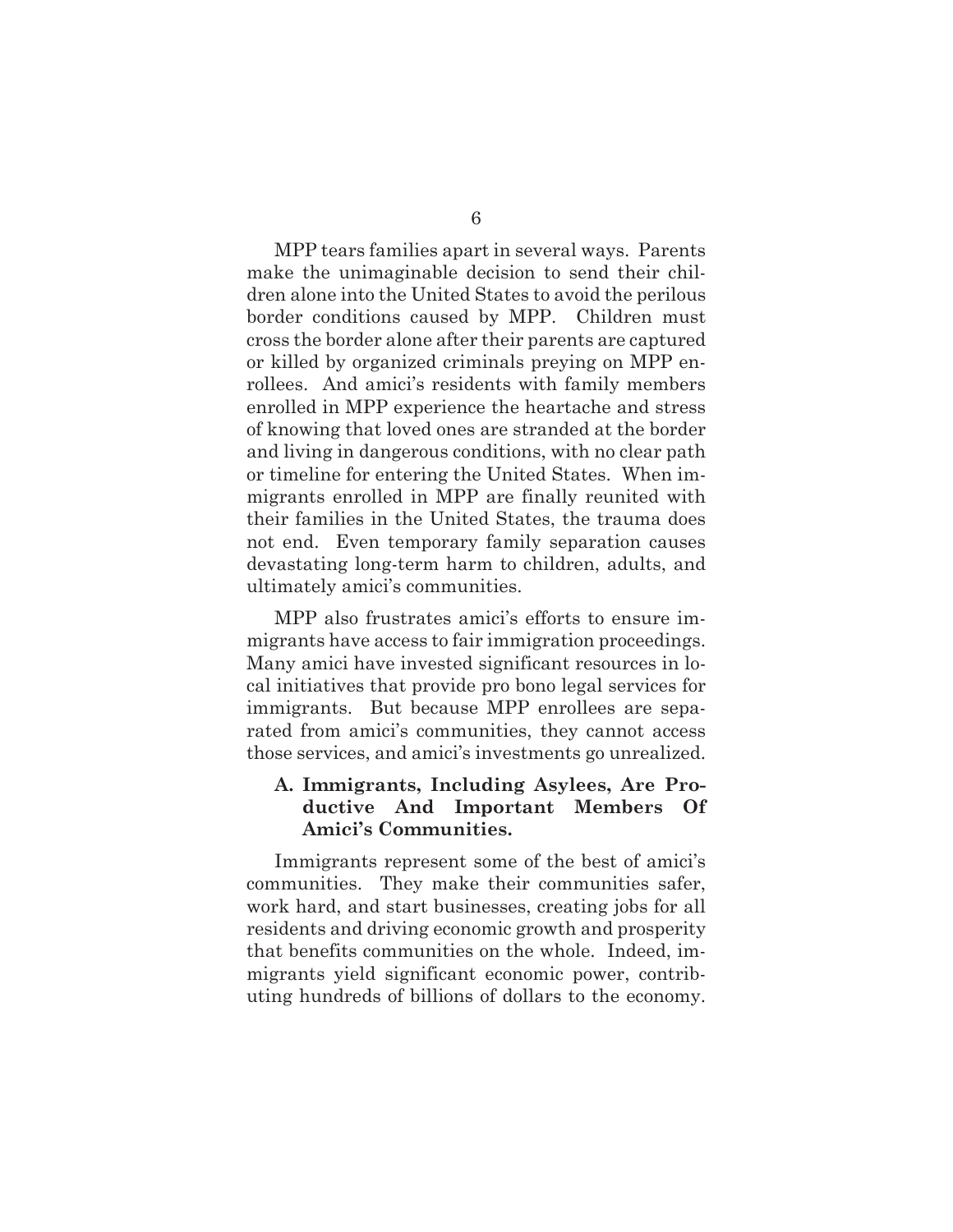Immigrants also actively engage in civic affairs and contribute to the social life of amici's communities.

1. *Immigrants Make Amici's Communities Safer.* 

Immigrants contribute to the safety of amici's communities. Immigrants, both authorized and unauthorized, commit fewer crimes than U.S.-born citizens.3 Undocumented immigrants have been found to have lower conviction and arrest rates than U.S. citizens.4 Studies also show that communities with more foreign-born residents are safer than communities with fewer.<sup>5</sup> For example, one study found a reduction of almost five violent crimes per 100,000 residents for every 1% increase in foreign-born residents.6 A study in Chicago found that residents born outside of the United States were 45% less likely to commit

<sup>3</sup> Chiraag Bains, *How Immigrants Make Communities Safer*, The Marshall Project (Feb. 28, 2017), https://www.themarshallproject.org/2017/02/28/how-immigrants-make-communities-safer.

<sup>4</sup> Alex Nowrasteh, *Criminal Immigrants in Texas: Illegal Immigrant Conviction and Arrest Rates for Homicide, Sex Crimes, Larceny, and Other Crimes*, CATO Inst. (Feb. 26, 2018), https://www.cato.org/publications/immigration-research-policybrief/criminal-immigrants-texas-illegal-immigrant#arrests.

<sup>5</sup> *See, e.g.*, Bains, *supra* n.3; Robert Adelman et al., *Urban crime rates and the changing face of immigration: Evidence across four decades*, 15 Journal of Ethnicity in Crim. Just. 52-77 (2017), https://www.tandfonline.com/doi/full/10.1080/15377938.2016.12 61057.

<sup>6</sup> Bains, *supra* n.3; Adelman*, supra* n.5.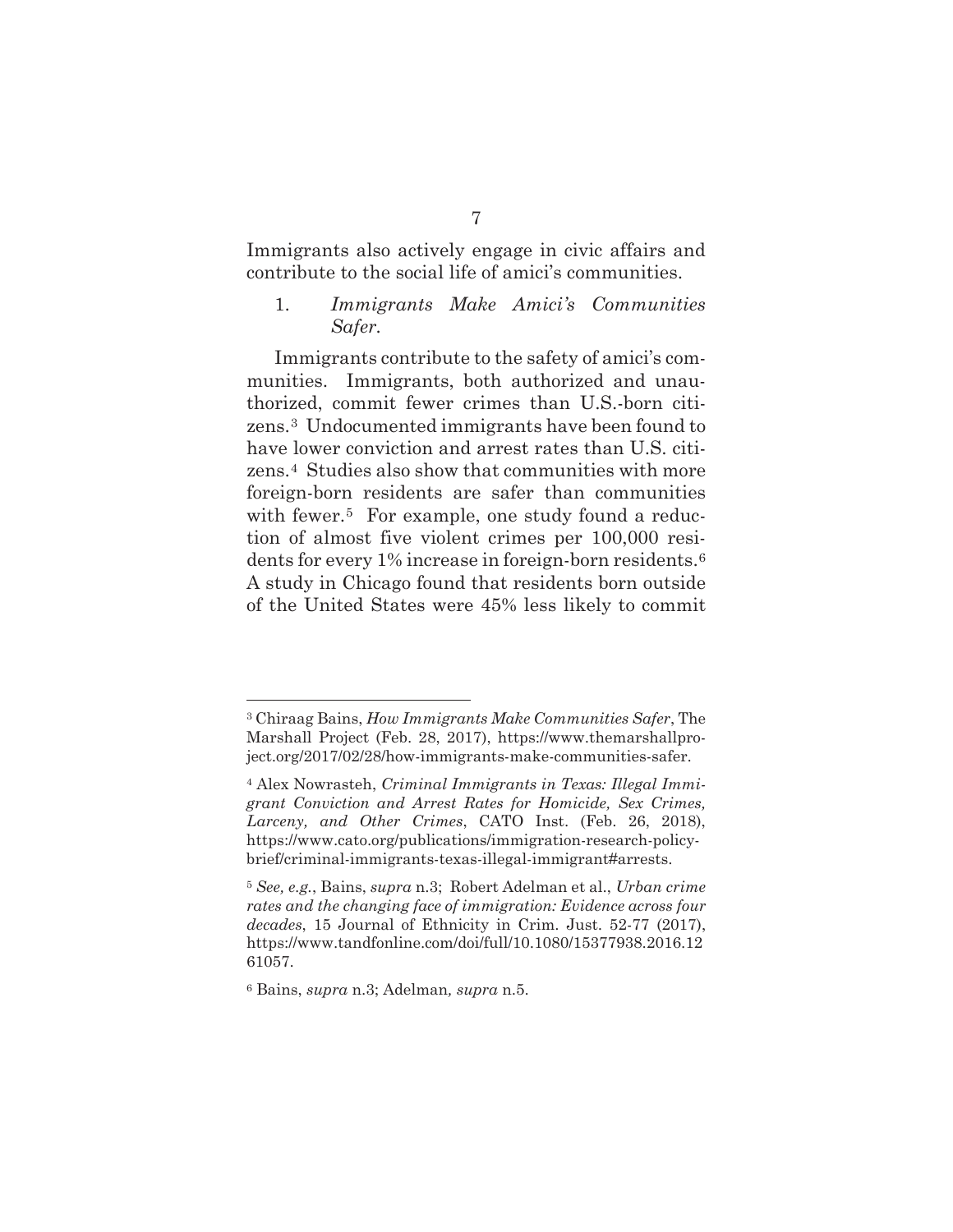violence than third-generation Americans.7 Studies in other cities have similarly found that violent-crime rates are lower in areas with more immigrants.<sup>8</sup>

#### 2. *Immigrants Strengthen Amici's Economies.*

Immigrants, including asylees, are key contributors to the labor force and make amici's communities more productive for all residents. Immigrants are more likely to work than native residents. In 2020, 65.6% of foreign-born U.S. residents age 25 and older participated in the labor force compared to 62.5% of native-born residents in the same age range.<sup>9</sup> Asylees in particular have strong labor participation rates. One study found that while resettled refugee women in the United States start with lower labor force participation rates than other groups, they outpace other immigrant and native-born women over time.<sup>10</sup>

<sup>7</sup> Robert J. Sampson, *rethinking crime and immigration*, 7 Contexts 28-33 (2008), https://contexts.org/articles/files/2008/01/contexts\_winter08\_sampson.pdf.

<sup>8</sup> Bains, *supra* n.3.

<sup>9</sup> Here's what we know about foreign-born workers in the U.S. – and how their demographics compare to the native-born population, Peter G. Peterson Found. (July 19, 2021), https://www.pgpf.org/blog/2021/07/the-foreign-born-labor-forceof-the-united-states.

<sup>10</sup> Ramya Vijaya, *Comparing Labor Market Trajectories of Refugee Women to Other Immigrant and native-Born Women in the United States*, 26 Feminist Econs. 149-177 (2020), https://www.tandfonline.com/doi/abs/10.1080/13545701.2020.17 59815?journalCode=rfec20.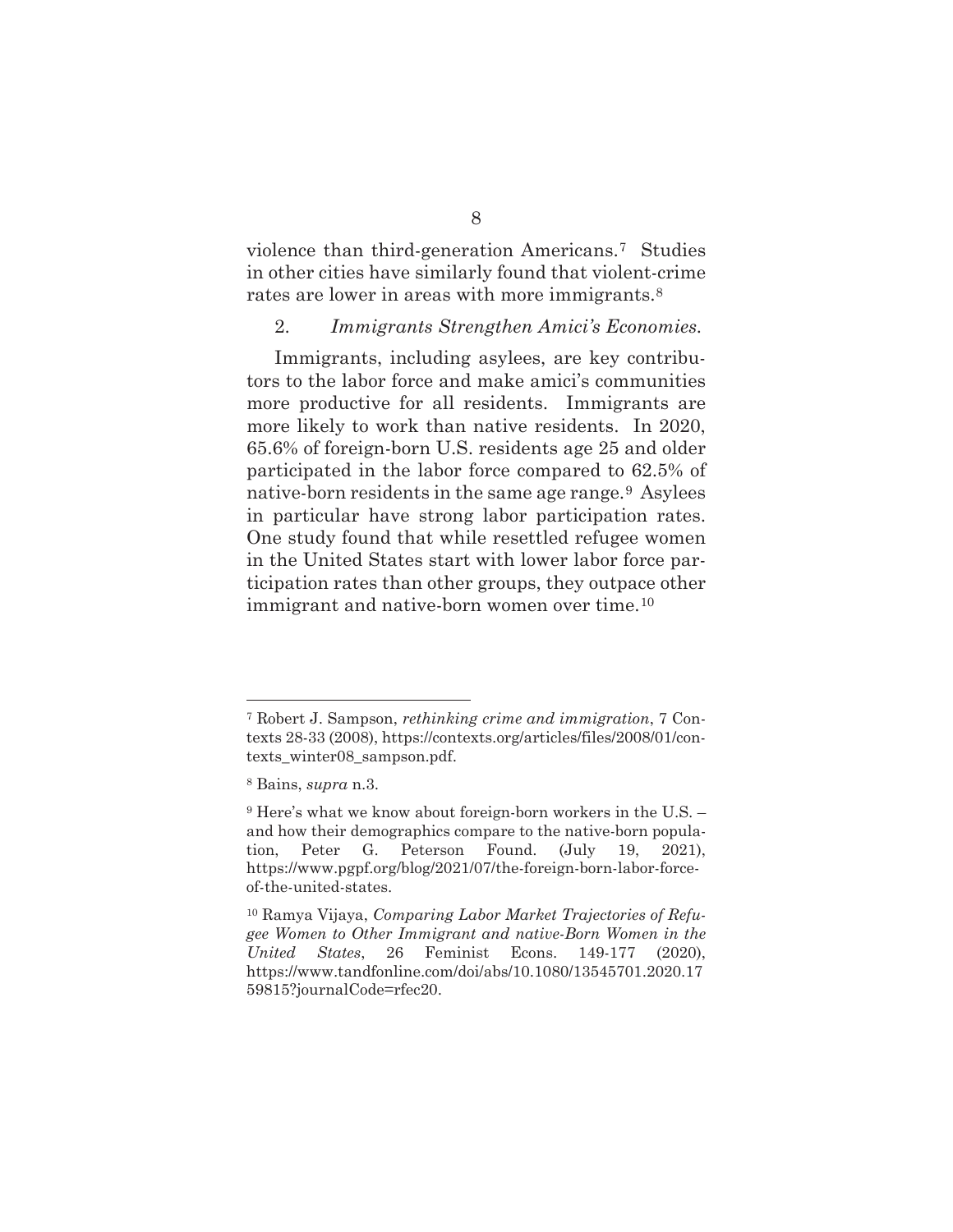Immigrants are also entrepreneurs, founding businesses at far higher rates than the U.S. population overall. In 2019, there were over 3.2 million immigrant entrepreneurs, generating business income of \$88.5 billion and creating millions of jobs.<sup>11</sup> Asylees are no exception, and many businesses have sought to invest in asylees' entrepreneurial spirit and success.<sup>12</sup>

The many immigrants who pursue higher education further contribute to amici's communities. In 2018, immigrants made up 13.7% of the U.S. population but 17% of U.S. adults with a bachelor's degree or higher.13 College attainment rates for immigrants increased 38% between 2010 and 2018; during the same period, the attainment rate for U.S.-born residents increased by only 24%.14 Refugees in particular have high college attainment rates, with one study finding that refugees who arrived here before age 14 displayed the same college graduation rates as the

<sup>11</sup> New Am. Econ., Locations, https://www.newamericaneconomy.org/locations/national/ (last visited Mar. 21, 2022).

<sup>12</sup> Capital Area Asset Builders, *Empowering Refugee and Asylee Entrepreneurs in Montgomery County with Individual Development Accounts*, https://www.caab.org/en/empowering-refugeeand-asylee-entrepreneurs-with-individual-development-accounts (last visited Mar. 21, 2022).

<sup>13</sup> *Immigrant Students in Higher Education*, PNPI (Aug. 9, 2021), https://pnpi.org/immigrant-students-in-higher-education/.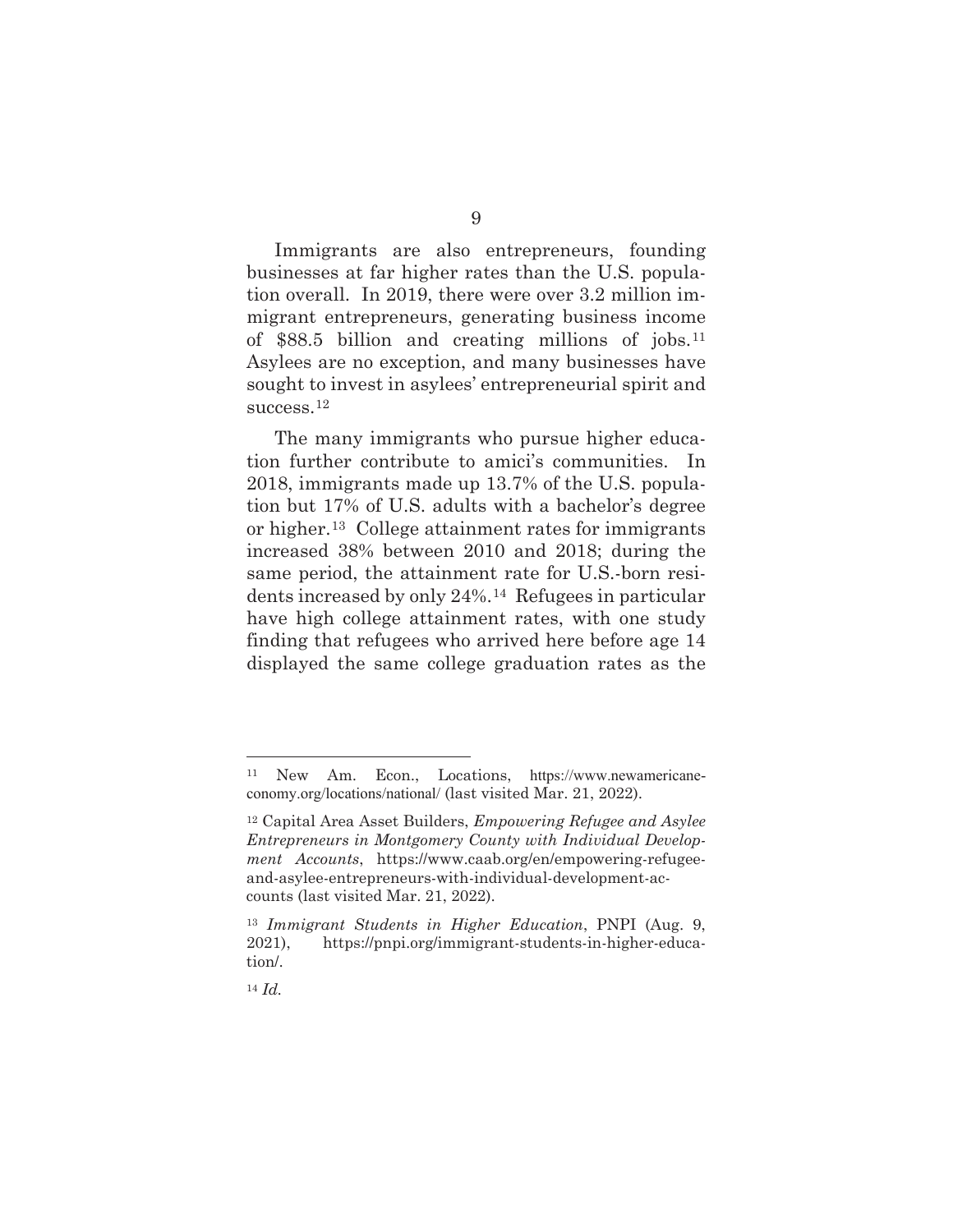U.S.-born population.15 These educational achievements will drive the continued success of amici's communities, as more college graduates in a community correlates with faster economic growth, a higher median household income, and a deficit decrease over the long term.<sup>16</sup>

Immigrants invigorate the economy in other ways, too. In 2019, immigrants paid \$492.4 billion in taxes, with \$161.7 billion going to state and local governments.17 That same year, immigrants held \$1.3 trillion in spending power.18 Asylees' tax contributions also outpace their reliance on public benefits. One study found that over their first 20 years in the United States, refugees who arrived as adults aged 18–45 contributed more in taxes than they received in public assistance.19

3. *Immigrants Are Important Civic Contributors.* 

Immigrants are active contributors to the civic life of amici's communities. Naturalized immigrants who

<sup>15</sup> Pedro Nicolaci da Costa, *Welcoming refugees brings unexpected economic benefits*, Bus. Insider (Aug. 21, 2017), https://www.businessinsider.com/refugees-pay-more-in-taxesthan-they-collect-in-benefits-2017-8.

<sup>16</sup> Sophia Koropeckyj et al., *The Economic Impact of Increasing College Completion*, Am. Acad. Of Arts & Scis. (2017), https://amacad.org/sites/default/files/publication/downloads/CFUE\_Economic-Impact.pdf.

<sup>17</sup> New Am. Econ., *supra* n.11.

<sup>18</sup> *Id.* 

<sup>19</sup> Costa, *supra* n.15.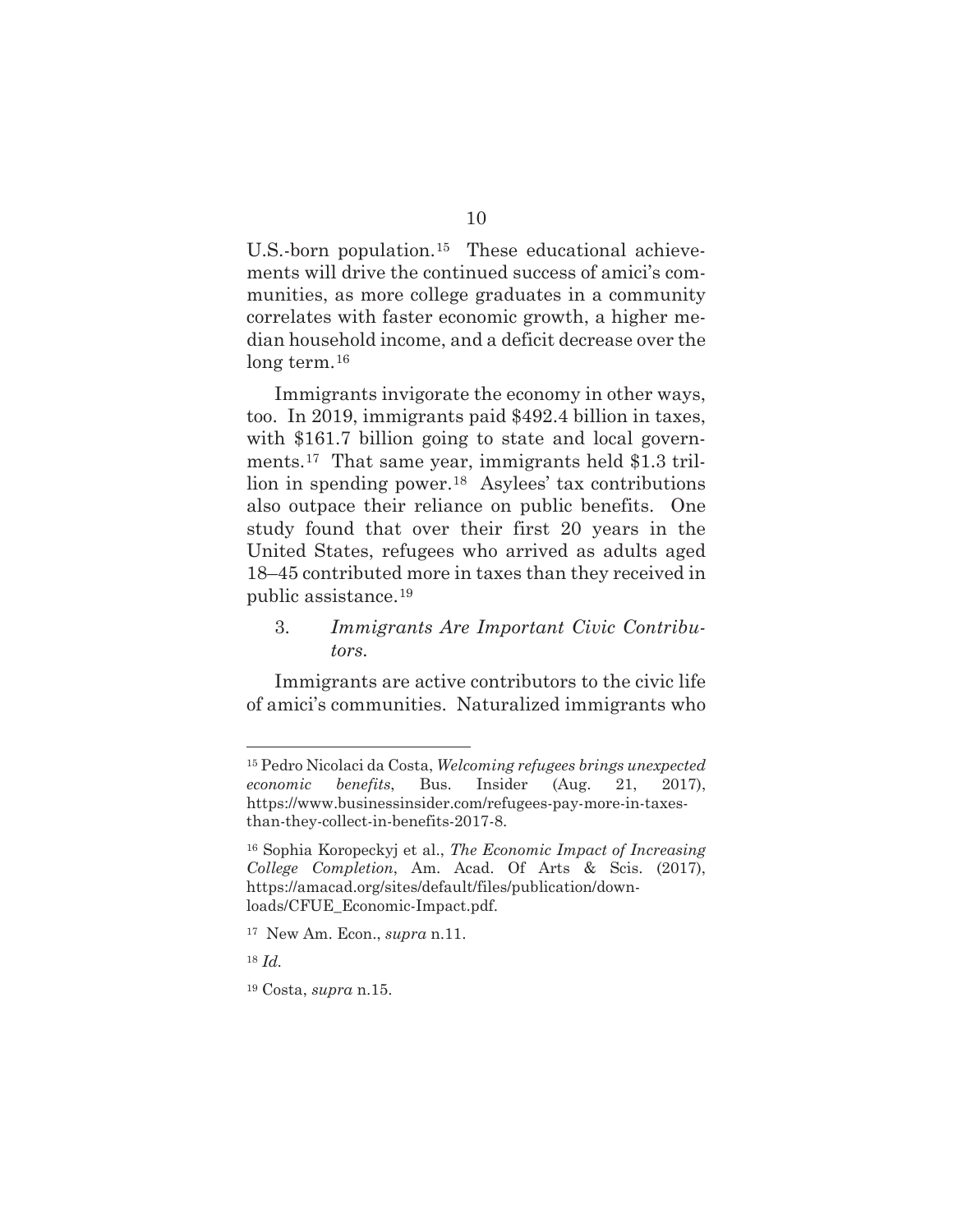are registered to vote turn out to vote at about the same rate as U.S.-born residents.<sup>20</sup> Even immigrants who cannot vote make important civic contributions. One study found that, despite being unable to cast ballots, undocumented immigrants in Los Angeles frequently attended campaign rallies and participated in get-out-the-vote initiatives.21 Another study in New York found that undocumented immigrants successfully mobilized to demand fair wages and safe working conditions, ultimately winning a 30% pay raise for day laborers and a domestic workers' bill of rights.22 And studies have shown that once immigrants are engaged in volunteer work, they volunteer more than U.S.-born residents.23

### **B. MPP Causes Family Separation And Significant Long-Term Trauma That Harms Amici's Communities.**

The abysmal conditions at the border are well-documented. Immigrant men, women, and children face

<sup>20</sup> Rob Paral et al., *Benchmarks of Immigrant Civic Engagement*  at 4 (July 2010), https://www.hplct.org/assets/uploads/files/Library%20Services/Immigration/RPA%20Report%20to%20the%20Carnegie%20Corporation.pdf.

<sup>21</sup> Kevin Beck & Karina Shklyan, *Civic Engagement, Legal Status, and the Context of Reception: Participation in Voluntary Associations among Undocumented Immigrants in California*, Sage J. (Apr. 5, 2021), https://journals.sagepub.com/doi/10.1177/23780231211005214.

<sup>22</sup> *Id.*

<sup>23</sup> *National Volunteer Week: How Much Do Immigrants Volunteer?*, New Am. Econ. (Apr. 11, 2016), https://www.newamericaneconomy.org/feature/national-volunteer-week-how-much-do-immigrants-volunteer/.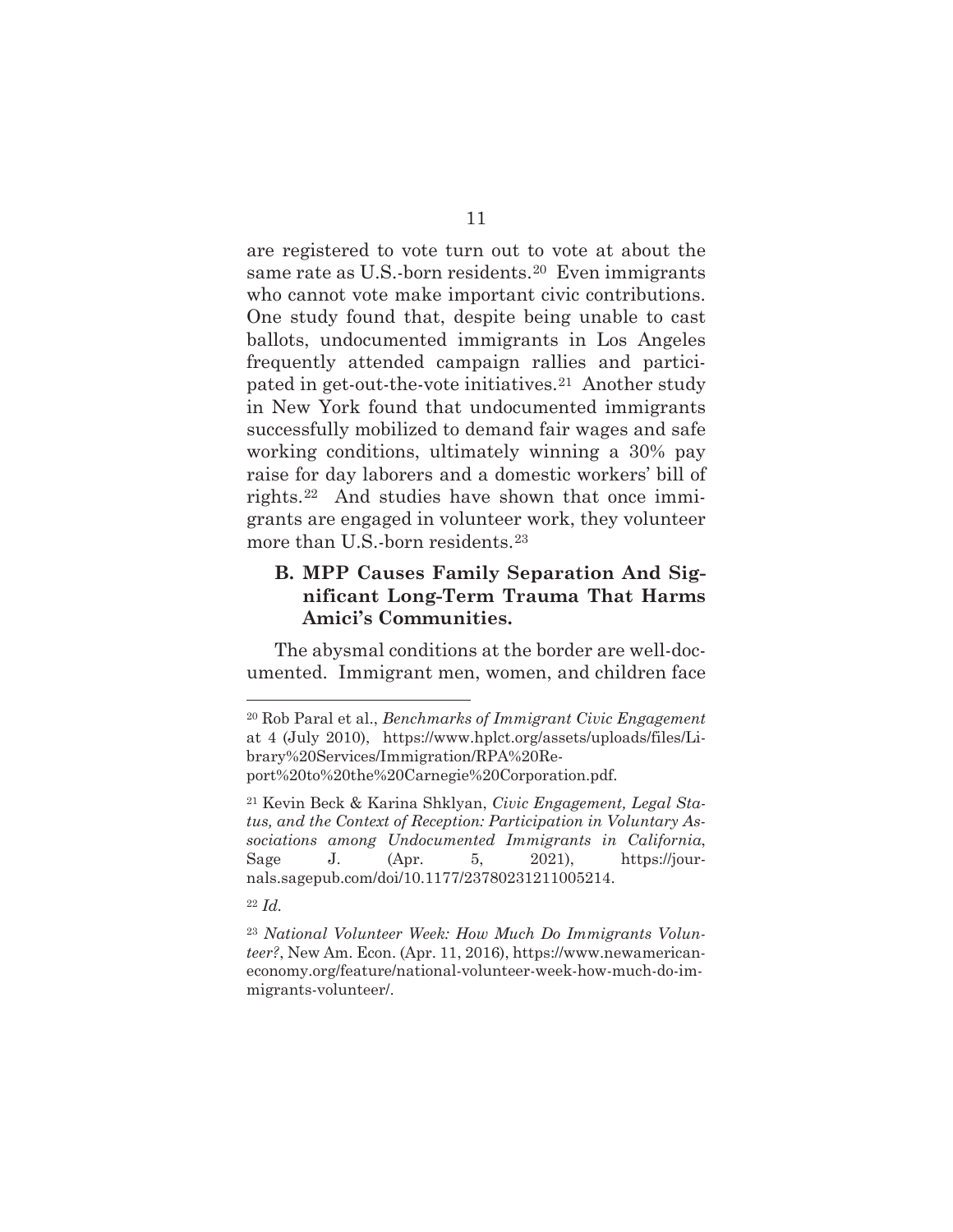the constant threat of brutal violence, kidnapping, assault, extortion, stalking, rape, and murder. MPP exacerbates the trauma of this violence by forcing immigrant families apart. Parents and children are harmed by family separation, and amici's communities suffer the long-term consequences.

1. *MPP Rips Families Apart and Prevents Asylum Seekers from Uniting with Family in Amici's Communities.* 

Immigrants enrolled in MPP face terrifying conditions in Mexico while they await their immigration proceedings. As of February 2021, there were more than 1,500 publicly reported cases of murder, rape, torture, kidnapping, and violent assault at the border.24 The United Nations High Commissioner for Refugees found that 81% of families returned to Mexico under MPP did not feel safe there and that 48% had been victims or witnesses of violence in Mexico. App. 290a. Nearly half the targets of physical violence and victims of kidnapping are children. App. 290a-291a. Other organizations have reported similarly dire statistics. Doctors Without Borders noted that 75% of its patients who were in Nuevo Laredo in October 2019 because of MPP reported having been kidnapped.25 And one study of 95 MPP enrollees

<sup>24</sup> *U.S. Government Sending Asylum Seekers & Migrants to Danger*, Human Rights First (Feb. 19, 2021), https://www.humanrightsfirst.org/campaign/remain-mexico.

<sup>25</sup> *The devastating toll of 'Remain in Mexico' asylum policy one year later*, Médecins Sans Frontières (Jan. 29, 2020), https://www.msf.org/one-year-inhumane-remain-mexico-asylum-seeker-policy.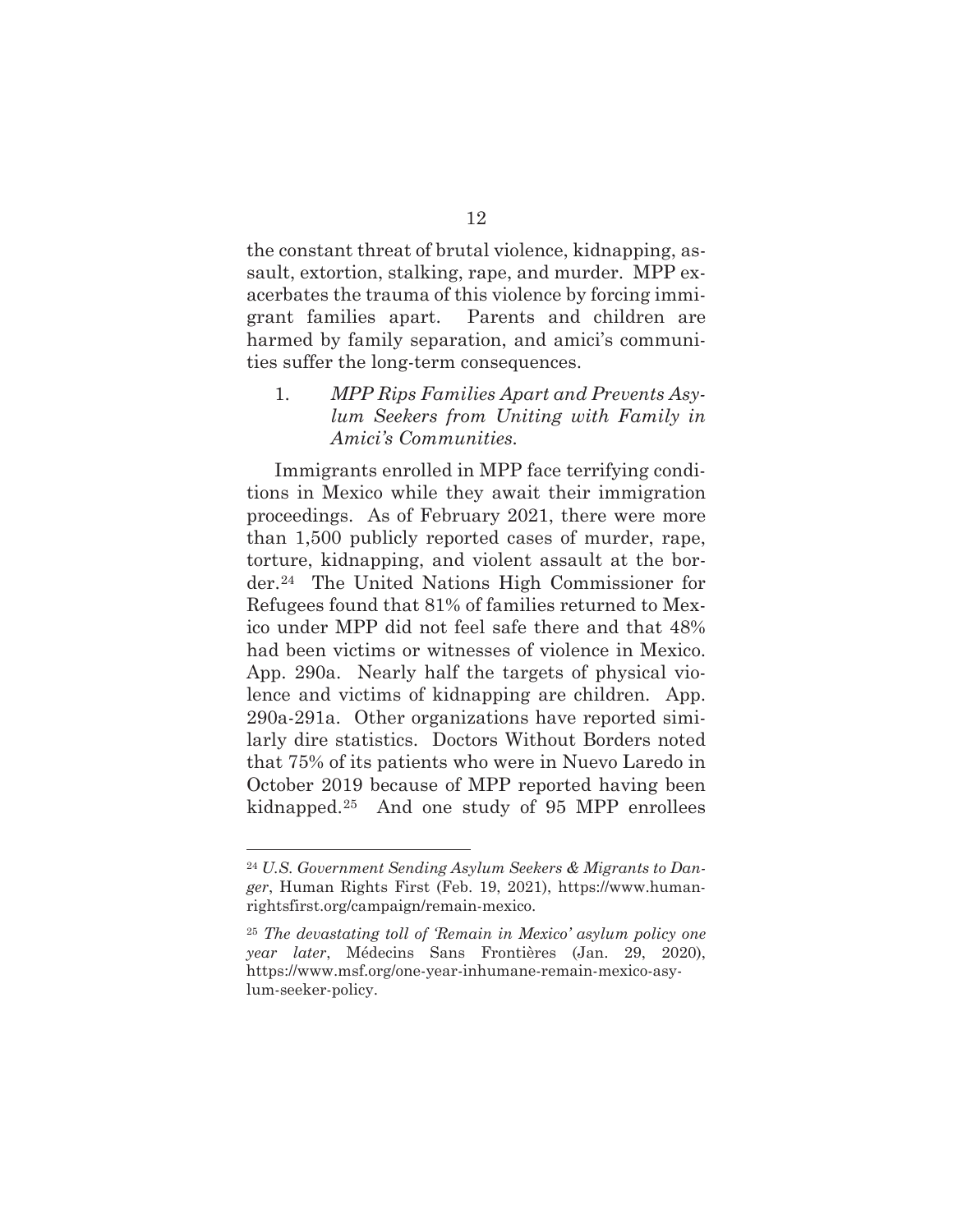found that 32 had been threatened with violence, 24 had been targeted for theft or extortion, 18 had experienced physical violence, 16 had been kidnapped, 15 had witnessed violence, and four had experienced sexual violence.26

Stories of suffering among immigrants enrolled in MPP are all too common. A Salvadoran father was brutally murdered in Tijuana, suffering cuts and stab wounds consistent with torture, after being returned to Mexico under MPP. Before his death, his family had repeatedly told immigration officers, an immigration judge, and asylum officers that they were in danger and feared being returned to Mexico.27

A Honduran woman leaving the U.S. immigration office to go back into Mexico after being enrolled in MPP was kidnapped, raped, and forced into sexual slavery for three months. She escaped only when one of her captors assisted her in exchange for sex. After her escape, she remained in hiding at a church shelter, but even there she was not safe: The parish priest told her that an unknown man had come looking for her.28

A 3-year-old Honduran boy and his parents were kidnapped after being returned to Mexico under MPP.

<sup>26</sup> Kathryn Hampton MSt et al., *Forced into Danger: Human Rights Violations Resulting from the U.S. Migrant Protection Protocols*, Physicians for Human Rights (Jan. 19, 2021), https://phr.org/our-work/resources/forced-into-danger/.

<sup>27</sup> *U.S. Government Sending Asylum Seekers & Migrants to Danger*, *supra* n.24.

<sup>28</sup> *Id.*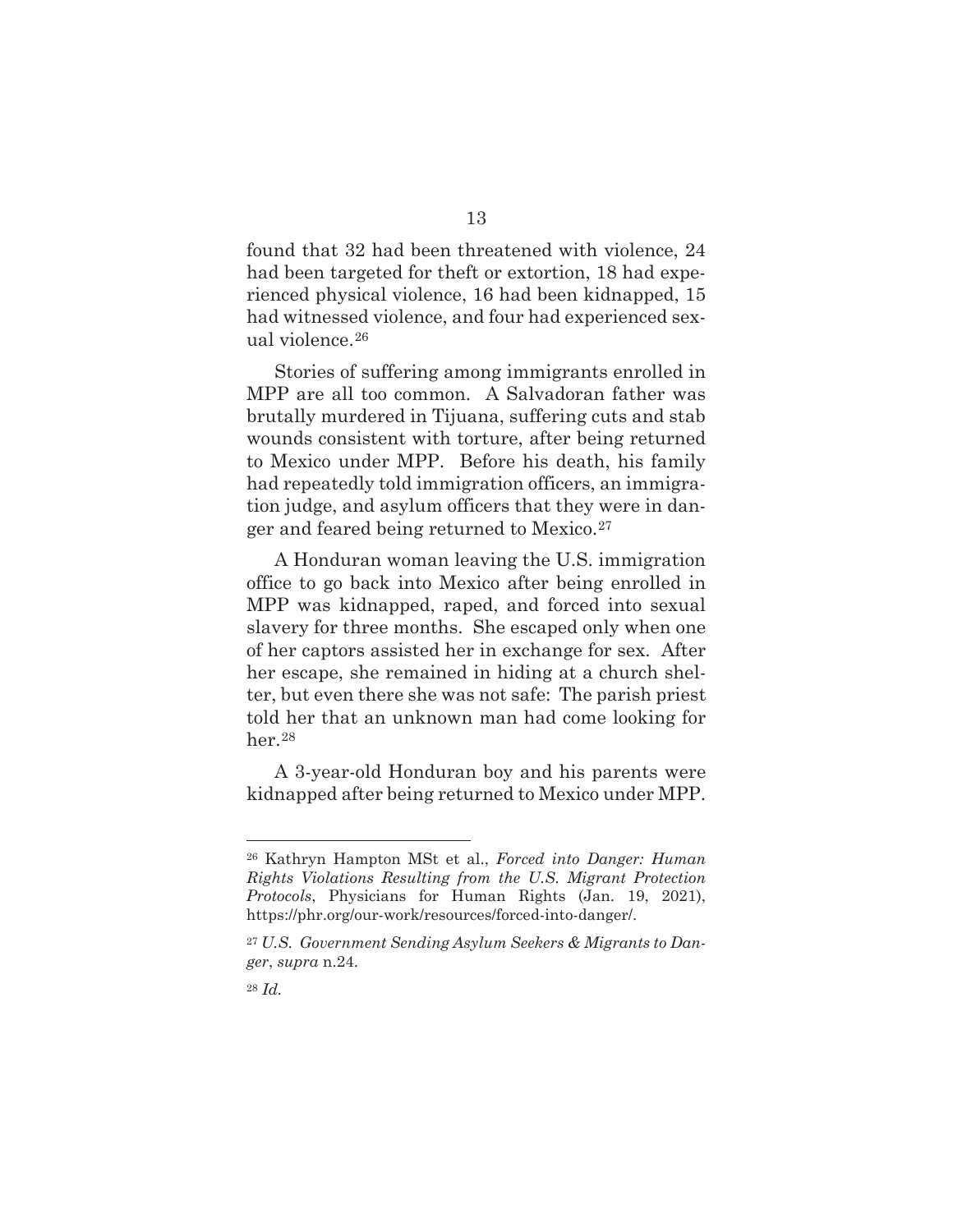The mother heard the kidnappers beat and electrocute her husband. The mother and boy were released, but the father remains missing and his family does not know whether he is alive.29

Conditions at the border have not improved. One organization tracked more than 8,700 reports of kidnappings and other violent attacks against migrants and asylum seekers at the border since President Biden took office.30 Further, reports of problematic practices have persisted since MPP was reinstituted pursuant to the district court's injunction.31 MPP enrollees have been denied access to counsel, and U.S. officials have failed to give COVID-19 vaccinations to asylum seekers, despite the United States' agreement with Mexico to do so.<sup>32</sup> There also have been reports of U.S. official instructions to report for immigration hearings in the middle of the night—a practice that

<sup>29</sup> *Id.* 

<sup>30</sup> *A Shameful Record: Biden Administration's Use of Trump Policies Endangers People Seeking Asylum*, Human Rights First (Jan. 13, 2022), https://www.humanrightsfirst.org/resource/shameful-record-biden-administration-s-use-trump-policies-endangers-people-seeking-asylum.

<sup>31</sup> *Migrant Protection Protocols (MPP)*, Am. Immigration Lawyers Ass'n (Mar. 7, 2022), https://www.aila.org/advo-media/issues/all/port-courts; Julia Neusner (@JuliaNeusner), Twitter (Dec. 14, 2021 11:16 AM), https://twitter.com/JuliaNeusner/status/1470789732032516109; Kate Morrissey, *U.S. failure to follow Remain in Mexico rules show program hasn't changed as promised*, The San Diego Tribune (Jan. 8, 2022), https://www.sandiegouniontribune.com/news/immigration/story/2022-01-08/remain-in-mexico-returns-to-tijuana.

<sup>32</sup> Morrissey, *supra* n.31.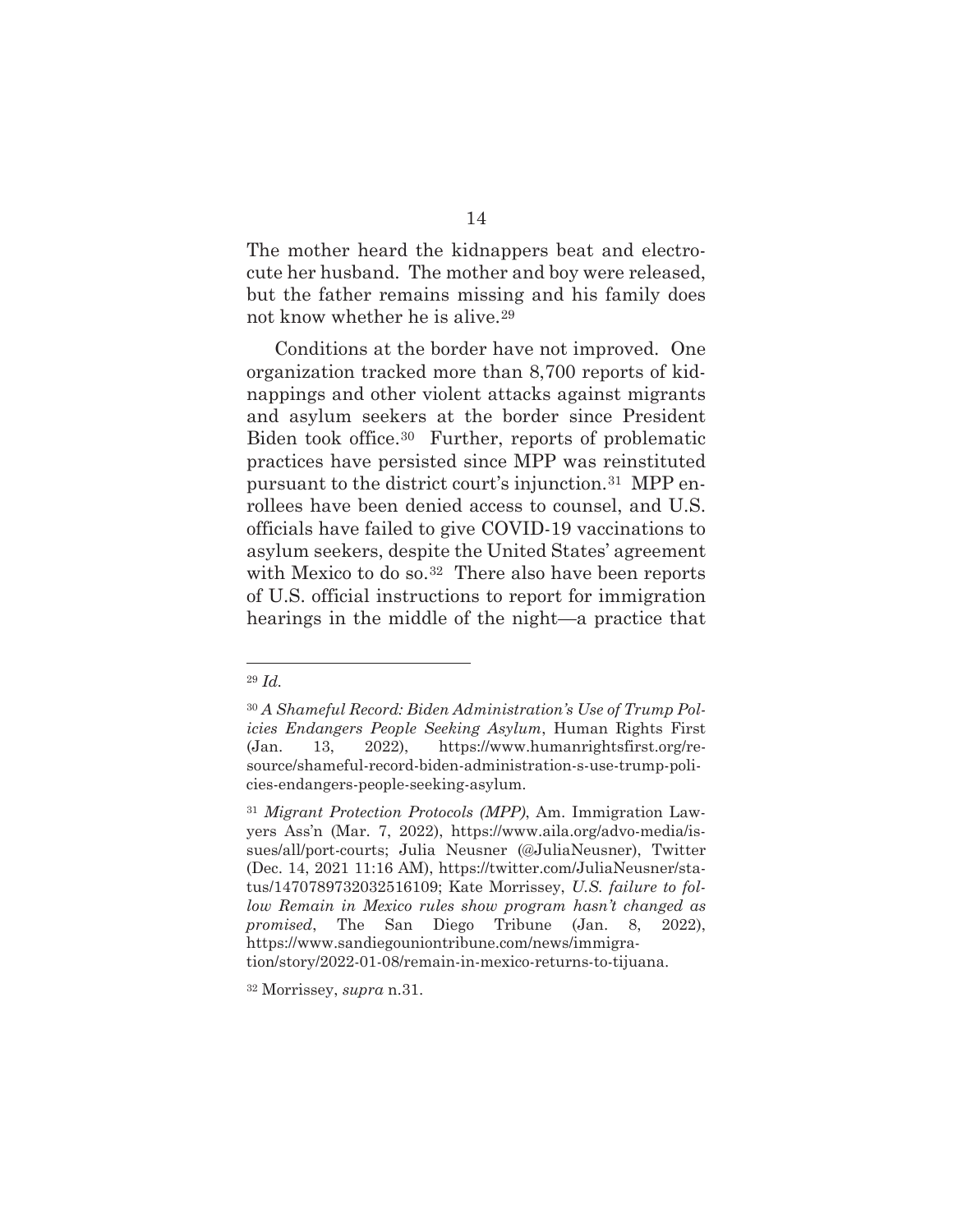exposes MPP enrollees to the added danger of nighttime travel, making them easy targets for kidnappers.33 And operators of emergency shelters in Mexico say they likely will not be able to safely house all MPP enrollees, leaving enrollees exposed to violence and extortion by criminal organizations.34

Because of these conditions, parents often make the difficult choice to send their children across the border alone. At least 700 children have crossed into the United States unaccompanied after their families were enrolled in MPP.35 One immigration attorney on the ground in Mexico saw a 14-year-old, a 4-yearold, and their infant brother cross into the United States alone; the parent watched from the bank of the Rio Grande as the children crossed.36

Families who choose to stay together in Mexico are not safe from separation, either. Parents are frequently abducted or go missing, and their children—

<sup>33</sup> Kennji Kizuka (@KennjiKizuka), Twitter (Dec. 8, 2021 9:09 PM), https://twitter.com/KennjiKizuka/status/1468764744828006400.

<sup>34</sup> Lizbeth Diaz, *Already stretched, Mexican shelters fret over migrant influx under MPP reboot*, Reuters (Dec. 2, 2021), https://www.reuters.com/world/americas/already-stretchedmexican-shelters-fret-over-migrant-influx-under-mpp-reboot-2021-12-03/.

<sup>35</sup> *The "Migrant Protection Protocols"*, Am. Immigration Council (Jan. 7, 2022), https://www.americanimmigrationcouncil.org/research/migrant-protection-protocols.

<sup>36</sup> Angelia Chapin, *Parents Stuck In Mexico Are Sending Kids As Young As 4 Across The U.S. Border Alone*, The Huffington Post (Dec. 10, 2019), https://www.huffpost.com/entry/remain-in-mexico-policy-immigrant-kids\_n\_5deeb143e4b00563b8560c69.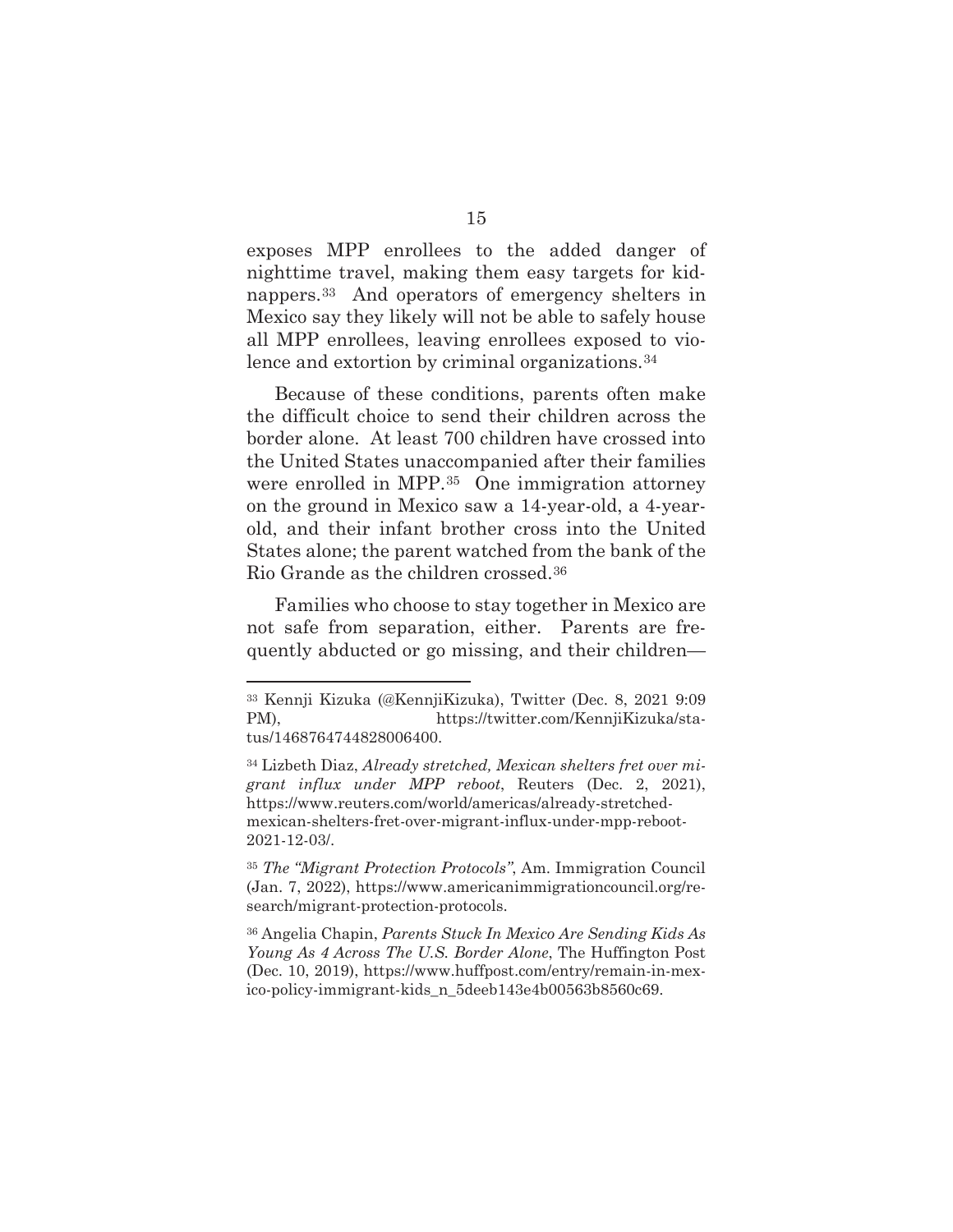stranded and suffering the trauma of losing a parent—escape to the border alone. Two Honduran brothers, ages 4 and 10, appeared at a port of entry after having been enrolled in MPP. A friend at the camp where the boys were staying took them to the border after the mother had been missing for a few days. They reported last seeing their mother after she had gone to find a chicken for dinner.<sup>37</sup>

A Central American mother and daughter were abducted after being enrolled in MPP. They were reunited temporarily, but the mother was abducted a second time and the daughter escaped kidnapping by hiding herself in the stove. Alone after the second abduction, the daughter crossed the border as an unaccompanied minor. She remains separated from her mother.38

Children living with grandparents, aunts, and uncles also may be separated from their families. When a child arrives at the border with a family member other than a parent or legal guardian, U.S. officials treat the child as an unaccompanied minor, apprehend the child, and send the family member back to Mexico.39 One grandmother was separated from her

<sup>37</sup> Priscilla Alvarez, *At least 350 children of migrant families forced to remain in Mexico have crossed over alone to US*, CNN (Jan. 24, 2020), https://www.cnn.com/2020/01/24/politics/migrant-children-remain-in-mexico/index.html.

<sup>38</sup> Hampton, *supra* n.26.

<sup>39</sup> *Forced Apart: How the "Remain in Mexico" Policy Places Children in Danger and Separates Families*, Kids in Need of Def. (Feb. 24, 2020), https://supportkind.org/wp-content/uploads/2020/02/MPP-KIND-2.24updated-003.pdf.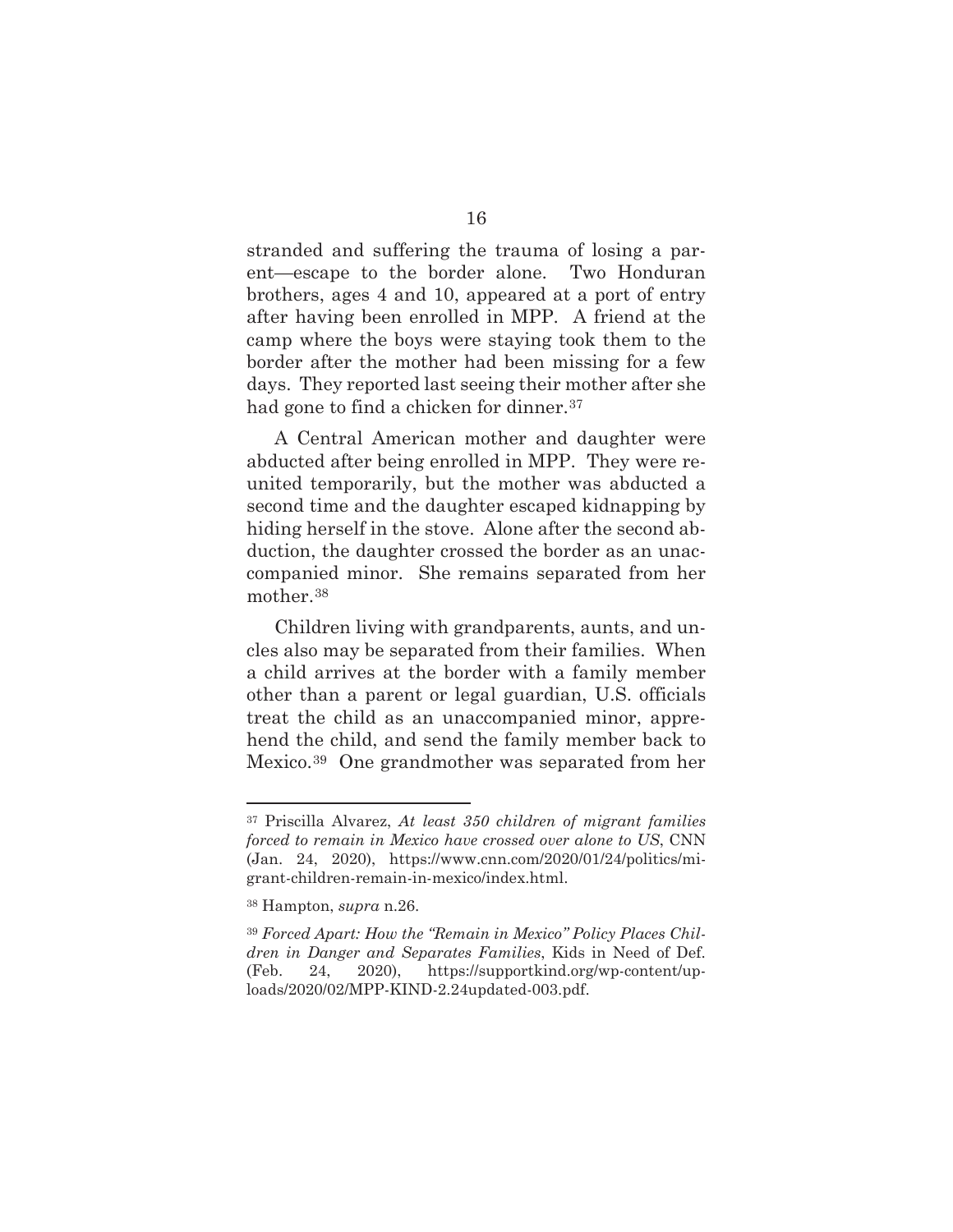6- and 9-year-old grandchildren at the border. The children now reside in the United States, but the grandmother was sent to Mexico under MPP. She worries that her grandchildren will be so traumatized by the separation that they will never be the same.<sup>40</sup>

The data show just how many families are separated because of MPP. In the late fall of 2019, the percentage of Central American migrant children arriving at the border without parents was 25%. After MPP began, the number increased substantially, reaching a height of 69% in March 2020 before Title 42 expulsions began.41

MPP not only tears families apart; it also keeps families separated because it prevents asylum seekers from uniting with family members already living in amici's communities. One study found that, among 95 MPP enrollees, 30 had family in the United States.42 Many MPP enrollees who seek entry into the United States do so with the intention of reuniting with their family. For example, Rosa and her husband, Venezuelan asylum seekers who fled their country after being tear-gassed and kidnapped for political opposition work, were enrolled in MPP and waited in Tijuana during their asylum proceedings. In Tijuana, they were robbed at gunpoint and faced

<sup>40</sup> Hampton, *supra* n.26.

<sup>41</sup> David J. Bier, *DHS Expels Families to Mexico & Kids Come Back Alone: La Separación*, CATO Inst. (Mar. 11, 2021), https://www.cato.org/blog/dhs-expels-families-mexico-kidscome-back-alone-la-separacion.

<sup>42</sup> Hampton, *supra* n.26.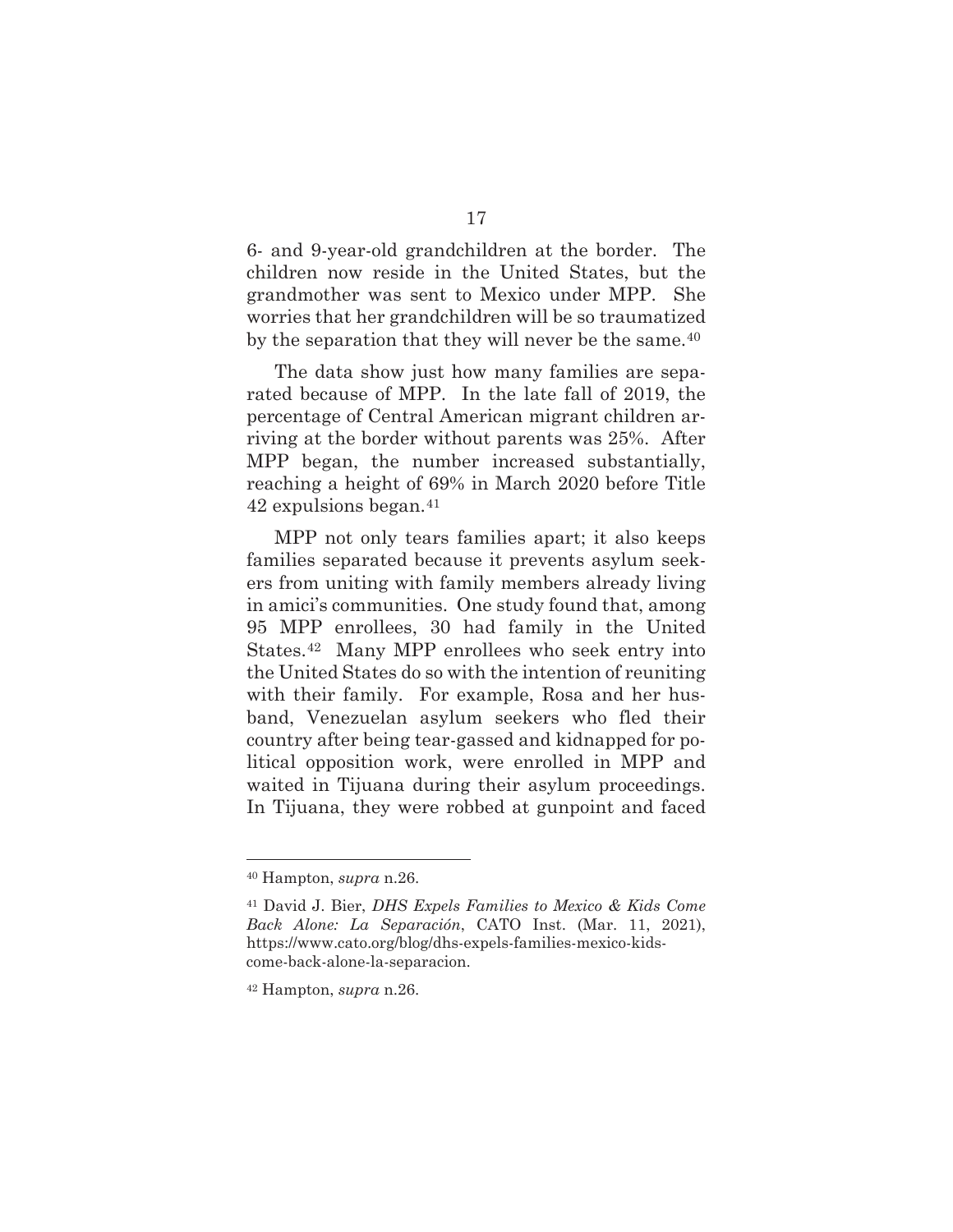other acts of violence. They are now reunited with Rosa's cousin and brother living in Wisconsin.43

Honduran migrant Delmy and her 13-year-old son were enrolled in MPP and spent nearly a year and a half waiting in a tent encampment in Matamoros. They are now reunited safely with family members living in Virginia.44

And one 6-year-old boy who was kidnapped with his father after being sent back to Mexico under MPP was so traumatized by the experience that he lost half his body weight. The father sent the boy to the border alone so that he could be reunited with his mother in the United States while the father awaits his asylum proceedings.45

2. *Family Separation Causes Long-Lasting Harm To Individuals, Families, and Amici's Communities.* 

Amici's communities are home to families separated by MPP. Even after families are reunited, the trauma of family separation leaves deep scars, both on immigrants themselves and on their communities.

<sup>43</sup> Anika Ades & Rebecca Gendelman, *"We feel safe": As Biden administration ends the Migrant Protection Protocols, asylum seekers included in the wind down experience security, stability, and joy in new lives in the United States*, Human Rights First (June 17, 2021), https://www.humanrightsfirst.org/blog/we-feelsafe-biden-administration-ends-migrant-protection-protocolsasylum-seekers-included.

<sup>44</sup> *Id.* 

<sup>45</sup> Hampton, *supra* n.26.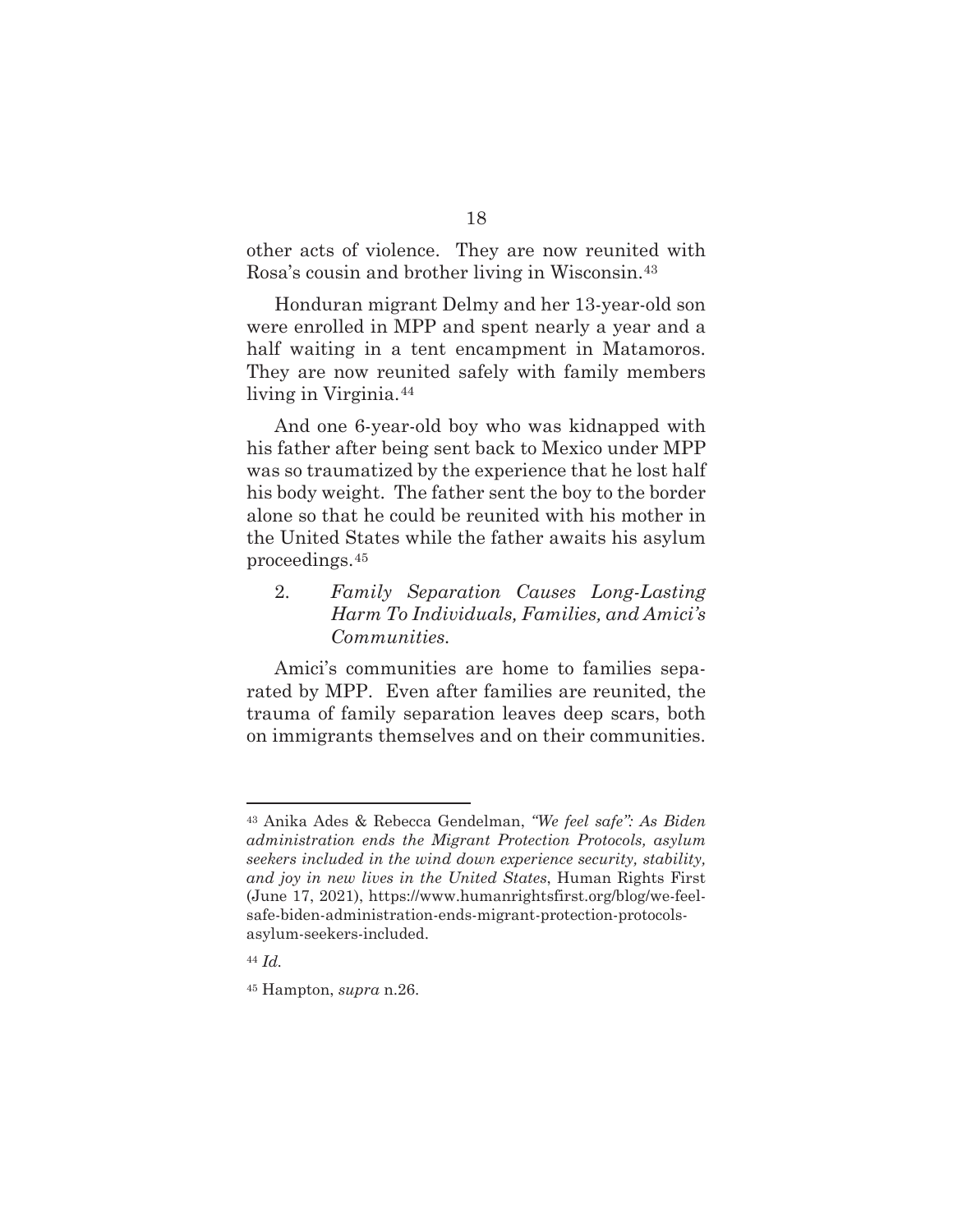"Vast scientific evidence suggests separation from parents is among the most impactful traumatic experiences that a child can have."46 Parental separation puts children at greater risk for an array of health and psychological impairments, including anxiety, depression, PTSD, lower IQ, obesity, impaired immune system function, stunted physical growth, cancer, heart and lung disease, and stroke.<sup>47</sup> Children who have been separated from their families experience difficulty with emotional attachment, suffer self-esteem issues, and have impaired physical and psychological health.48 They also are more likely to engage in harmful or antisocial behaviors, including increased risk-taking, aggressive behavior, and violence.49 Some children experience speech and developmental difficulties,50 which inhibit these children

<sup>48</sup> *Id.* 

<sup>46</sup> Cristina Muñiz de la Peña et al., *Working with Parents and Children Separated at the Border: Examining the Impact of the Zero Tolerance Policy and beyond*, 12 J. of Child & Adolescent Trauma 153-64 (2019), https://www.ncbi.nlm.nih.gov/pmc/articles/PMC7163859/.

<sup>47</sup> Johayra Bouza et al., *The Science is Clear: Separating Families has Long-term Damaging Psychological & Health Consequences for Children, Families, and Communities*, Soc'y For Research in Child Dev. (June 20, 2018), https://www.srcd.org/briefs-fact-sheets/the-science-is-clear.

<sup>49</sup> *Adversity in childhood is linked to mental and physical health throughout life*, BMJ (Oct. 28, 2020), https://www.bmj.com/content/371/bmj.m3048.

<sup>50</sup> *Key Health Implications of Separation of Families at the Border*, Kaiser Fam. Found. (June 27, 2018), https://www.kff.org/racial-equity-and-health-policy/fact-sheet/key-health-implications-of-separation-of-families-at-the-border/.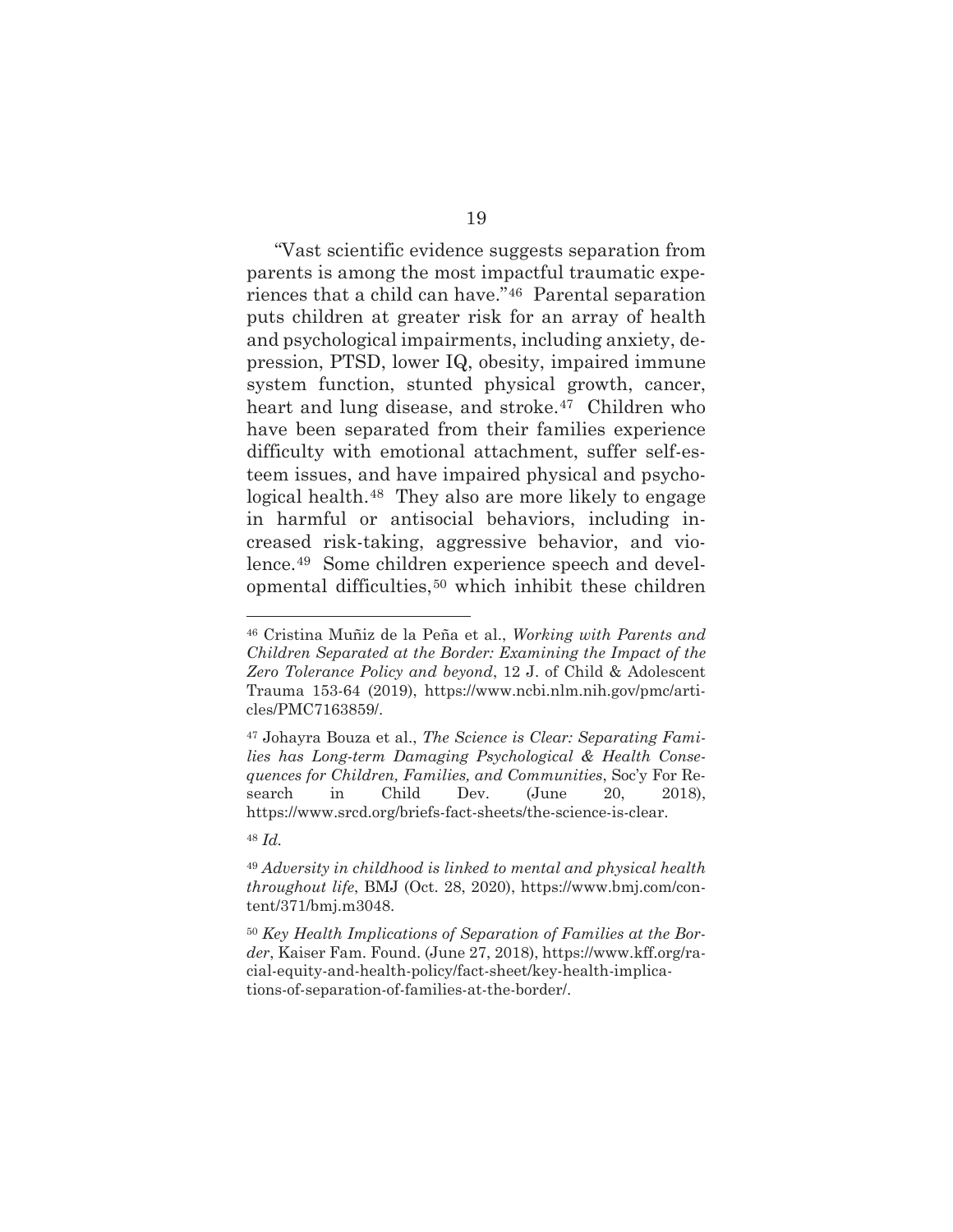from reaching their full potential as adults. Family separation has been shown to have a negative impact on the educational success of Latin American children in particular.51 All of this, in turn, harms amici, whose futures depend on the success of immigrant children.52

Family separation also harms adult family members living in amici's communities. Parents separated from their children report lower well-being and mental health compared to those not separated, and they experience grief, trauma, and rage.<sup>53</sup> Poor mental health has been linked to poor financial outcomes, inhibiting parents' potential to succeed and diminishing amici's potential economic growth.54

Parents who have been separated from their children also are less likely to pursue healthcare for themselves or their children.55 When immigrants do not seek healthcare, their health and the public health of amici's communities at large suffer. Children who cannot access preventive healthcare are more likely to develop health conditions and face difficulties in school, hindering their educational and professional futures and directly undermining their

<sup>51</sup> Muñiz de la Peña, *supra* n.46.

<sup>52</sup> *See supra* Section I.A.

<sup>53</sup> Muñiz de la Peña, *supra* n.46.

<sup>54</sup> *Data Shows Strong Link Between Financial Wellness and Mental Health*, Enrich (Mar. 24, 2022), https://www.enrich.org/blog/data-shows-strong-link-between-financial-wellness-and-mental-health.

<sup>55</sup> Muñiz de la Peña, *supra* n.46.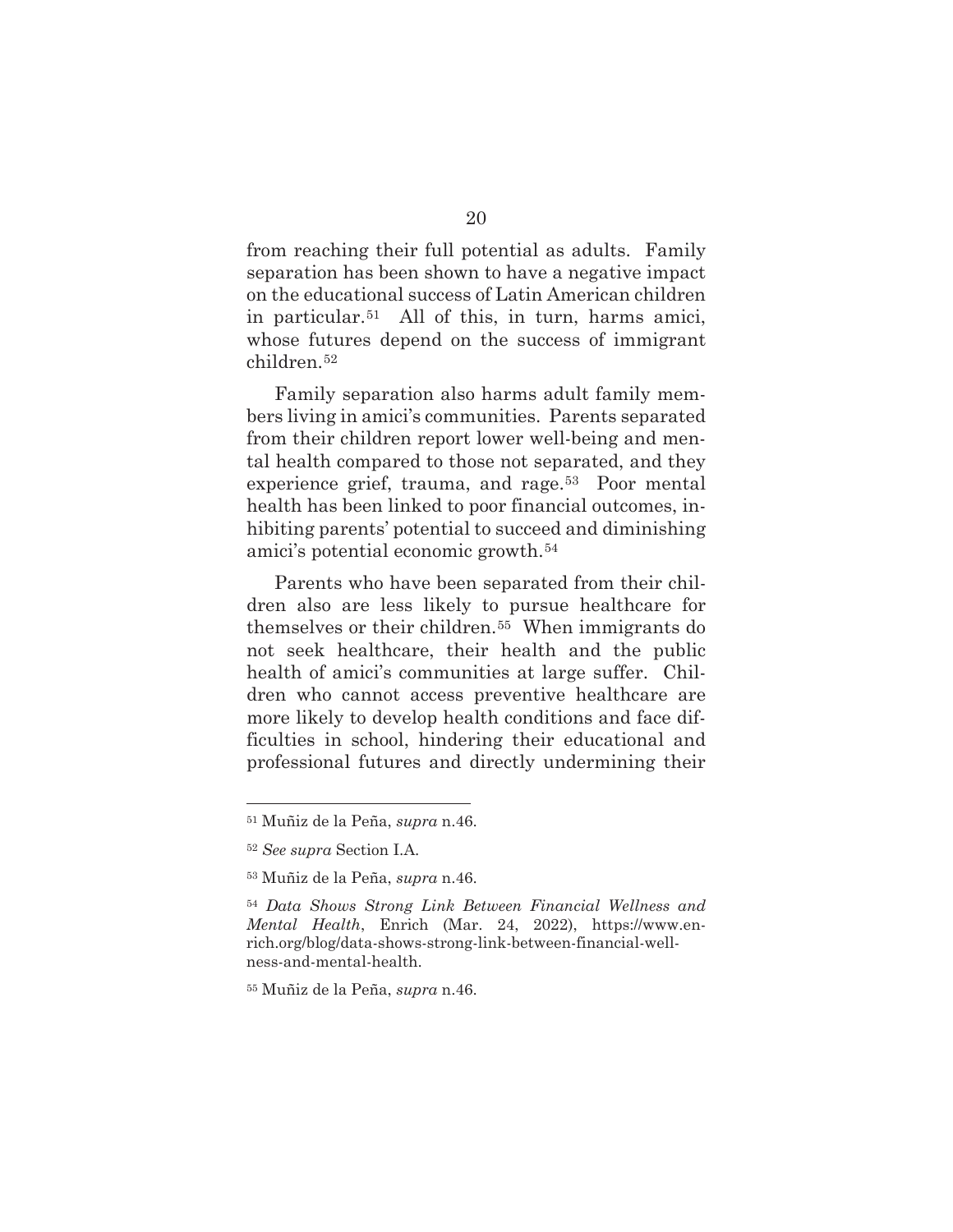ability to become financially independent.56 Individuals who do not access healthcare also increase the risk of disease outbreaks in their communities, which local public health departments must then address.<sup>57</sup>

### **C. MPP Undermines Amici's Investments In Legal Services Programs.**

Amici recognize the many ways that immigrants contribute to their communities, and many have invested resources to provide legal services for immigrants, including asylum seekers. MPP undermines those efforts and investments by preventing MPP enrollees from being able to access legal assistance in amici communities.

### 1. *MPP Prevents Immigrants from Effectively Participating in Their Asylum Proceedings.*

Many MPP enrollees miss their immigration court dates because of the violence and dangerous conditions at the border. Carolina, a 36-year-old Venezuelan woman, had memorized her court date for months, and her life revolved around her opportunity to make her asylum claim. On the morning of her court date, she woke up, put on her best blouse, said a prayer, and got on a bus headed for Laredo, Texas. But gunmen stopped the bus, kidnapped Carolina and her

<sup>56</sup> *Health & Academic Achievement*, Ctr. For Disease Control (2014), https://perma.cc/3VXF-Y9LC.

<sup>57</sup> In the 1990s, the then-largest rubella outbreak in the nation was associated with a substantial increase in withdrawal from public health services by immigrant communities. Claudia Schlosberg & Dinah Wiley, *The Impact of INS Public Charge Determinations on Immigrant Access to Health Care*, MontanaProBono.net (May 22, 1998), https://perma.cc/WX9P-PNDB.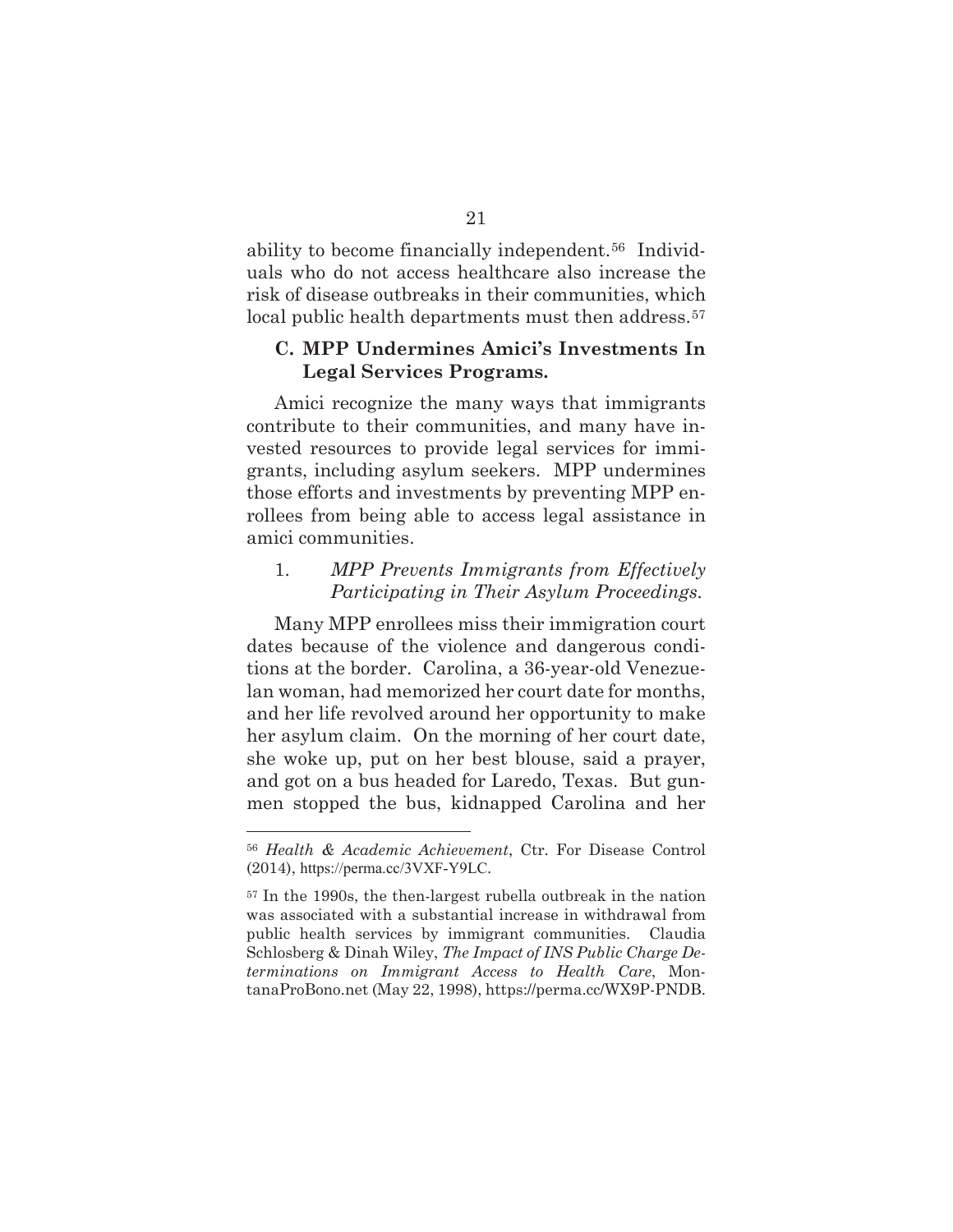daughter, took them to a stash house packed with other kidnapped migrants, and demanded a ransom. By the time Carolina was released, she had missed her court date and had an *in absentia* order of removal.58

While Salvadoran Beatriz and her three children waited for their asylum proceedings, Beatriz's son, Luis, was kidnapped in northern Mexico. Beatriz attended her court date with her two other children and told the judge that her son had gone missing. The judge nevertheless closed Luis's case. Luis eventually was returned from captivity, but because of his closed case the family does not know whether they will be able to enter the United States together.59

As these stories show, many MPP enrollees have no fair chance at proving the merits of their asylum claim because of the violence and dangerous border conditions under MPP. What's more, some MPP enrollees have such fear for their safety that they choose to go back to the home countries from which they had fled rather than continue to face the threats of violence in Mexico while they await their hearing.<sup>60</sup>

<sup>58</sup> Kevin Sieff, *They missed their U.S. court dates because they were kidnapped. Now they're blocked from applying for asylum*, The Wash. Post (Apr. 24, 2021), https://www.washingtonpost.com/world/2021/04/24/mexico-border-migrant-asylummpp/.

<sup>59</sup> *Id.* 

<sup>60</sup> Camilo Montoya-Galvez, *"Leave me in a cell": The desperate pleas of asylum seekers inside El Paso's immigration court*, CBS News (Aug. 11, 2019), https://www.cbsnews.com/news/remain-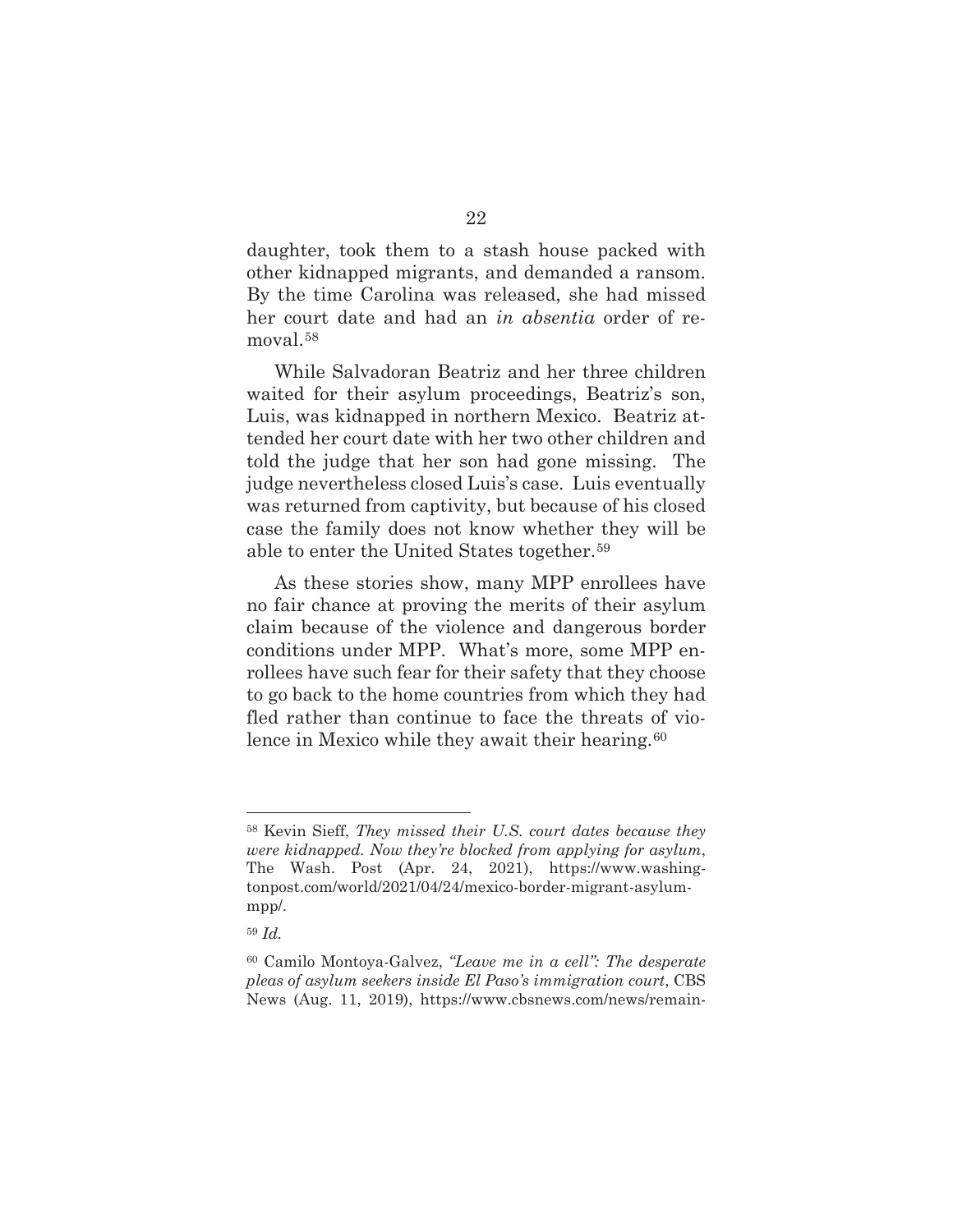Statistics show that these stories are not unique. MPP enrollees are substantially more likely to receive *in absentia* removal orders than other noncitizens not placed in MPP. Of the 67,694 individuals enrolled in MPP, 21,818—32%—were subject to an *in absentia* order of removal; for those not placed in MPP, the *in absentia* rate was just 13%. App. 302a-303a. Another 6,151 MPP cases—9%—were terminated, which may occur when an enrollee fails to appear but the judge does not issue an *in absentia* removal order because of concerns that the enrollee did not have notice of the hearing. App. 303a. Together, then, 41% of MPP enrollees either had their cases terminated or received *in absentia* orders of removal. Put differently, more than four in ten MPP enrollees were ordered removed without even being able to attend a hearing to present their asylum claim.

### 2. *Amici Recognize the Importance of Full, Fair Immigration Proceedings and Have Invested in Pro Bono Legal Services.*

Recognizing the significant contributions of immigrants to their communities, many amici have invested in legal services for immigrants, including asylum seekers. For example, the County of Los Angeles and the City of Los Angeles have jointly invested \$5 million in the Los Angeles Justice Fund,  $61$  which was

in-mexico-the-desperate-pleas-of-asylum-seekers-in-el-pasowho-are-subject-to-trumps-policy/.

<sup>61</sup> L.A. Cty. Dep't of Consumer & Bus. Affairs, *Two-Year Report – Legal Representation for Los Angeles County Residents Facing Removal* 8 (Feb. 24, 2020).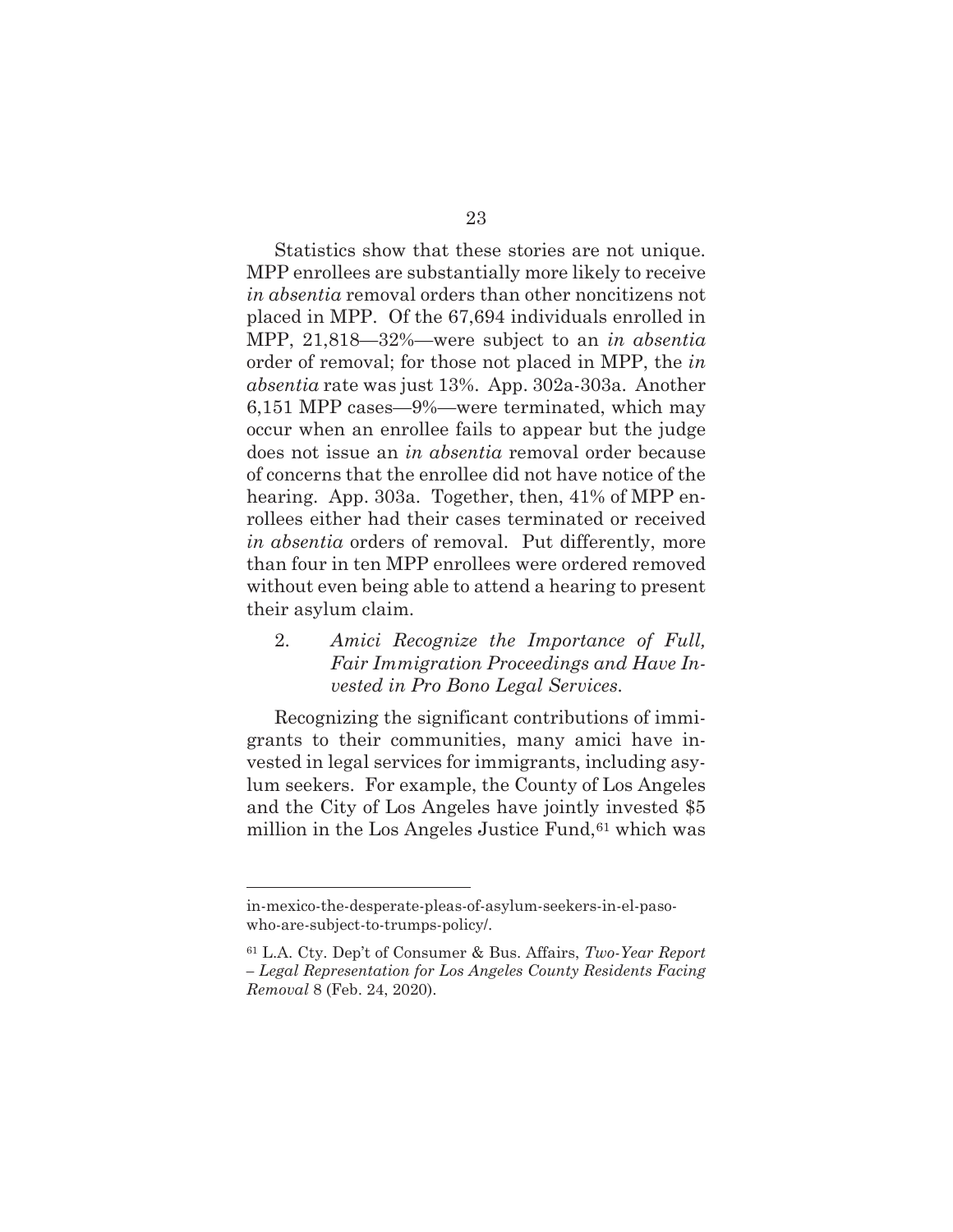created to help strengthen immigrant defense for Angelenos and their families—including by helping immigrants with asylum proceedings.62 New York City has invested nearly \$60 million annually through multiple legal services programs that provide legal advice, comprehensive screenings, risk assessments, and legal representation for all types of immigrants, including asylum seekers.63 And San Francisco has invested over \$11.1 million in immigrant legal defense to help sustain programs like the San Francisco Legal Defense Collaborative.<sup>64</sup>

These local initiatives have proved beneficial, helping thousands of immigrants successfully navigate the immigration system. For instance, nearly 60% of the Los Angeles Justice Fund's clients received positive outcomes from the fund's creation through February 2020.65 If immigrants enrolled in MPP had access to these programs, there is good reason to believe they, too, would benefit from such legal assistance. Represented asylum seekers are five times more likely to be successful in their claims than those

<sup>62</sup> Dalia Gonzalez et al., *Los Angeles Justice Fund: Safeguarding the Safety Net for L.A. City & County's Immigrant Communities*, USC Dornsife (Feb. 2021), https://caimmigrant.org/wp-content/uploads/2021/12/LA\_Justice\_Fund\_USC\_ERI\_03.pdf.

<sup>63 2020</sup> Annual Report, NYC Office of Civ. Just. https://www1.nyc.gov/assets/hra/downloads/pdf/services/civiljustice/OCJ\_Annual\_Report\_2020.pdf.

<sup>64</sup> San Francisco Immigrant Legal Defense Collaborative, About Us, https://sfildc.org/.

<sup>65</sup> Gonzalez, *supra* n.62.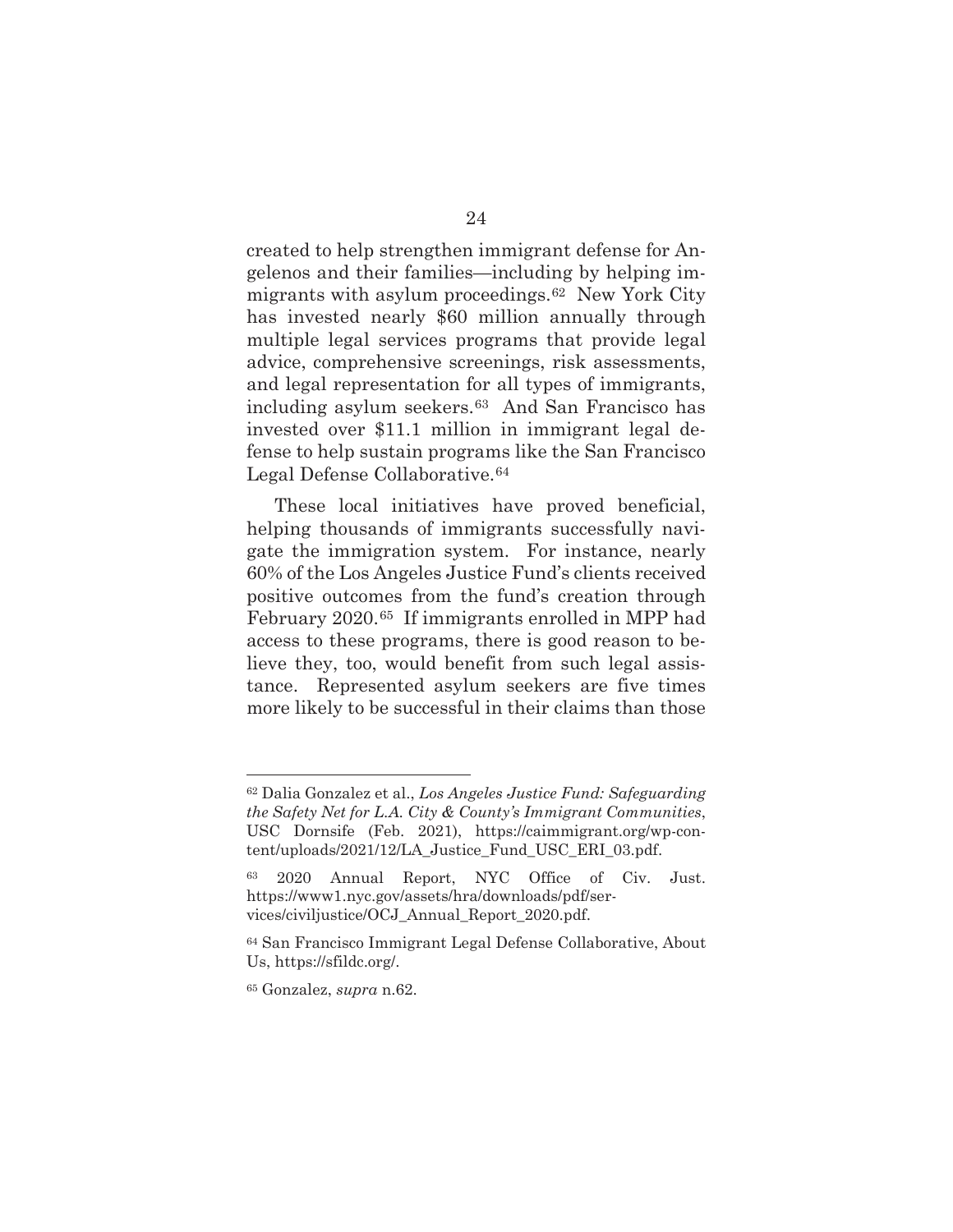without an attorney.<sup>66</sup> The benefits of legal representation are more than just a numbers game: Access to legal representation means that valid claims of persecution are properly heard and adjudicated and that fewer people are returned to countries where they face real risk of torture and death.<sup>67</sup>

By inhibiting MPP enrollees from accessing pro bono legal services, MPP undermines amici's investments and blocks legal services organizations from helping some of the most vulnerable immigrants people these services were specifically designed to protect. Amici are further harmed when asylum seekers with valid claims for relief are subject to *in absentia* removal orders and cannot be reunited with their family members living in amici's communities.

### **II. THE FIFTH CIRCUIT ERRED IN HOLDING THAT THE OCTOBER 29 DECISION HAS NO LEGAL EFFECT.**

The federal government ably explains how the Fifth Circuit erred by concluding that Section 1225 compels the indefinite use of MPP. *See* Pet. 15-24. Amici write separately to offer additional context for the Fifth Circuit's other error: its determination that

<sup>66</sup> *Continued Rise in Asylum Denial Rates: Impact of Representation and Nationality*, TRAC Immigration (Dec. 13, 2016), https://trac.syr.edu/immigration/reports/448/ (affiliated with Syracuse University).

<sup>67</sup> *Forced to Flee Central America's Northern Triangle: A Neglected Humanitarian Crisis* 23, Medecins Sans Frontières (May 2017), https://www.doctorswithoutborders.org/sites/default/files/2018-06/msf\_forced-to-flee-central-americas-northern-triangle.pdf.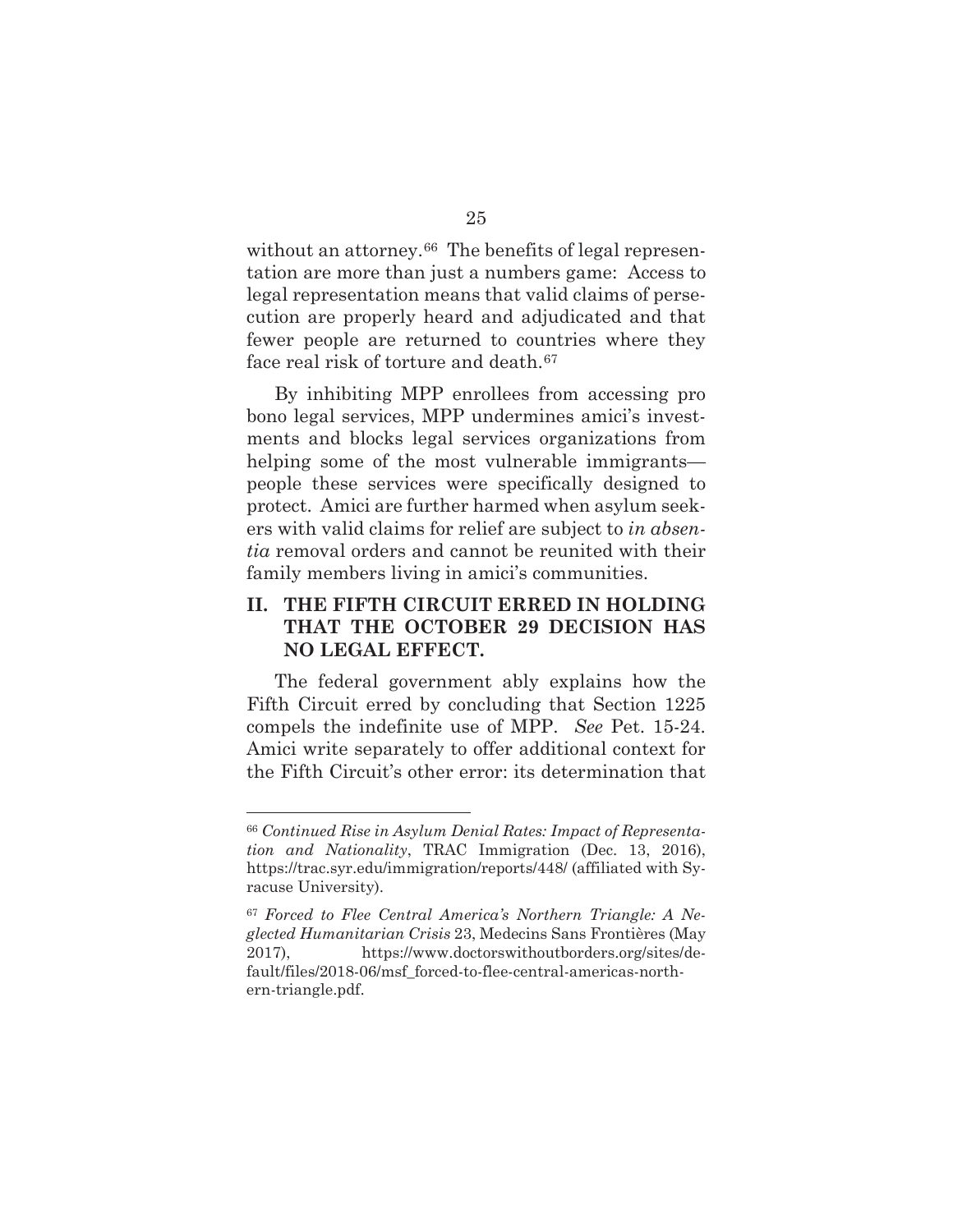the October 29 Decision had no legal effect because it was not a new and reviewable final agency action. That holding ignores black-letter administrative law and should be reversed.

### **A. The October 29 Decision Constitutes Final Agency Action Under A Straightforward Application Of Administrative Law Principles.**

The Fifth Circuit repeatedly insisted that the October 29 Decision "did not constitute a new and separately reviewable 'final agency action.'" App. 23a; *see also* App. 21a, 125a. The court's holding on this point meant that the October 29 Decision could not satisfy the injunction's second condition, which requires DHS to maintain MPP until it has been "lawfully rescinded in compliance with the APA." App. 212a. But the Fifth Circuit's conclusion is internally inconsistent and contradicts black-letter administrative law. If, as the Fifth Circuit held, the June 1 Decision was a reviewable agency action, *see* App. 16a–19a, so too is the October 29 Decision.

The APA provides for judicial review of agency action that is "final." 5 U.S.C. § 704. To qualify as "final," this Court has explained, agency action must (1) "mark the consummation of the agency's decisionmaking process—it must not be of a merely tentative or interlocutory nature," and (2) constitute action "by which rights or obligations have been determined, or from which legal consequences will flow." *Bennett v. Spear*, 520 U.S. 154, 178 (1997) (citation and quotation omitted); *accord U.S. Army Corps of Eng'rs v. Hawkes Co.*, 578 U.S. 590, 597–98 (2016).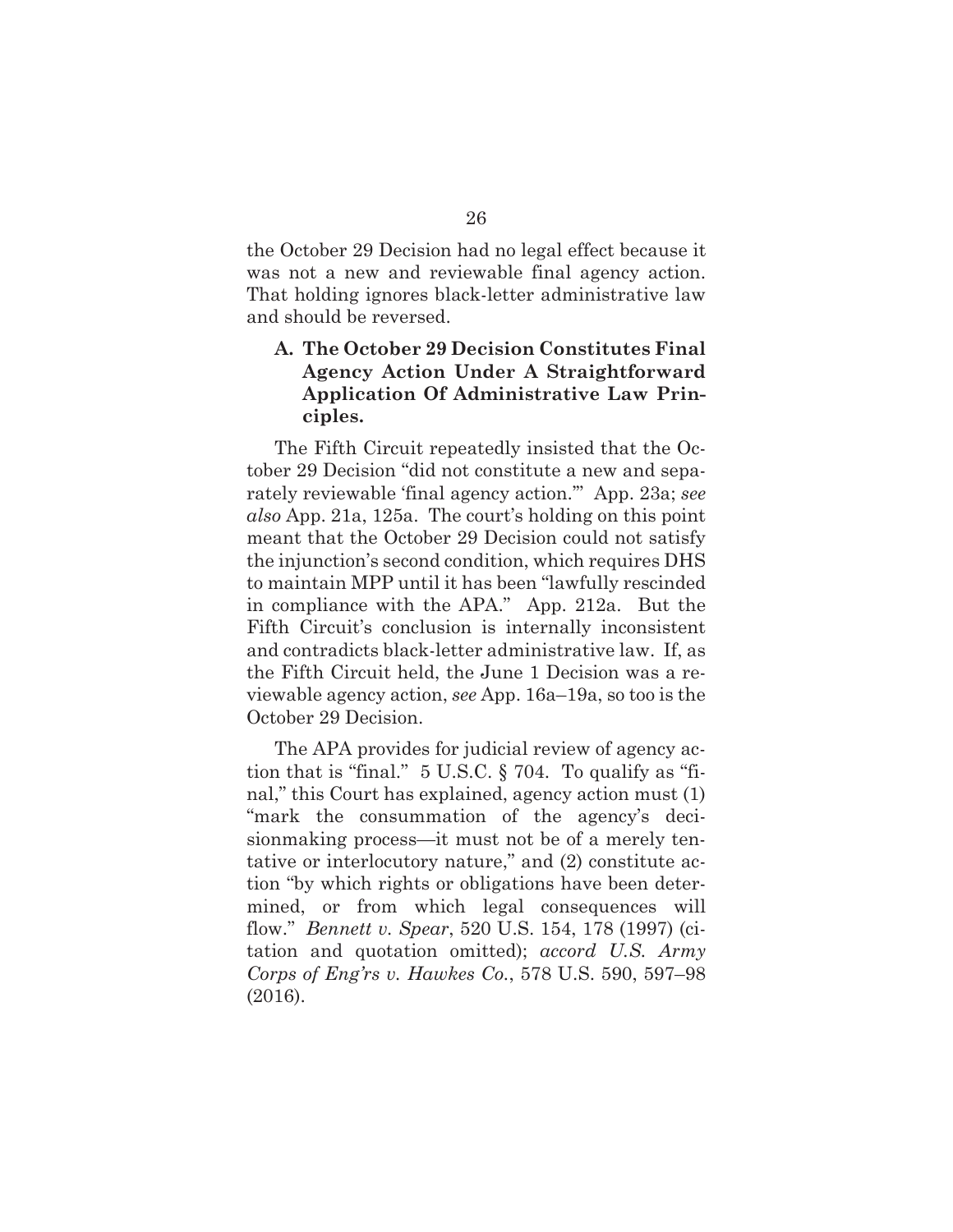In the October 29 Decision, Secretary Mayorkas announced that he was "hereby terminating MPP," "[e]ffective immediately," and he explicitly "supersede[d] and rescind[ed] the June 1 memorandum, Secretary Nielsen's January 25, 2019 memorandum, and any other guidance or other documents prepared by the Department to implement MPP." App. 263a-264a. Because the district court injunction required DHS to maintain MPP until it has been "lawfully rescinded in compliance with the APA," App. 212a, the October 29 Decision provided that "the termination of MPP w[ould] be implemented as soon as practicable after a final judicial decision to vacate the *Texas* injunction," App. 264a. The October 29 Decision plainly satisfies both prongs of the *Bennett* test—indeed, Respondents have never argued to the contrary.

In evaluating the first *Bennett* prong, this Court considers whether the action is "informal, or only the ruling of a subordinate official, or tentative." *Abbott Labs. v. Gardner*, 387 U.S. 136, 151 (1967) (citations omitted). Put differently, the question is "whether an action is properly attributable to the agency itself and represents the culmination of that agency's consideration of an issue." *Soundboard Ass'n v. FTC*, 888 F.3d 1261, 1267 (D.C. Cir. 2018).

Here, there is nothing "tentative or interlocutory" about the October 29 Decision. *See Bennett*, 520 U.S. at 178. The October 29 Decision was issued by Secretary Mayorkas himself, which shows that it represents the consummation of DHS's decisionmaking process. *Nat. Res. Def. Council v. Wheeler*, 955 F.3d 68, 78 (D.C. Cir. 2020) (finding agency action that was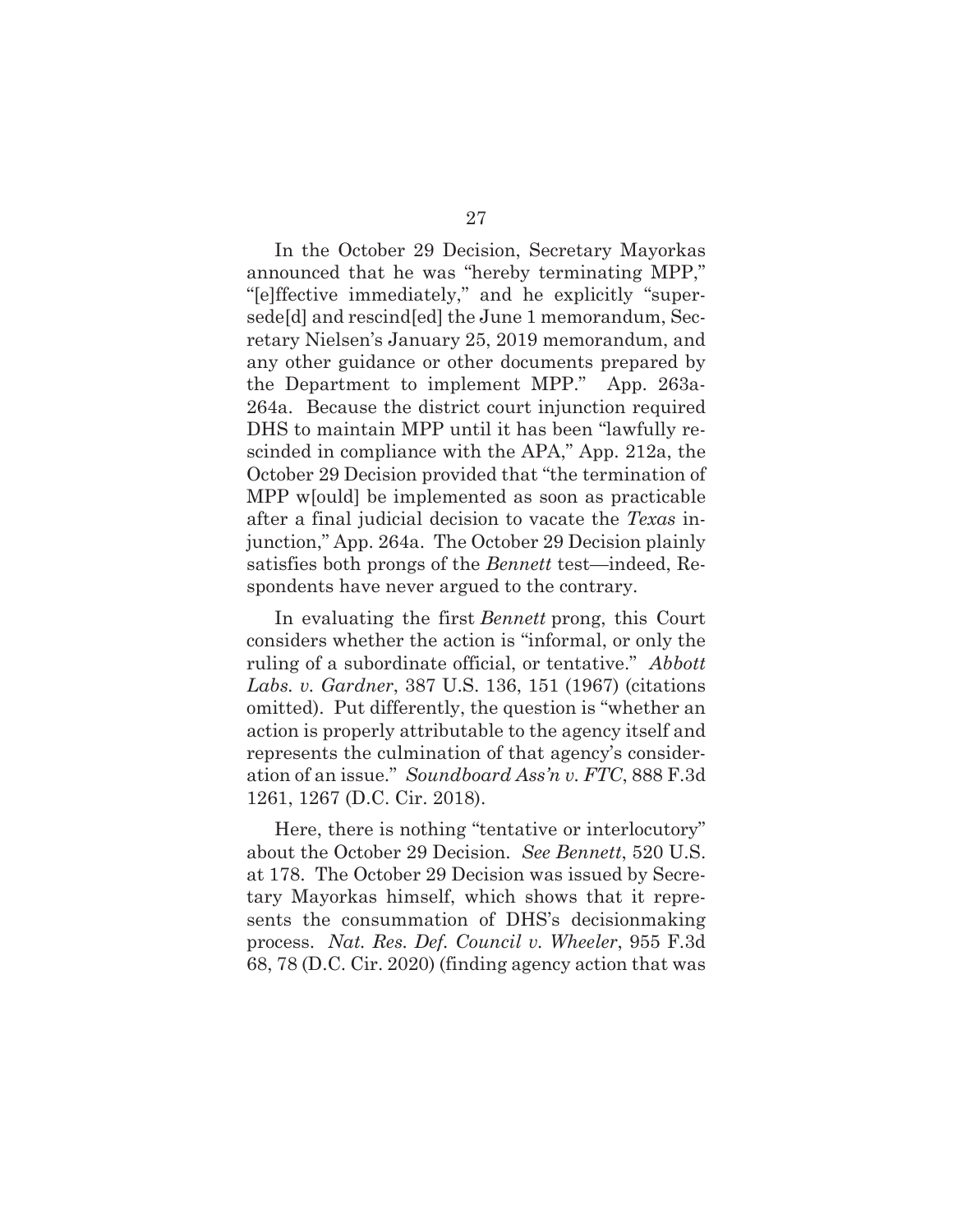"issued under the authority of the [EPA] Administrator himself" satisfied the first *Bennett* criteria).

The October 29 Decision also was "issued after extensive factfinding" by DHS, another indicator that it is a culmination of the agency's consideration of the issue. *See Hawkes*, 578 U.S. at 597. The Secretary issued the October 29 Decision after "once more assess[ing] whether MPP should be maintained, terminated, or modified in a variety of different ways[,]" and only after he had considered legal filings in suits related to MPP, conditions at the border, and data on enrollment in MPP; and met with internal and external stakeholders, including border states. *See* App. 259a.

The Secretary also explicitly "examined considerations that the District Court determined were insufficiently addressed in the June 1 memo," and based his decision on "careful<sup>[]</sup> consider[ation]" of "the arguments, evidence, and perspectives presented by those who support re-implementation of MPP, those who support terminating the program, and those who have argued for continuing MPP in a modified form." App. 260a. That type of careful deliberation satisfies the first *Bennett* prong. *See Hawkes*, 578 U.S. at 597 (first prong satisfied where agency action issued after "extensive factfinding"); *Nat'l Ass'n of Home Builders v. Norton*, 415 F.3d 8, 14 (D.C. Cir. 2005) (promulgation of survey protocols satisfied first *Bennett* prong where they "were published after [agency] solicited input from specialists and reviewed data from past field seasons"); *Safari Club Int'l v. Jewell*, 842 F.3d 1280, 1289 (D.C. Cir. 2016) (first *Bennett* prong satisfied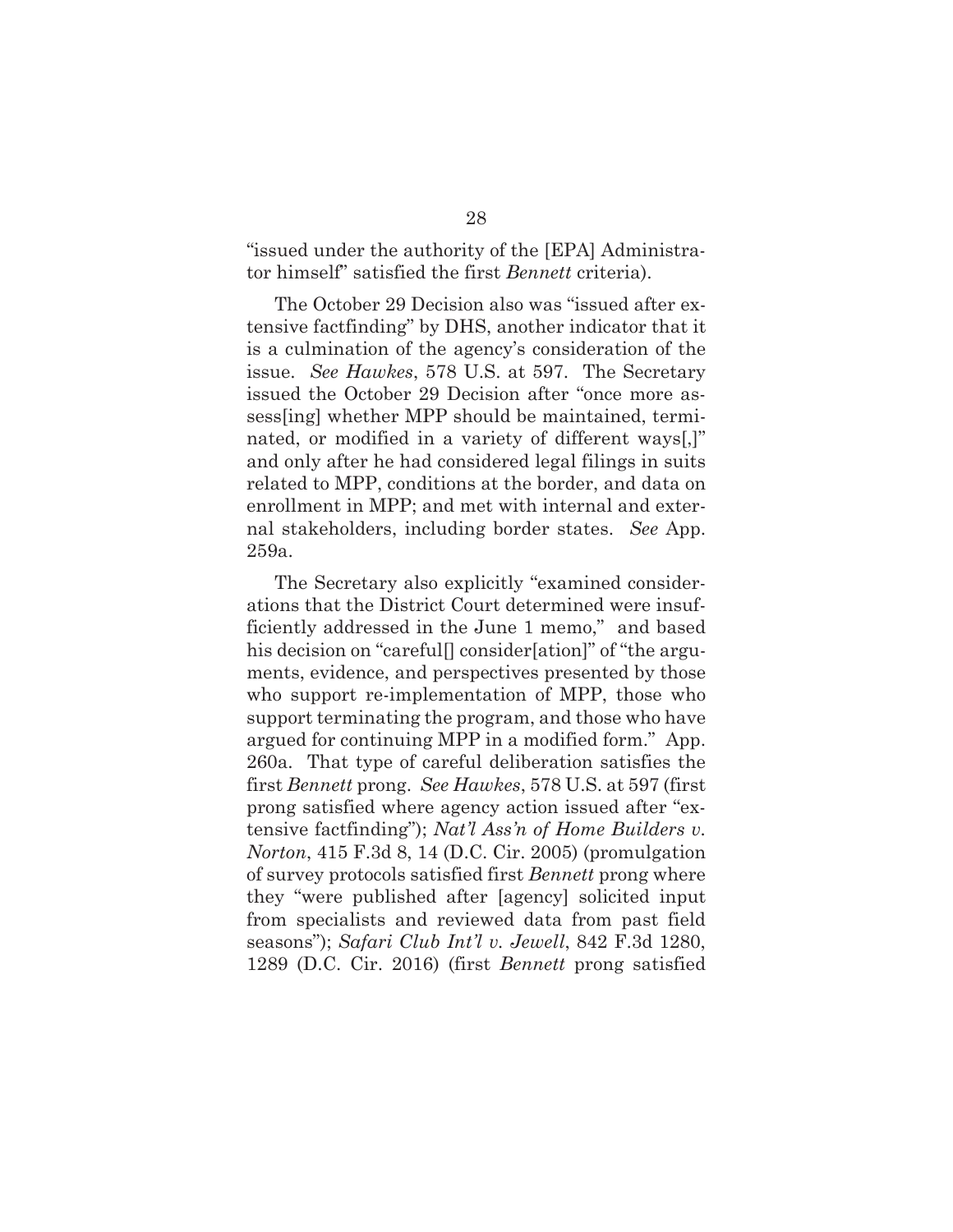where the content of agency's permit suspension decision "reveal[ed] a considered determination").

There also can be no dispute that the October 29 Decision satisfies the second *Bennett* prong. The decision to terminate MPP is "definitive [in] nature" and "gives rise to 'direct and appreciable legal consequences.'" *Hawkes*, 578 U.S. at 598 (quoting *Bennett*, 520 U.S. at 178). There is no question that "if [the October 29 Decision] survived judicial review," it would have "practical and legal consequences." *Alaska Dep't of Env't Conservation v. EPA*, 540 U.S. 461, 483 (2004). For individuals seeking asylum at the border, the decision to terminate MPP would have the practical and legal effect of allowing them to pursue their asylum claims without being expelled from the United States. Indeed, Secretary Mayorkas recognized the consequences that would follow in the October 29 Decision itself, explaining that he would seek to "minimize [potential] adverse consequences of any policy shifts on border states." App. 314a-315a.

That the October 29 Decision was preceded by the earlier June 1 Decision does not change the analysis. This Court's administrative law precedent teaches that enacting a new final agency action after a prior agency action has been vacated is entirely commonplace. Where, as here, an agency's justifications for a challenged action are found to be "inadequate," the agency on remand can "do one of two things." *Regents*, 140 S. Ct. at 1907. First, it can expand on its initial decision, offering "a fuller explanation of the agency's reasoning *at the time of the agency action*"; in this circumstance, the agency may "elaborate on" its original reasons, but it "may not provide new ones." *Id.* at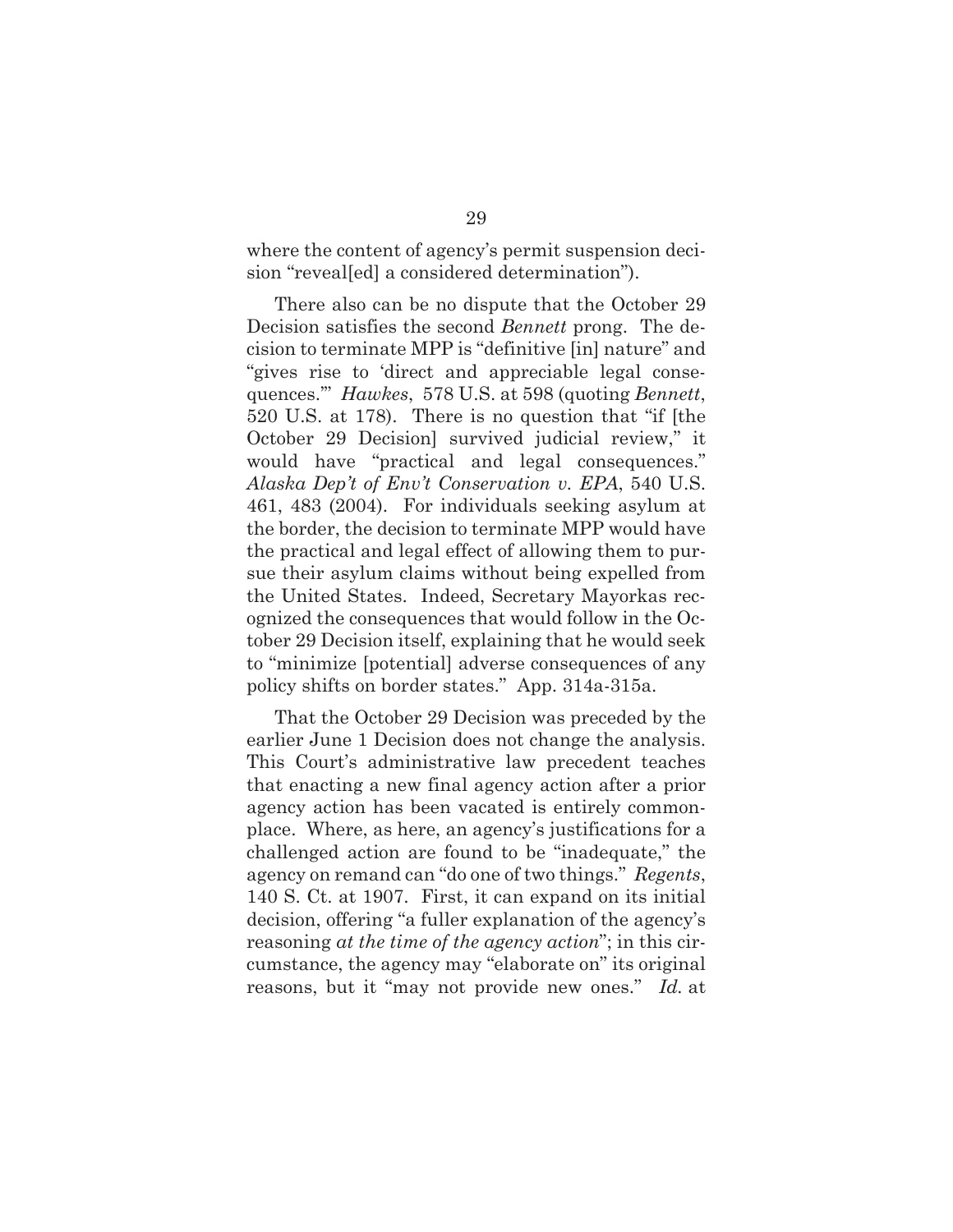1907-08 (quotation omitted). Alternatively, the agency can decide to "'deal with the problem afresh' by taking *new* agency action"; under this approach, by contrast, the agency is "not limited to its prior reasons," though it still "must comply with the procedural requirements for new agency action." *Id*. at 1908 (quoting *Chenery*, 332 U.S. at 201).

 The government in this case elected to take the second route, issuing a new final agency action that rested on several "new reasons" that were "absent from" the June 1 Decision. *Id.* at 1908. The October 29 Decision expressly addressed each of the considerations that the district court had faulted DHS for failing to address in the June 1 Decision. *See* App. 259a. It discussed asserted benefits of MPP and contentions that terminating MPP would increase unlawful immigration, potential costs of termination, and alternatives to complete termination. *See infra* Section II.C.

The D.C. Circuit's decision in *Fisher v. Pension Benefit Guaranty Corp.*, 994 F.3d 664, 669 (D.C. Cir. 2021), is instructive. In the original underlying case, the district court remanded to the agency after finding it had "failed to address" critical issues in its decision. *Fisher v. Pension Benefit Guar. Corp.*, 151 F. Supp. 3d 159, 168 (D.D.C. 2016). Thereafter, the agency issued a new decision, relying on new reasons to address the district court's order that it had failed to consider particular issues. In a subsequent case, the district court rejected plaintiff's arguments that these new reasons constituted impermissible post-hoc rationalizations for the initial denial, concluding that "the Board issued a new decision, and, as a result, the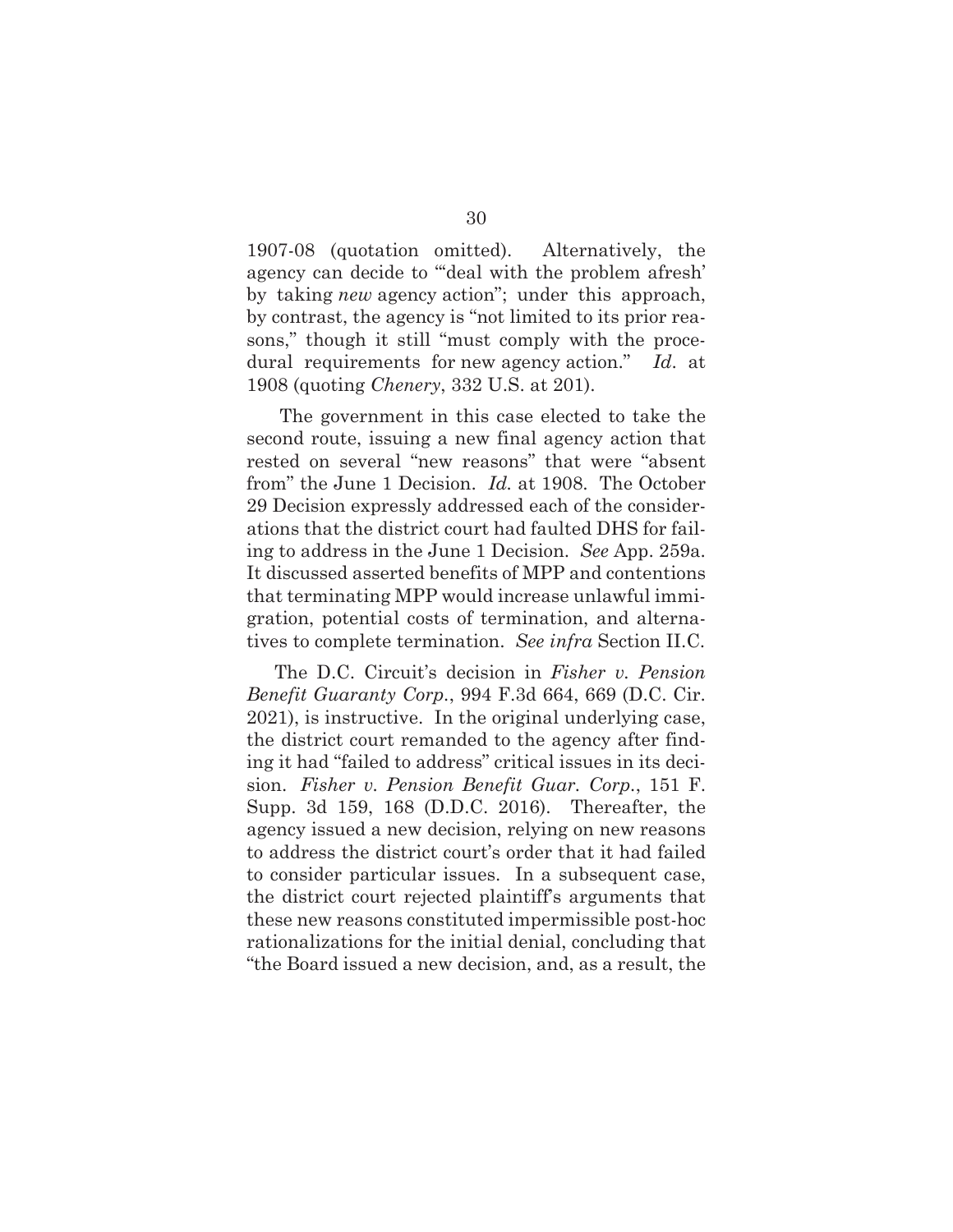explanations the PBGC now offers are contemporaneous, not *post hoc." Fisher v. Pension Benefit Guar. Corp.*, 468 F. Supp. 3d 7, 19 (D.D.C. 2020), *aff'd* 994 F.3d 664 (D.C. Cir. 2021) (*Fisher II*).

The D.C. Circuit affirmed, explaining that "the district court's remand presented the [agency] with a choice: either rest on its 2011 decision while elaborating on its prior reasoning, or issue a new decision featuring additional reasons absent from its 2011 decision. Contrary to appellant's view, the [agency] chose the second option." *Fisher*, 994 F.3d at 669-70. Just so here: because the district court told DHS to "reconsider" the June 1 Decision and look at matters it "wholly ignored," DHS could not simply offer a fuller explanation for its termination decision, but instead had to take new action. *Fisher II,* 468 F. Supp. 3d at 19. That is precisely what DHS did.

DHS's October 29 Decision reflects its decision to enact new agency action in response to the district court's order, and the October 29 Decision constitutes final agency action under this Court's precedent. The Fifth Circuit erred in refusing to consider it.

### **B. The Fifth Circuit's Erroneous Conclusion Ignored The Relevant Legal Inquiry And Rested On Inapposite Analogies.**

#### 1. *The Reopening Doctrine Is Irrelevant Here.*

Without explanation, the Fifth Circuit did not consider whether the October 29 Decision constituted final agency action under *Bennett*. Instead, it simply announced that "[t]he October 29 Memoranda did not constitute a new and separately reviewable 'final agency action,'" and stated that its "holding to that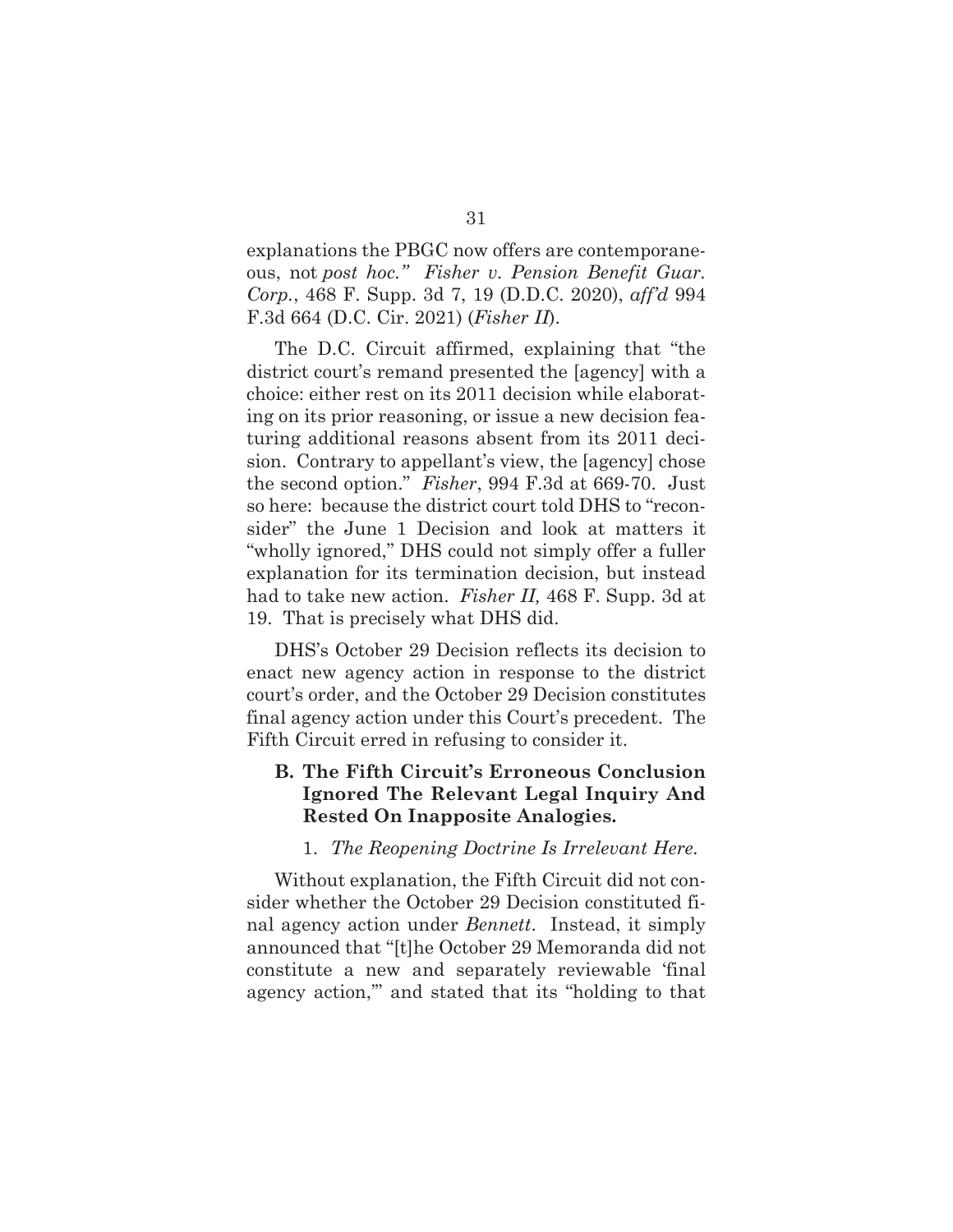effect [wa]s dictated by the well-established reopening doctrine." App. 23a (quotation omitted). Yet the court did not explain why it applied the reopening doctrine—which is far afield and which "no party had briefed," Pet. 29—instead of black-letter law on final agency action. Its application of the reopening doctrine was error.

The Fifth Circuit noted that "[t]he D.C. Circuit developed the reopening doctrine as a way to pinpoint an agency's final action in cases where the agency has addressed the same issue multiple times." App. 23a. That is incorrect. The reopening doctrine has nothing to do with determining whether a later-in-time agency action constitutes a "final agency action" as a general matter—that inquiry is governed by *Bennett*. Instead, the reopening doctrine applies "where an agency conducts a rulemaking or adopts a policy on an issue at one time, and then in a later rulemaking restates the policy or otherwise addresses the issue again without altering the original decision." *Wash. All. of Tech. Workers v. U.S. Dep't of Homeland Sec.*, 892 F.3d 332, 345 (D.C. Cir. 2018) (quotation omitted). In such cases, the doctrine "allows an otherwise stale challenge to proceed because the agency opened the issue up anew, and then reexamined and reaffirmed its prior decision." *Id.* at 346 (quotation omitted).

The reopening doctrine is about timeliness, not finality. Indeed, it *assumes* that the later-in-time agency action constitutes a final, reviewable agency action. Take the Fifth Circuit's own illustration: "Suppose, for example, 'an agency conducts a rulemaking or adopts a policy on an issue at one time, and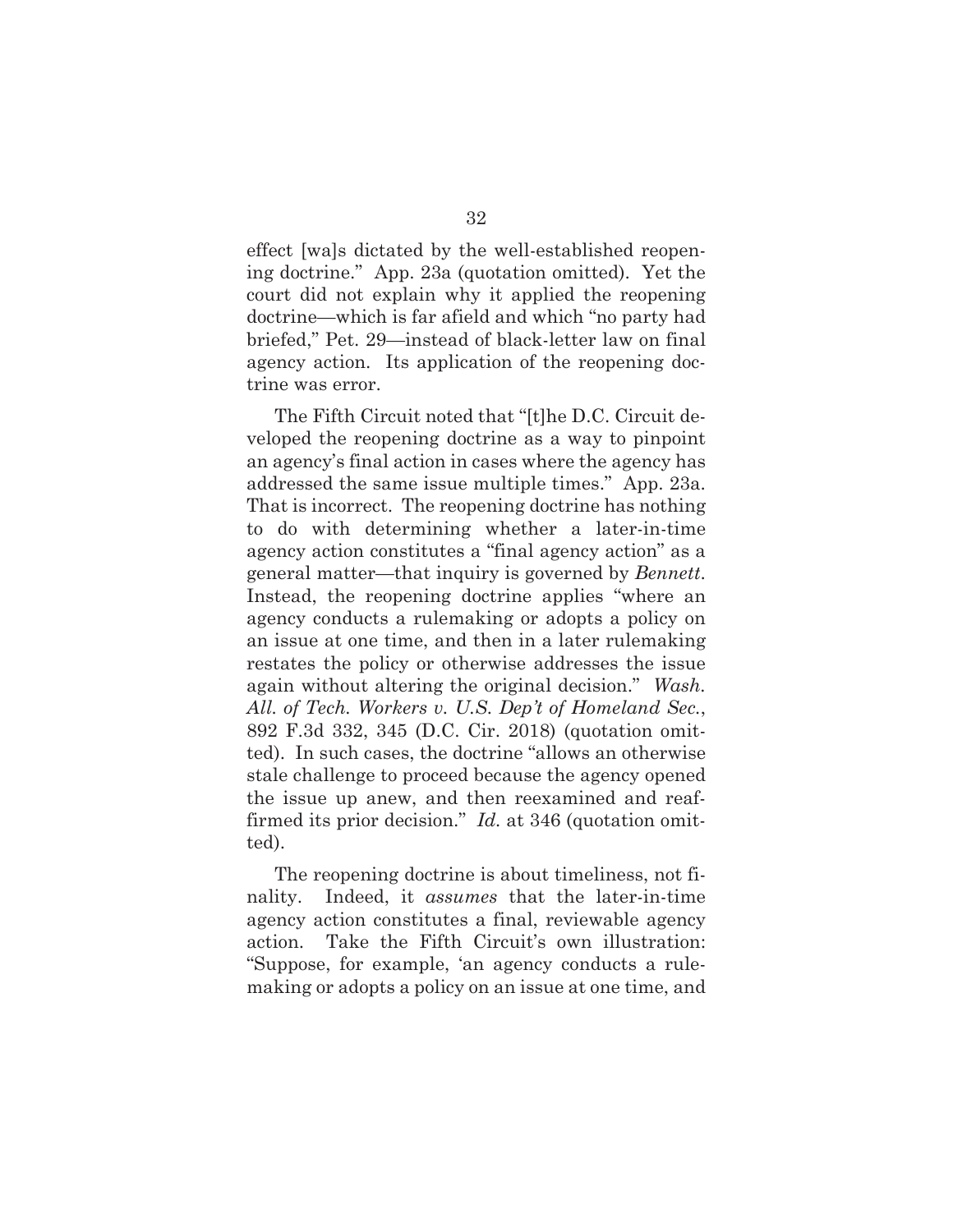then in a later rulemaking restates the policy or otherwise addresses the issue again without altering the original decision.' What happens if the petitioner's challenge to the agency's action would be untimely if measured from the first agency action but timely if measured from the second?" App. 23a (quoting *Nat'l Ass'n of Reversionary Prop. Owners v. Surface Transp. Bd.*, 158 F.3d 135, 141 (D.C. Cir. 1998)). The Fifth Circuit cited no authority—nor could it—to argue that the "later rulemaking" is somehow *not a final agency action*, whether or not it reconsiders the initial final agency action or merely reaffirms it. Indeed, "[i]f for any reason [an] agency reopens a matter and, after reconsideration, issues a new and final order, that order is reviewable on its merits, *even though the agency merely reaffirms its original decision*." *Sendra Corp. v. Magaw*, 111 F.3d 162, 167 (D.C. Cir. 1997) (emphasis added). "The new order is, in other words, final agency action." *Id.*

Respondents' only defense of the Fifth Circuit's approach is that "the reopening doctrine presents a very close analogue to the question whether the October Memoranda actually reconsidered the termination decision." Resp. Br. 19. But that gives up the game: The relevant question is whether the October 29 Decision is a final agency action such that it is separately reviewable—not whether it reconsidered the prior termination decision. Put differently, the threshold question is simply whether the October 29 Decision is a final and reviewable agency action. The answer under *Bennett* is yes. The Fifth Circuit incorrectly determined that it was not and accordingly erred in refusing to consider the October 29 Decision.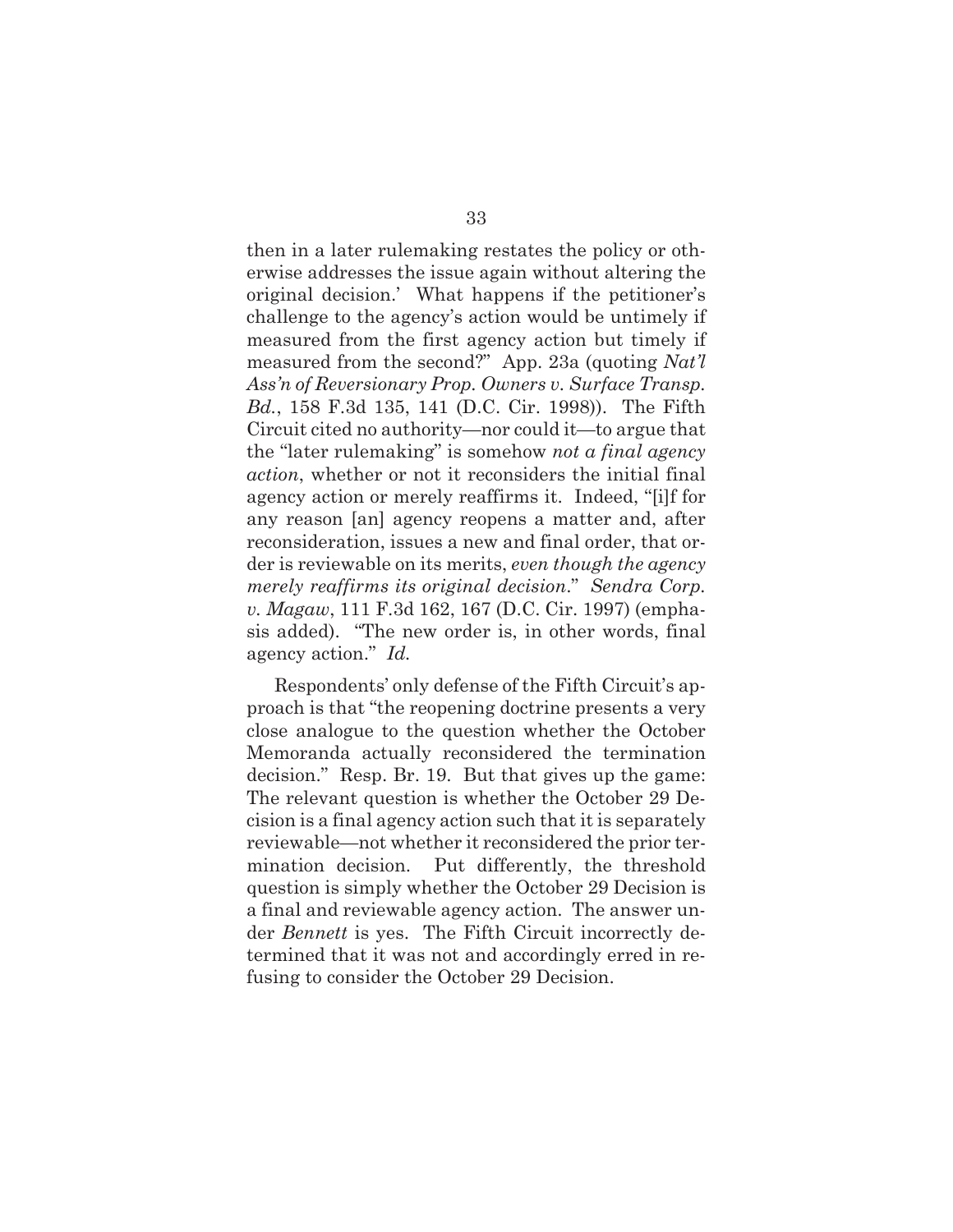A separate question, going to the merits of the October 29 Decision, might be whether the October 29 Decision reconsidered the termination decision consistent with the APA—did it consider, for example, "the States' legitimate reliance interests, (2) MPP's benefits, (3) potential alternatives to MPP, and (4) the legal implications of terminating MPP"? App. 103a. The answer to this question, too, is yes, though no court has yet considered it because of the Fifth Circuit's error.

### 2. *The Fifth Circuit's Other Rationales for Its "No Legal Effect" Determination Are Unsound.*

The Fifth Circuit separately suggested that the existence of the district court injunction somehow changed the calculus of whether the October 29 Decision is a final agency action. *See* App. 35a-37a. But the injunction does nothing to alter the October 29 Decision's finality.

The Fifth Circuit mused that because the injunction had already vacated the June 1 Decision and ordered the government to implement MPP until it was properly rescinded pursuant to the APA, the October 29 Decision's "legal effect is one part nullity and one part impending." App. 35a. Even aside from failing to cite any legal authority for this conclusion, neither half of the Fifth Circuit's equation holds up to scrutiny. On the "nullity" point, as Petitioners point out, the October 29 Decision superseded and rescinded not just the June 1 Decision but all previous agency memoranda implementing MPP. Pet. Reply at 7. It did not simply vacate a decision already vacated by the district court's injunction.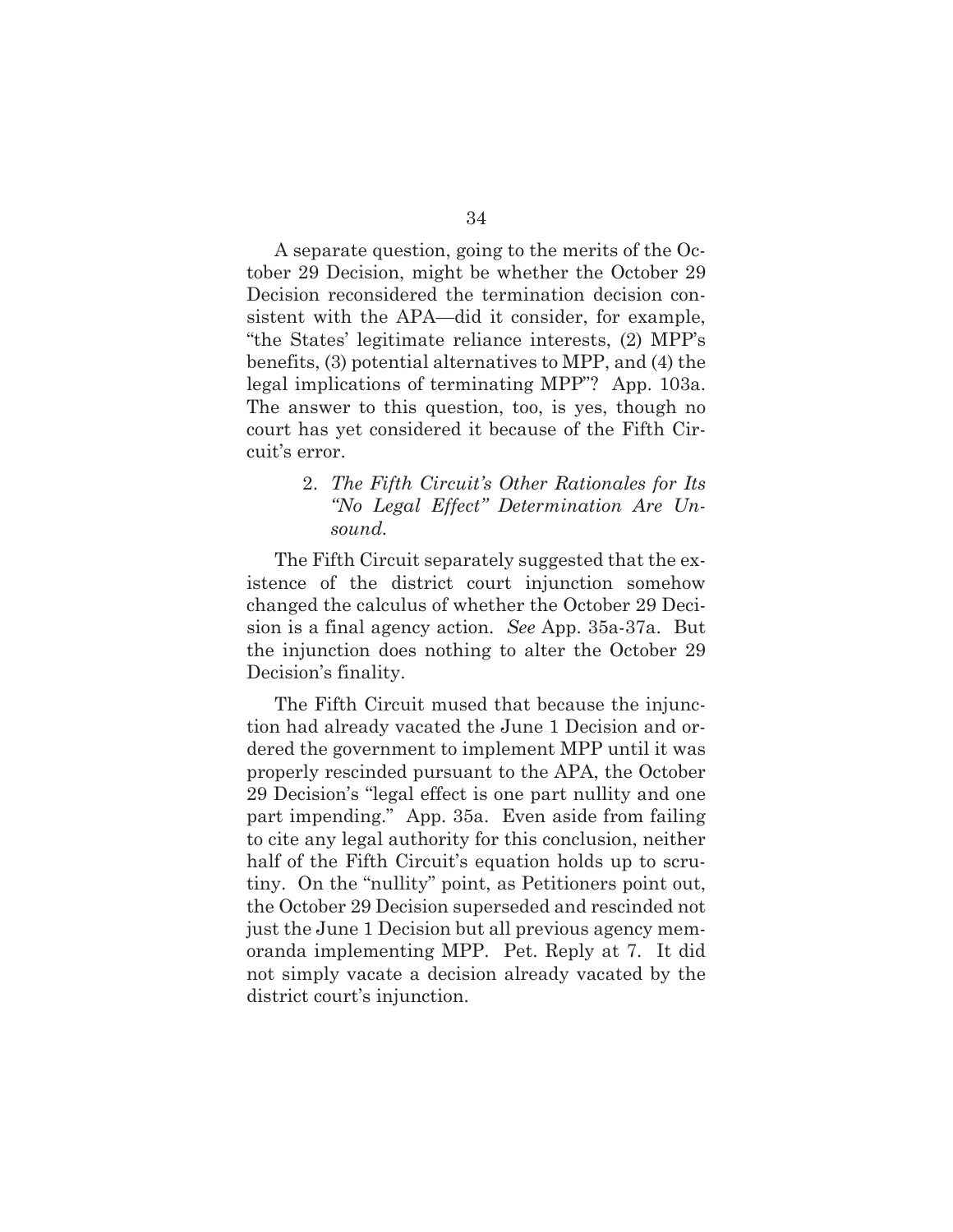On the "impending" point, the Fifth Circuit asserted that the October 29 Decision was merely "impending" because the injunction had directed the government to implement MPP until it terminated MPP in accordance with the APA. App. 36a. But that reasoning is as wrong as it sounds, and the Fifth Circuit's logic creates a curious chicken-and-egg problem: The injunction can only be vacated if DHS "lawfully rescind[s]" MPP "in compliance with the APA," App. 212a, and the only way to lawfully rescind MPP is by taking new final agency action while the injunction remains in place.

To the extent the Fifth Circuit meant to suggest that the purportedly "impending" nature undercuts finality under *Bennett*—though, again, it undertook no such analysis—that would be wrong. In *Domestic Securities, Inc. v. SEC*, 333 F.3d 239 (D.C. Cir. 2003), the D.C. Circuit rejected an analogous argument that an SEC order requiring use of a new system was not a final agency action because the order's implementation was conditioned on approval of a different mechanism such that the order would not immediately go into effect. *Id.* at 245-46. The D.C. Circuit explained that "[t]he existence of this condition to . . . implementation" did not affect the order's finality "because the condition was unrelated to the substance of the [order]." *Id.* at 246. So too here: The existence of the injunction is not some separate agency process that indicates the agency's intent to reconsider its October 29 Decision. To the contrary, the October 29 Decision was specifically tailored to address the legal issues motivating the injunction.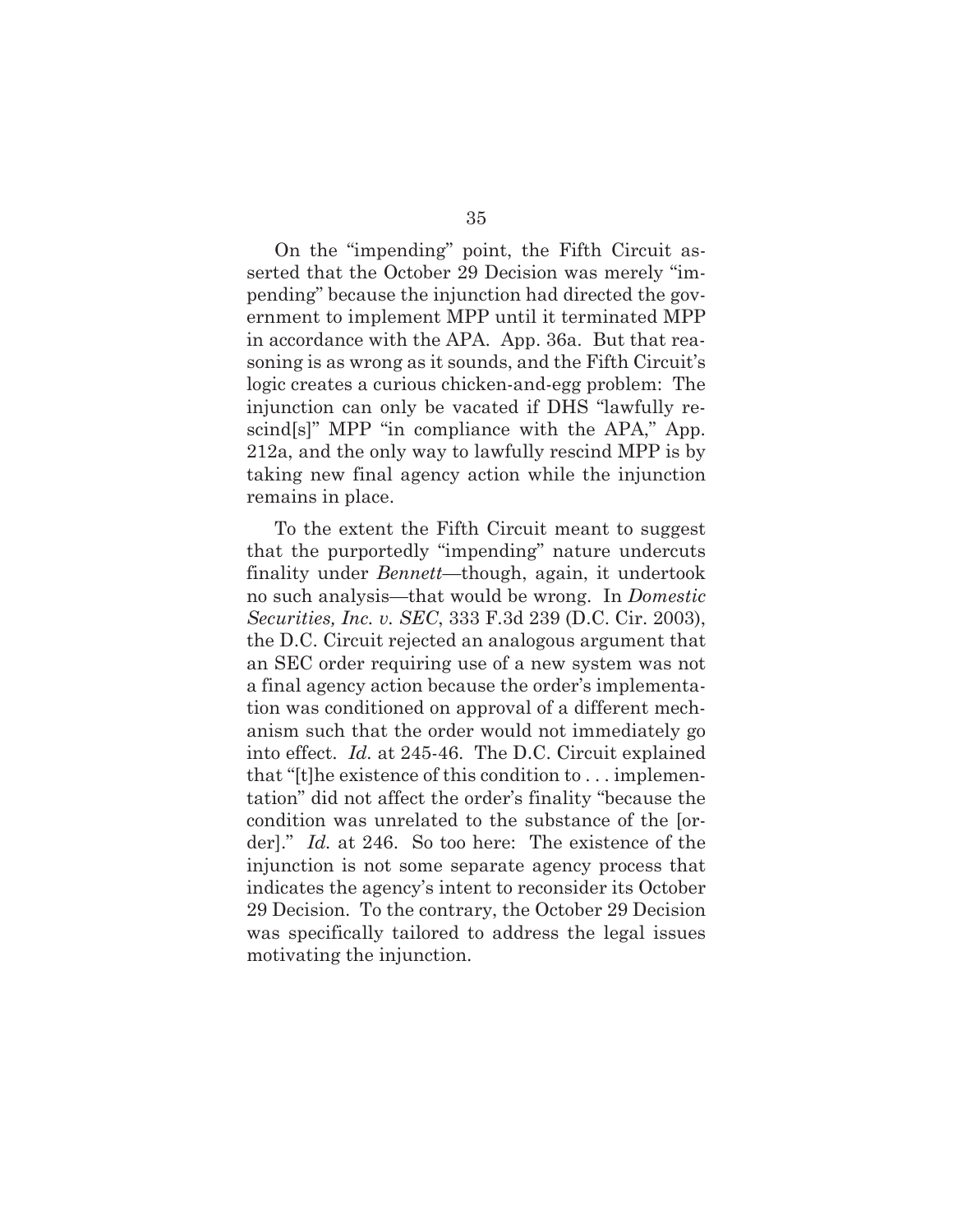The Fifth Circuit therefore had no legal justification for refusing to acknowledge the October 29 Decision as a reviewable final agency action. Instead, the crux of the Fifth Circuit's issue with the October 29 Decision was its view that the government was participating in gamesmanship by simultaneously enacting a new agency action on MPP and appealing the district court's injunction on an earlier agency action.

But electing to remedy alleged deficiencies in a particular agency action while litigation is ongoing what the Fifth Circuit variously referred to as "unclean hands," "litigation tactics," a "pattern of belated shifts," "eleventh-hour" surprises, "gamesmanship," throwing a "last-minute wrench," and playing "a game of heads I win, tails I win, and I win without even bothering to flip the coin," App. 3a, 47a, 48a, 50a, 124a, 125a—is commonplace, and not at all unusual or pernicious. *See, e.g.*, Pet. Reply 7-8 (citing cases); *Util. Solid Waste Activities Grp. v. EPA*, 901 F.3d 414, 437 (D.C. Cir. 2018) (dismissing as moot plaintiffs' challenge to EPA rule where EPA had since "promulgated amendments" to challenged rule); *Nat'l Mining Ass'n v. Dep't of Interior*, 251 F.3d 1007, 1011 (D.C. Cir. 2001) (dismissing challenges as moot due to changes in regulations). Indeed, the district court in the present case recognized that issuance of the June 1 Decision mooted any challenge to the prior January 20 suspension of MPP. *See* App. 167a ("[T]he flaws of the January 20 Memorandum were mooted when DHS completed its review and issued the June 1 Memorandum that terminated the MPP program.").

Neither the Fifth Circuit nor Respondents have cited any authority for the contention that an agency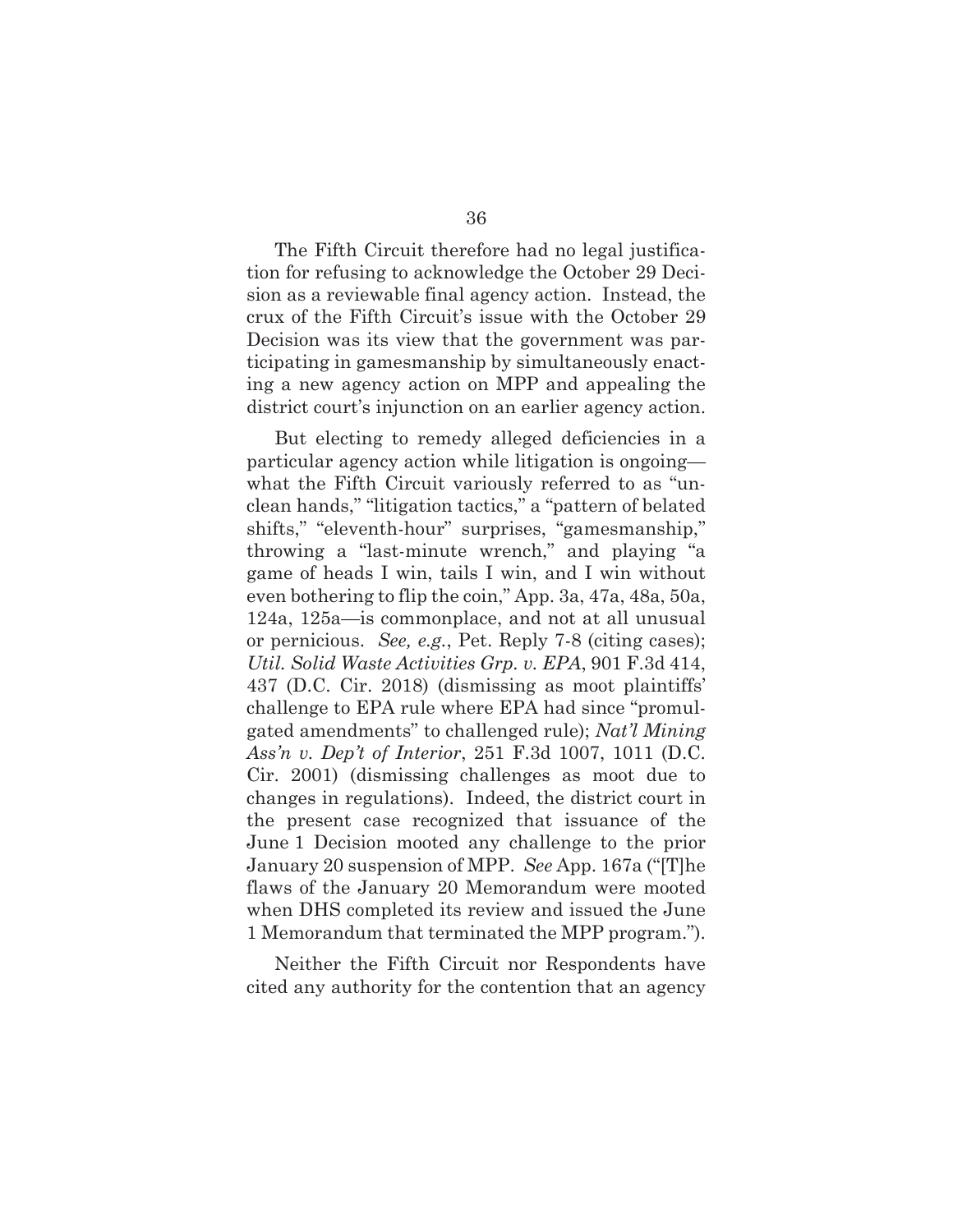is forbidden from remedying alleged deficiencies in an agency action while simultaneously appealing the conclusion that there were any such deficiencies. Agencies must have this flexibility. That is especially so when, as here, "the government had to pursue an appeal of the portion of the injunction embodying the district court's unprecedented interpretation of Section 1225, but reasonably chose to obviate the need for further litigation about the adequacy of the June 1 decision's explanation by issuing a new decision." Pet. Reply 8. The Fifth Circuit's rationale would tie DHS's hands without legal justification and in a manner inconsistent with this Court's precedent on final agency action.

#### **C. The October 29 Decision To Terminate MPP Was Sound.**

The Secretary's October 29 Decision to terminate MPP was "both reasonable and reasonably explained." *Multicultural Media, Telecom & Internet Council v. FCC*, 873 F.3d 932, 937 (D.C. Cir. 2017) (Kavanaugh, J.); *see also Motor Vehicle Mfrs. Ass'n of the U.S., Inc. v. State Farm Mut. Auto. Ins. Co.*, 463 U.S. 29, 52 (1983).

In reaching its termination decision, DHS considered a wide variety of sources. *See* App. 287a. This was no perfunctory exercise. The Secretary and his staff also "met with a broad array of internal and external stakeholders with divergent views about MPP," including "state and local elected officials across the border region." App. 287a.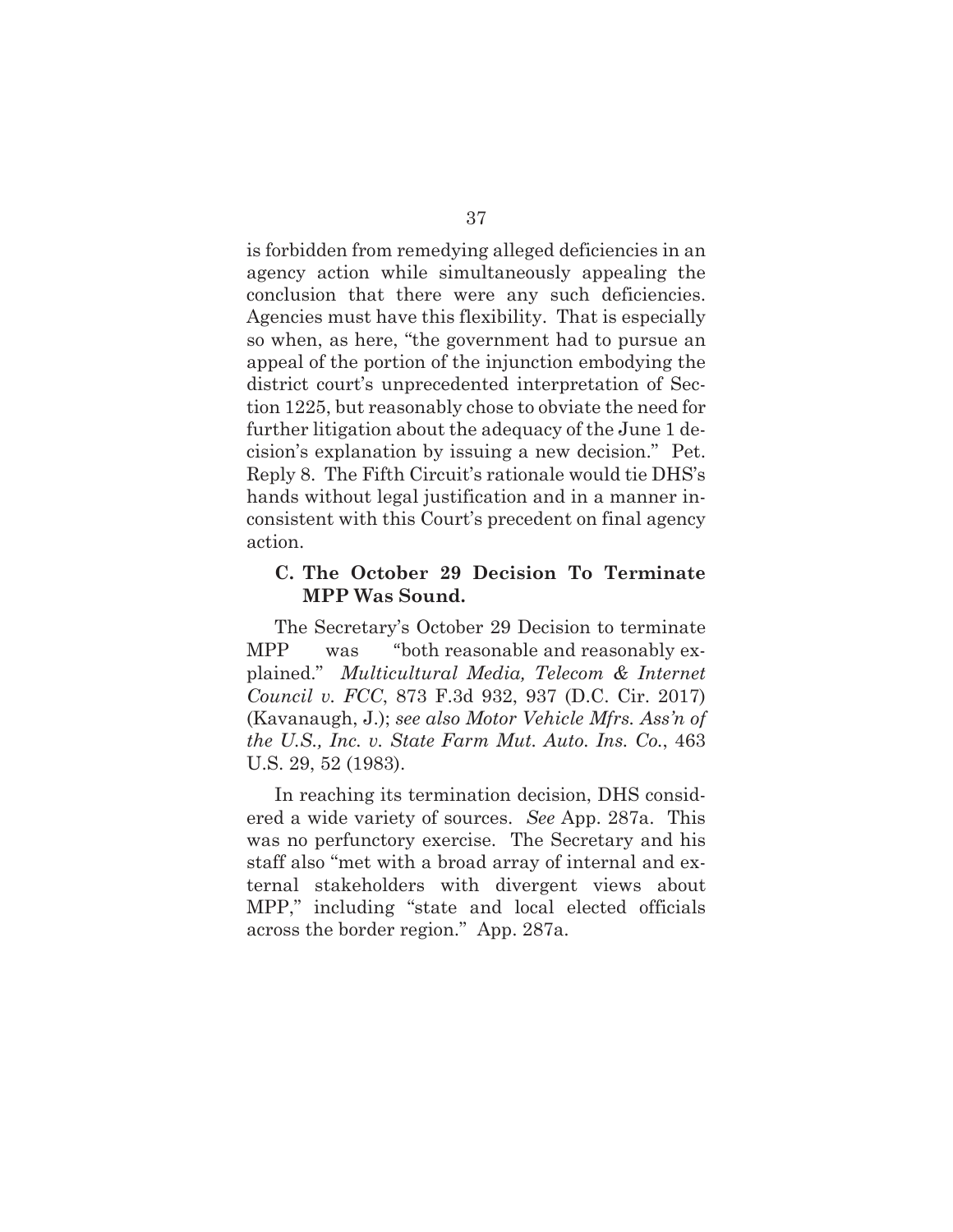The Secretary explained that DHS had "implemented MPP with the stated expectation that vulnerable populations would get the protection they needed while they waited in Mexico during the pendency of their removal proceedings," but that expectation was belied by record evidence "of MPP enrollees being exposed to extreme violence and insecurity at the hands of transnational criminal organizations that prey on vulnerable migrants as they waited in Mexico." App. 288a. Such violence on the ground can lead to family separation and trauma that persists even after families are reunited. *See supra* Section I.B.

The Secretary also explained how these unsafe conditions undercut asylees' "ability to attend and effectively participate in court proceedings in the United States." App. 289a. The record revealed that "[i]ndividuals in MPP faced multiple challenges accessing counsel and receiving sufficient information about court hearings," App. 289a, and the Secretary observed that "[i]nadequate access to counsel casts doubt on the reliability of removal proceeding[s]," App. 299a; *accord* App. 304a (documenting reports "that individuals abandoned claims or otherwise failed to appear for proceedings because of insecurity in Mexico and inadequate notice about court hearings"). These real barriers to access to counsel posed by MPP undermine amici's investments in legal services for asylum seekers. *See supra* Section I.C.

Notably, the Secretary also carefully considered concerns raised by border states. He "sought to understand and address the impacts that Departmental policies and practices may have on communities" and "consulted with numerous state and local officials" at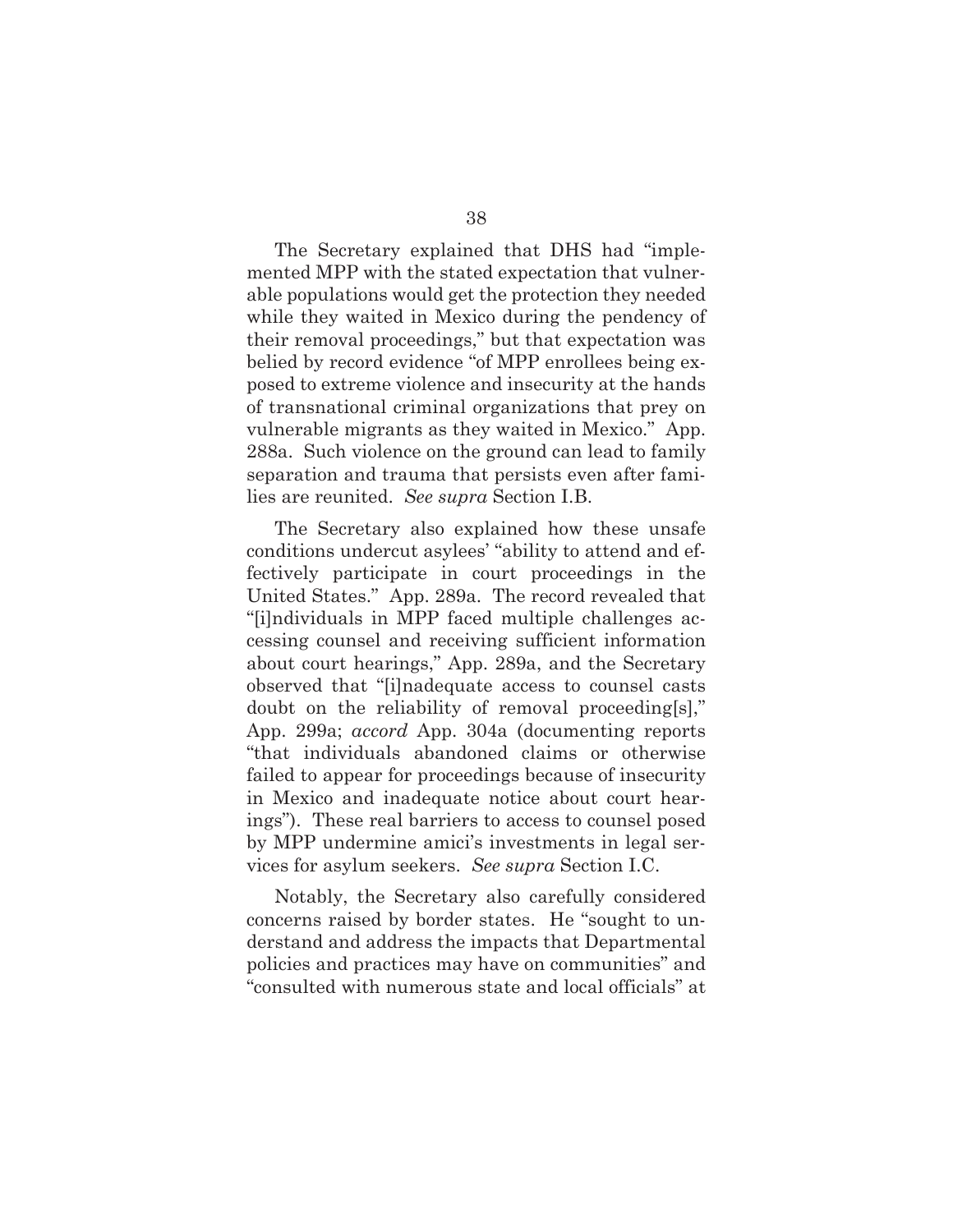the border. App. 314a. And the Secretary stated that "even after his many consultations," he was "unaware of any State that has materially taken any action in reliance on the continued implementation (or in response to the prior termination) of MPP." App. 318a.

The Secretary also carefully considered, and ultimately rejected, several alternatives to terminating MPP. *See* App. 340a. In particular, the Secretary considered whether MPP could be modified "to better protect individuals returned to Mexico and ensure, among other things, timely and accurate notice about court hearings." App. 342a. The Secretary nevertheless ultimately determined that potential modifications to the program "fail to address the fundamental problems with MPP"—"that it puts an international barrier between migrants and their counsel and relevant immigration court where their proceedings are pending and it places their security and safety in the hands of a sovereign nation, over which the United States does not exercise control." App. 342a.

At bottom, in issuing the October 29 Decision DHS did precisely what the district court asked when the court rejected the June 1 Decision: It carefully considered "critical factors," including purported benefits of MPP, claims that terminating MPP would increase border crossings, potential costs and reliance interests, and alternatives to terminating MPP. *See* App. 192a-195a. The Fifth Circuit bent over backwards to avoid remanding to the district court to consider this thorough and thoughtful termination decision. This Court should not bless that approach.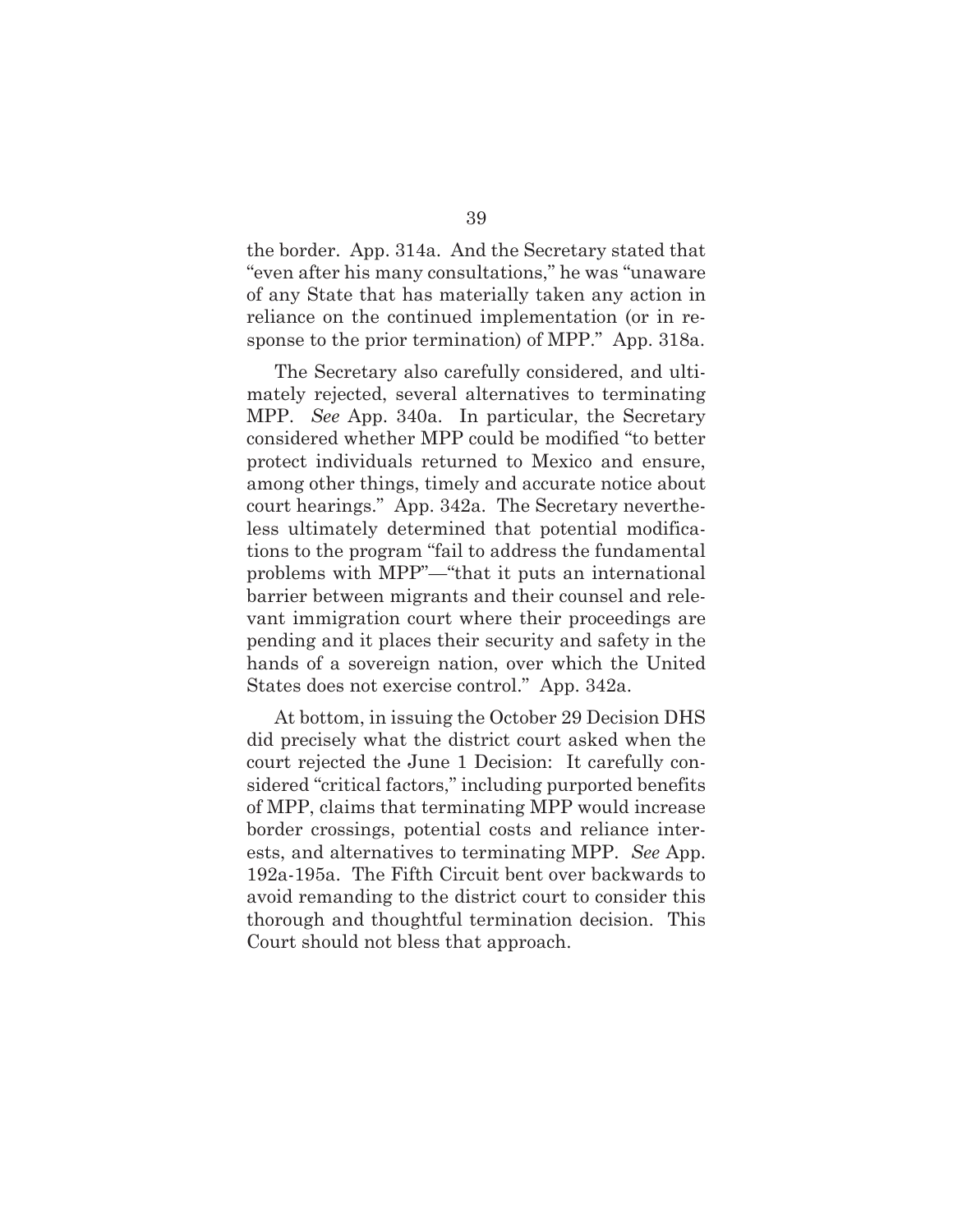### **CONCLUSION**

For the foregoing reasons and the reasons set forth in Petitioners' brief, amici urge this Court to reverse the decision below.

Respectfully submitted,

 DANIEL R. SUVOR *Counsel of Record*  JAMES A. BOWMAN O'MELVENY & MYERS LLP 400 South Hope Street 18th Floor Los Angeles, CA 90071 (213) 430-6000 dsuvor@omm.com jbowman@omm.com

*Counsel for Amicus Curiae County of Los Angeles, Calif.* 

*Additional Counsel Listed in Appendix* 

March 21, 2022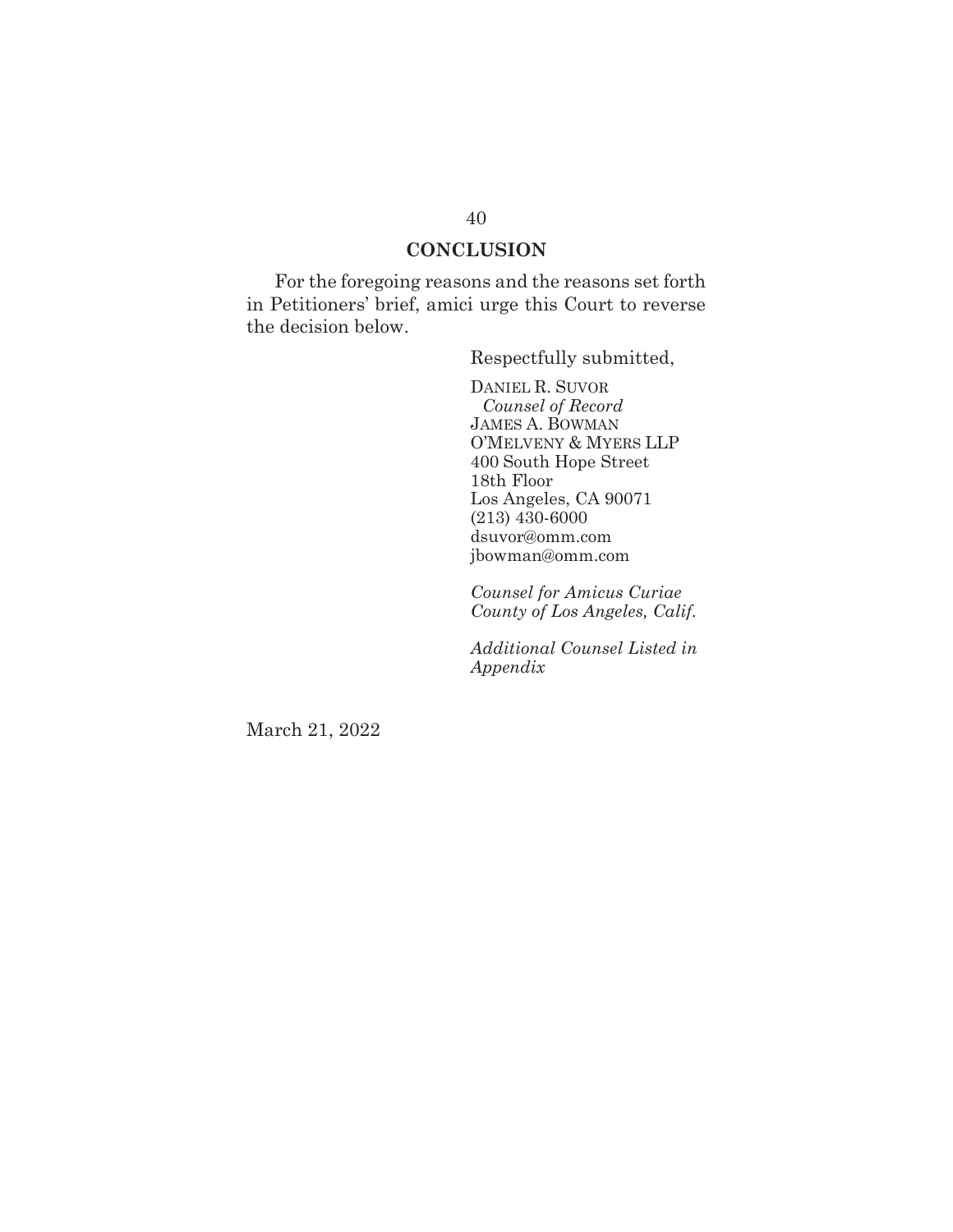**APPENDIX**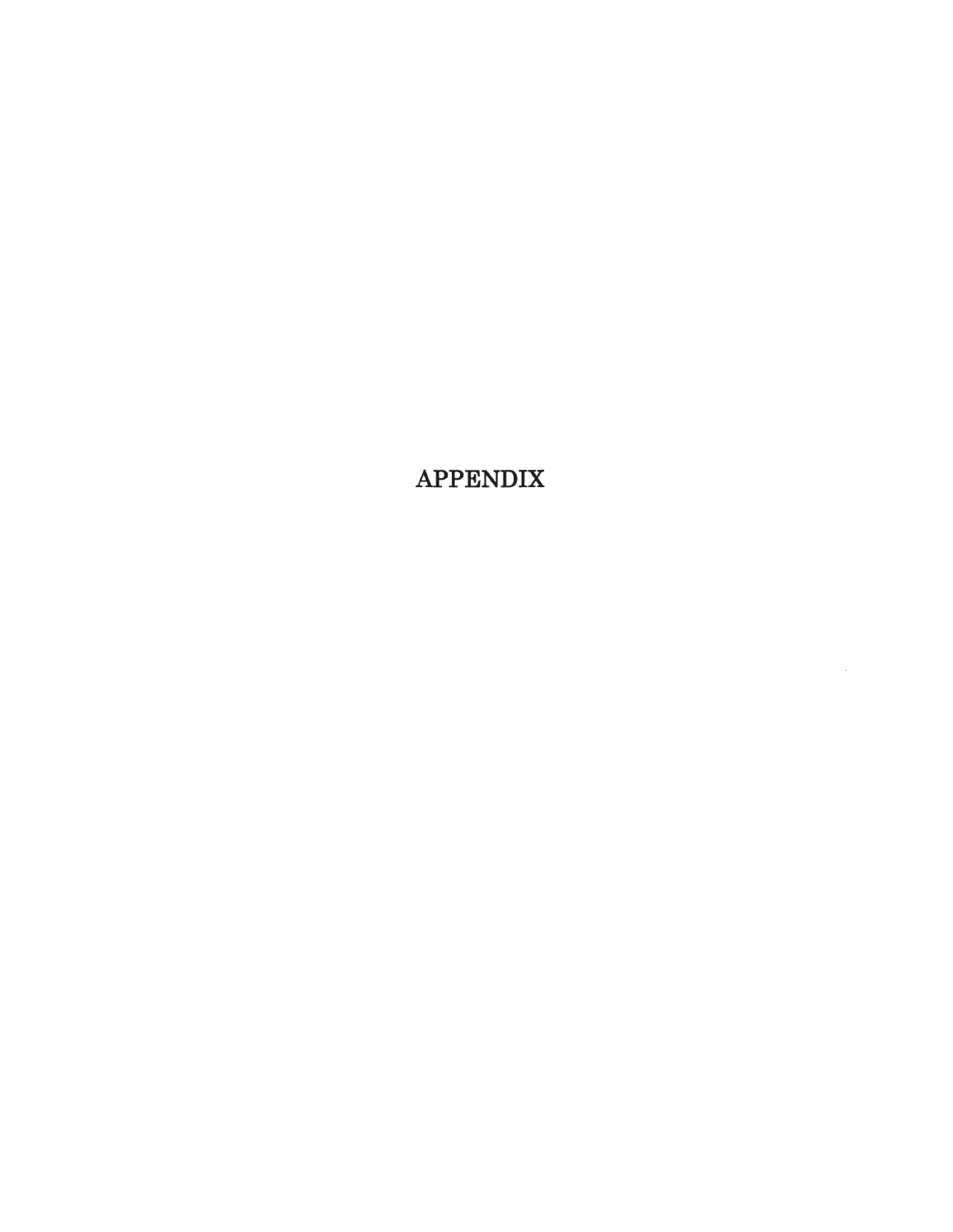#### **APPENDIX A**

#### **LIST OF AMICI CURIAE**

DANIEL R. SUVOR JAMES A. BOWMAN O'MELVENY & MYERS LLP 400 South Hope Street 18th Floor Los Angeles, CA 90071

*Counsel for Amicus Curiae County of Los Angeles, California* 

KEVIN MORROW *Acting City Attorney*  One Civic Plaza N.W. 4th Floor, Room 4072 Albuquerque, NM 87102

*Counsel for Amicus Curiae City of Albuquerque, New Mexico* 

ADAM N. CEDERBAUM *Corporation Counsel* One City Hall Square, Room 615 Boston, MA 02201

*Counsel for Amicus Curiae City of Boston, Massachusetts* 

MICHAEL R. HAAS *City Attorney* 210 Martin Luther King Jr. Blvd., Room 401 Madison, WI 53703

*Counsel for Amicus Curiae City of Madison, Wisconsin* 

MARGARET C. DAUN *Corporation Counsel*  901 N. 9th Street, Room 303 Milwaukee, WI 53233

*Counsel for Amicus Curiae County of Milwaukee, Wisconsin*

JAMES R. ROWADER, JR. *City Attorney*  City Hall, Room 210 350 South Fifth Street Minneapolis, MN 55415

*Counsel for Amicus Curiae City of Minneapolis, Minnesota*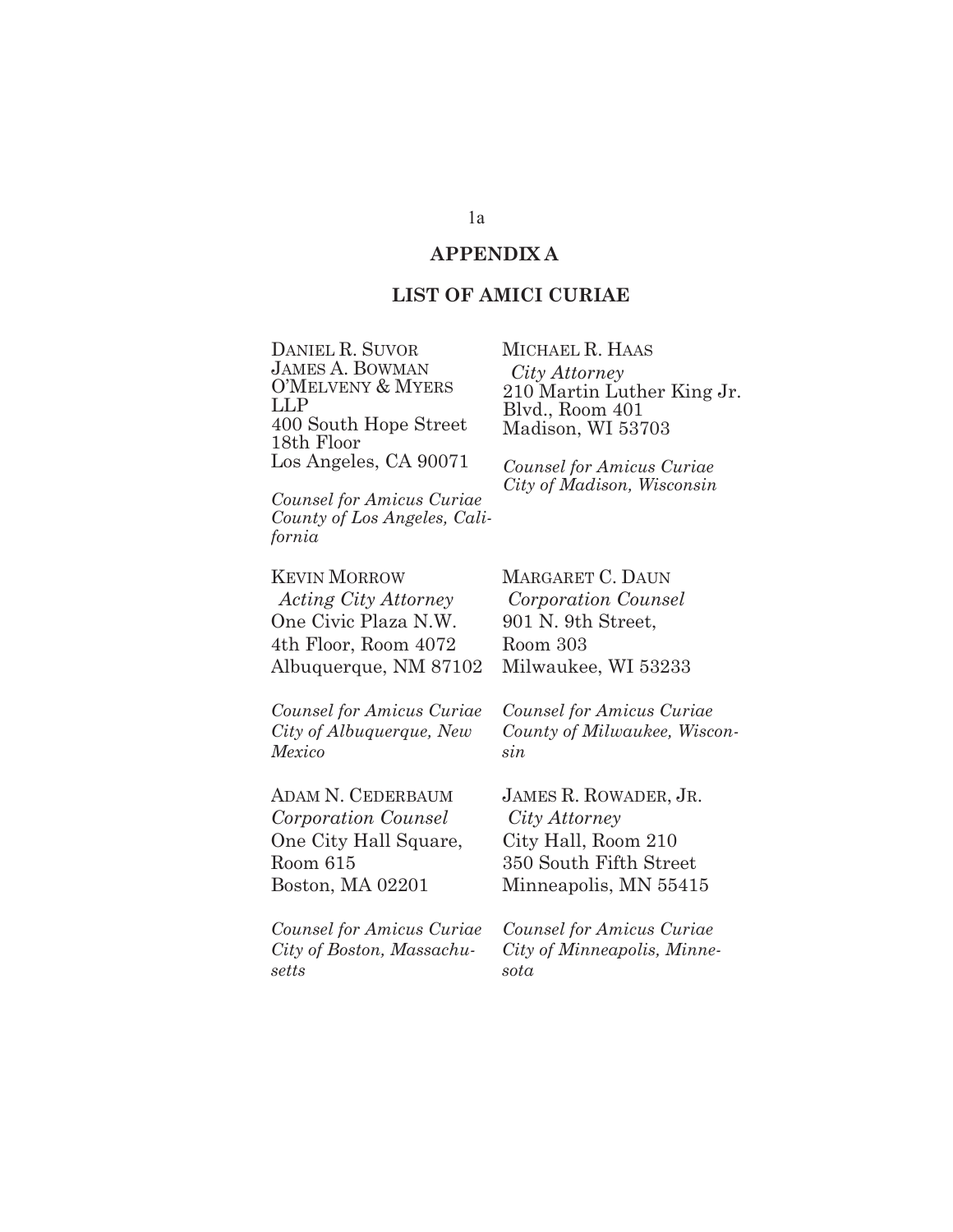#### 2a

NICK HERMAN *General Counsel*  1526 East Franklin Street, Suite 200 Chapel Hill, NC 27514

*Counsel for Amicus Curiae Town of Carrboro, North Carolina* 

CELIA MEZA *Corporation Counsel*  2 N. LaSalle Street, Suite 580 Chicago, IL 60602

*Counsel for Amicus Curiae City of Chicago, Illinois* 

ANDREW W. GARTH *City Solicitor*  801 Plum Street, Room 214 Cincinnati, OH 45202

*Counsel for Amicus Curiae City of Cincinnati, Ohio* 

LESLIE J. GIRARD *County Counsel*  168 West Alisal Street, 3rd Floor Salinas, CA 93901

*Counsel for Amicus Curiae County of Monterey, California* 

HON. SYLVIA O. HINDS-RADIX *Corporation Counsel*  100 Church Street New York, NY 10007

*Counsel for Amicus Curiae City of New York, New York*

BARBARA J. PARKER *City Attorney*  One Frank H. Ogawa Plaza, Sixth Floor Oakland, CA 94612

*Counsel for Amicus Curiae City of Oakland, California*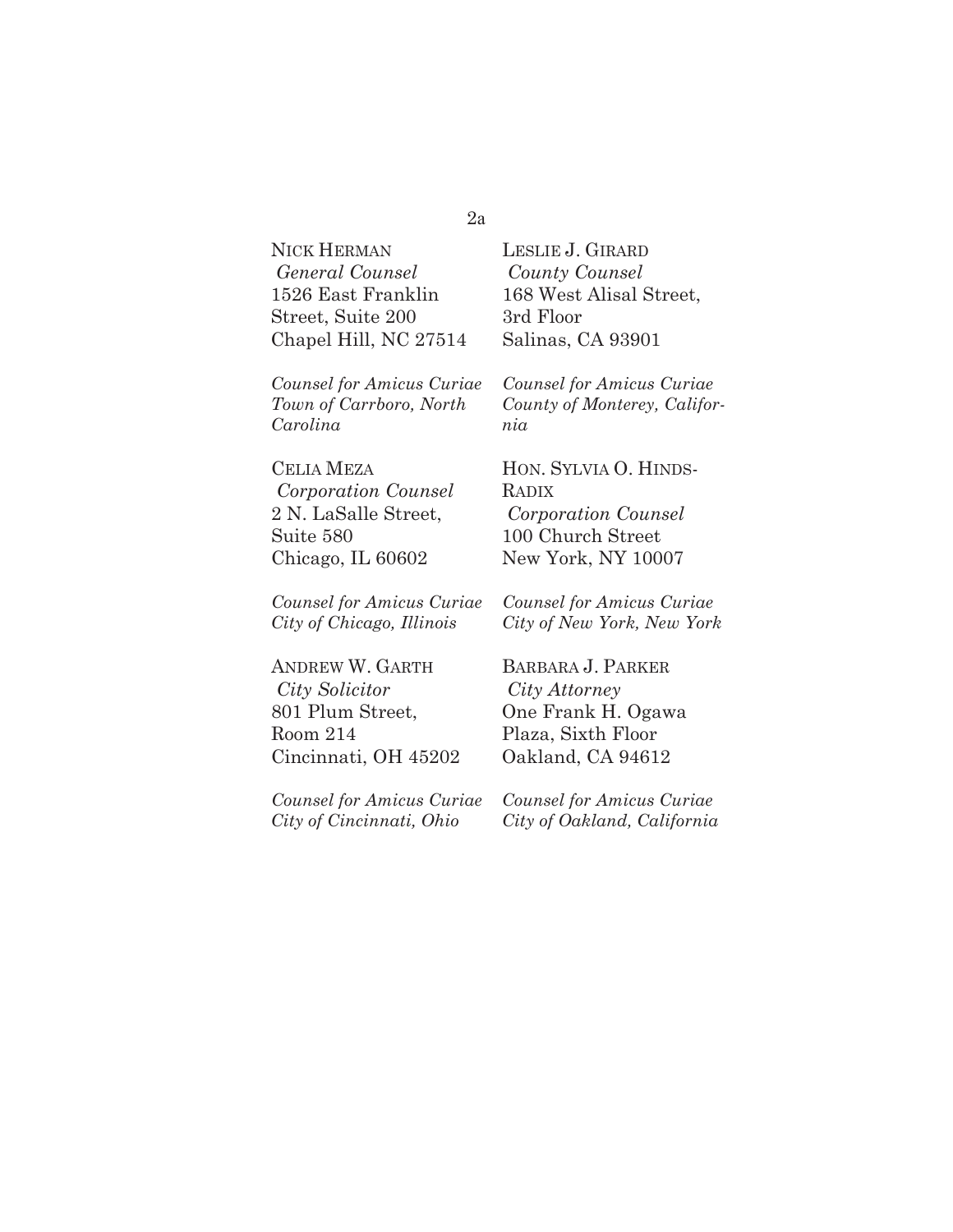#### 3a

CHRISTOPHER J. CASO *City Attorney*  1500 Marilla Street, Room 7DN Dallas, TX 75201

*Counsel for Amicus Curiae City of Dallas, Texas* 

DIANA P. CORTES *City Solicitor*  1515 Arch Street, 17th Floor Philadelphia, PA 19102

*Counsel for Amicus Curiae City of Philadelphia, Pennsylvania* 

KRISTIN M. BRONSON *City Attorney*  1437 Bannock Street, Room 353 Denver, CO 80202

*Counsel for Amicus Curiae City and County of Denver, Colorado* 

KRYSIA KUBIAK *Solicitor*  City-County Building 414 Grant Street, Third Floor Pittsburgh, PA 15219

*Counsel for Amicus Curiae City of Pittsburgh, Pennsylvania* 

| <b>ANGELA LOCKETT</b>     | <b>SUSANA ALCALA WOOD</b>    |
|---------------------------|------------------------------|
| Corporation Counsel       | City Attorney                |
| 401 Broadway, Suite 104   | 915 I Street, Fourth Floor   |
| Gary, IN 46402            | Sacramento, CA 95814         |
|                           |                              |
| Counsel for Amicus Curiae | Counsel for Amicus Curiae    |
| City of Gary, Indiana     | City of Sacramento, Califor- |

*City of Sacramento, California*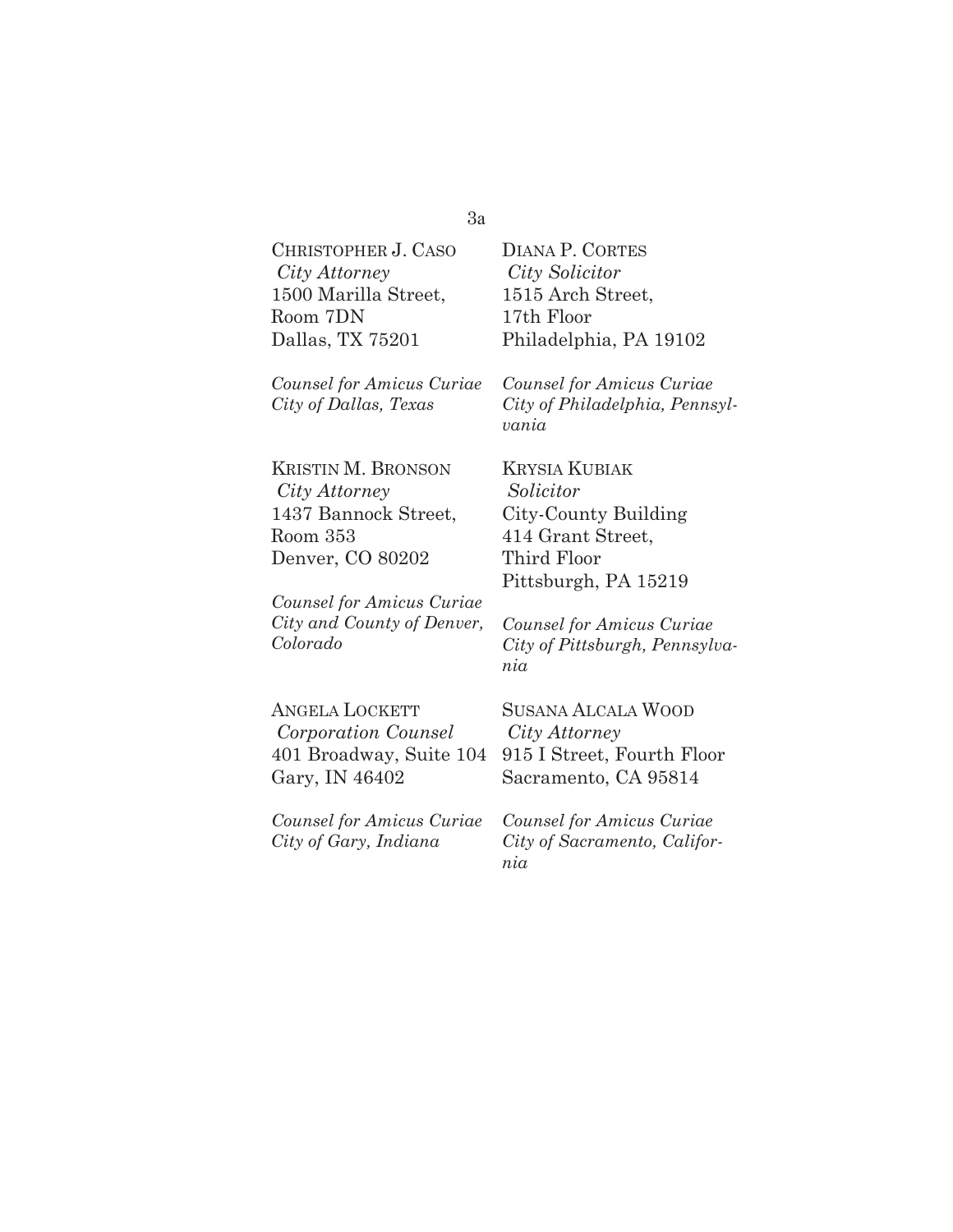HOWARD G. RIFKIN *Corporation Counsel*  550 Main Street, Room 210 Hartford, CT 06103

*Counsel for Amicus Curiae City of Hartford, Connecticut*

ARTURO G. MICHEL *City Attorney*  900 Bagby, 4th Floor Houston, TX 77002

*Counsel for Amicus Curiae City of Houston, Texas* 

LYNDSEY M. OLSON *City Attorney*  15 West Kellogg Boulevard, Suite 400 Saint Paul, MN 55102

*Counsel for Amicus Curiae City of Saint Paul, Minnesota* 

DAVID CHIU *City Attorney*  City Hall Room 234 One Dr. Carlton B. Goodlett Pl. San Francisco, CA 94102

*Counsel for Amicus Curiae City and County of San Francisco, California*

| MICHAEL FEUER            | <b>WILLIAM C. FOSBRE</b> |
|--------------------------|--------------------------|
| City Attorney            | City Attorney            |
| 200 North Main Street    | 747 Market Street,       |
| City Hall East Suite 800 | Room 1120                |
| Los Angeles, CA 90012    | Tacoma, WA 98402         |

*City Attorney*  rket Street, 120 a, WA 98402

*Counsel for Amicus Curiae City of Los Angeles, Califor-City of Tacoma, Washington nia Counsel for Amicus Curiae*